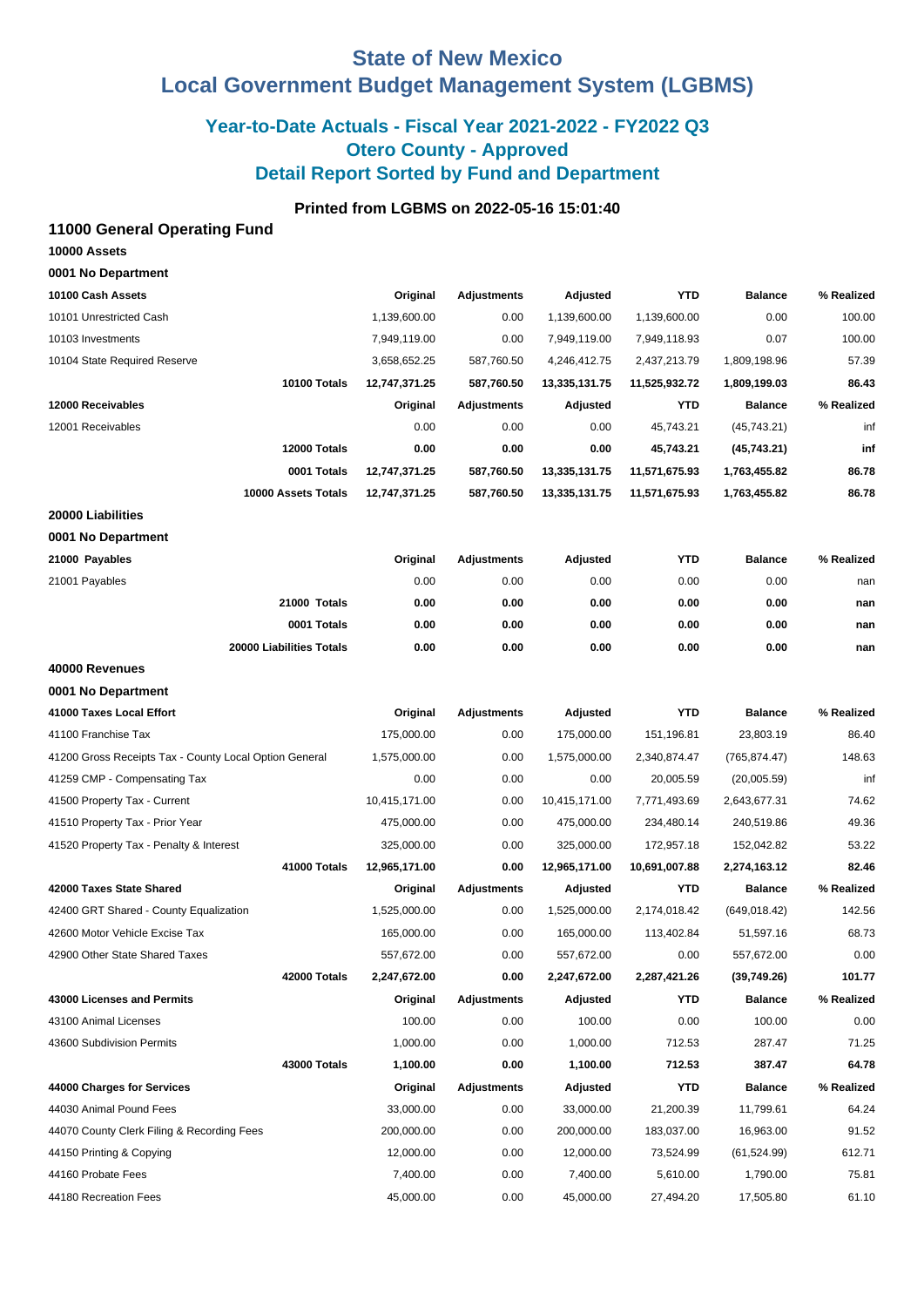| 44190 Rental Fees                                    |                       | 1,250.00      | 0.00               | 1,250.00      | 605.00        | 645.00         | 48.40      |
|------------------------------------------------------|-----------------------|---------------|--------------------|---------------|---------------|----------------|------------|
| 44200 Sheriff Fees                                   |                       | 7,000.00      | 0.00               | 7,000.00      | 6,121.96      | 878.04         | 87.46      |
| 44260 Treasurer Fees                                 |                       | 500.00        | 0.00               | 500.00        | 52.00         | 448.00         | 10.40      |
| 44280 Enterprise Fund Revenue                        |                       | 875,000.00    | 0.00               | 875,000.00    | 636,832.19    | 238,167.81     | 72.78      |
| 44990 Other Charges for Services                     |                       | 800.00        | 0.00               | 800.00        | 365.00        | 435.00         | 45.63      |
|                                                      | 44000 Totals          | 1,181,950.00  | 0.00               | 1,181,950.00  | 954,842.73    | 227,107.27     | 80.79      |
| 45000 Fines & Forfeits                               |                       | Original      | <b>Adjustments</b> | Adjusted      | YTD           | <b>Balance</b> | % Realized |
| 45990 Other Fines and Forfeits                       |                       | 1,000.00      | 0.00               | 1,000.00      | 0.00          | 1,000.00       | 0.00       |
|                                                      | 45000 Totals          | 1,000.00      | 0.00               | 1,000.00      | 0.00          | 1,000.00       | 0.00       |
| 46000 Miscellaneous Revenues                         |                       | Original      | <b>Adjustments</b> | Adjusted      | <b>YTD</b>    | <b>Balance</b> | % Realized |
| 46010 Contributions/Donations                        |                       | 10,000.00     | 0.00               | 10,000.00     | 25,736.44     | (15, 736.44)   | 257.36     |
| 46020 Insurance Recoveries                           |                       | 0.00          | 36,371.00          | 36,371.00     | 36,369.75     | 1.25           | 100.00     |
| 46040 Investment Income                              |                       | 230,000.00    | 0.00               | 230,000.00    | 192,072.08    | 37,927.92      | 83.51      |
| 46060 Reimbursements/Refunds                         |                       | 15,000.00     | 190,853.00         | 205,853.00    | 326,958.36    | (121, 105.36)  | 158.83     |
| 46091 Sale of Fixed Assets                           |                       | 0.00          | 13,752.00          | 13,752.00     | 13,968.56     | (216.56)       | 101.57     |
| 46099 Sales - Other                                  |                       | 6,800.00      | 0.00               | 6,800.00      | 5,405.10      | 1,394.90       | 79.49      |
| 46900 Miscellaneous - Other                          |                       | 55,000.00     | 0.00               | 55,000.00     | 12,821.39     | 42,178.61      | 23.31      |
|                                                      | 46000 Totals          | 316,800.00    | 240,976.00         | 557,776.00    | 613,331.68    | (55, 555.68)   | 109.96     |
| 47000 Intergovernmental Grants (Distributions)       |                       | Original      | Adjustments        | Adjusted      | <b>YTD</b>    | <b>Balance</b> | % Realized |
| 47398 Other State Distributions (operational)        |                       | 12,320.00     | 27,170.00          | 39,490.00     | 11,086.99     | 28,403.01      | 28.08      |
| 47600 Federal - Payment in Lieu of Taxes (PILT)      |                       | 3,500,000.00  | 0.00               | 3,500,000.00  | 108.66        | 3,499,891.34   | 0.00       |
|                                                      | 47000 Totals          | 3,512,320.00  | 27,170.00          | 3,539,490.00  | 11,195.65     | 3,528,294.35   | 0.32       |
|                                                      | 0001 Totals           | 20,226,013.00 | 268,146.00         | 20,494,159.00 | 14,558,511.73 | 5,935,647.27   | 71.04      |
|                                                      | 40000 Revenues Totals | 20,226,013.00 | 268,146.00         | 20,494,159.00 | 14,558,511.73 | 5,935,647.27   | 71.04      |
| 50000 Expenditures                                   |                       |               |                    |               |               |                |            |
| 1001 Governing Body                                  |                       |               |                    |               |               |                |            |
| 51000 Salary & Wages (FTE required)                  |                       | Original      | <b>Adjustments</b> | Adjusted      | <b>YTD</b>    | <b>Balance</b> | % Realized |
| 51010 Salaries - Elected Officials                   |                       | 71,921.00     | 0.00               | 71,921.00     | 53,286.04     | 18,634.96      | 74.09      |
|                                                      | 51000 Totals          | 71,921.00     | 0.00               | 71,921.00     | 53,286.04     | 18,634.96      | 74.09      |
| 52000 Employee Benefits                              |                       | Original      | <b>Adjustments</b> | Adjusted      | <b>YTD</b>    | <b>Balance</b> | % Realized |
| 52010 FICA - Regular                                 |                       | 5,505.00      | 0.00               | 5,505.00      | 3,673.34      | 1,831.66       | 66.73      |
| 52020 Retirement                                     |                       | 4,812.00      | 0.00               | 4,812.00      | 3,564.24      | 1,247.76       | 74.07      |
| 52030 Health and Medical Premiums                    |                       | 24,818.00     | 0.00               | 24,818.00     | 18,610.20     | 6,207.80       | 74.99      |
| 52050 Dental Insurance Premiums                      |                       | 350.00        | 0.00               | 350.00        | 261.72        | 88.28          | 74.78      |
| 52060 Vision Insurance Medical Premiums              |                       | 89.00         | 0.00               | 89.00         | 66.24         | 22.76          | 74.43      |
| 52100 Workers' Compensation Premium                  |                       | 250.00        | 0.00               | 250.00        | 214.09        | 35.91          | 85.64      |
| 52110 Workers' Compensation Employer's Fee           |                       | 30.00         | 0.00               | 30.00         | 20.70         | 9.30           | 69.00      |
| 52999 Other Employee Benefits                        |                       | 16.00         | 0.00               | 16.00         | 12.00         | 4.00           | 75.00      |
|                                                      | 52000 Totals          | 35,870.00     | 0.00               | 35,870.00     | 26,422.53     | 9,447.47       | 73.66      |
| 53000 Travel Costs                                   |                       | Original      | <b>Adjustments</b> | Adjusted      | YTD           | <b>Balance</b> | % Realized |
| 53020 Travel - Appointed Board or Commission Members |                       | 7,500.00      | 0.00               | 7,500.00      | 419.67        | 7,080.33       | 5.60       |
|                                                      | <b>53000 Totals</b>   | 7,500.00      | 0.00               | 7,500.00      | 419.67        | 7,080.33       | 5.60       |
| 54000 Purchased Property Services                    |                       | Original      | <b>Adjustments</b> | Adjusted      | YTD           | <b>Balance</b> | % Realized |
| 54020 Maintenance & Repairs - Contracts              |                       | 738.00        | (738.00)           | 0.00          | 0.00          | 0.00           | nan        |
| 54040 Maintenance & Repairs - Vehicles               |                       | 600.00        | 0.00               | 600.00        | 39.56         | 560.44         | 6.59       |
|                                                      | 54000 Totals          | 1,338.00      | (738.00)           | 600.00        | 39.56         | 560.44         | 6.59       |
| 56000 Supplies                                       |                       | Original      | <b>Adjustments</b> | Adjusted      | <b>YTD</b>    | <b>Balance</b> | % Realized |
| 56020 Supplies - General Office                      |                       | 500.00        | 0.00               | 500.00        | 389.63        | 110.37         | 77.93      |
| 56120 Supplies - Vehicle Fuel                        |                       | 600.00        | 0.00               | 600.00        | 0.00          | 600.00         | 0.00       |
|                                                      | 56000 Totals          | 1,100.00      | 0.00               | 1,100.00      | 389.63        | 710.37         | 35.42      |
| 57000 Operating Costs                                |                       | Original      | <b>Adjustments</b> | Adjusted      | YTD           | <b>Balance</b> | % Realized |
| 57050 Employee Training                              |                       | 1,000.00      | 0.00               | 1,000.00      | 0.00          | 1,000.00       | 0.00       |
| 57090 Printing/Publishing/Advertising                |                       | 150.00        | 0.00               | 150.00        | 0.00          | 150.00         | 0.00       |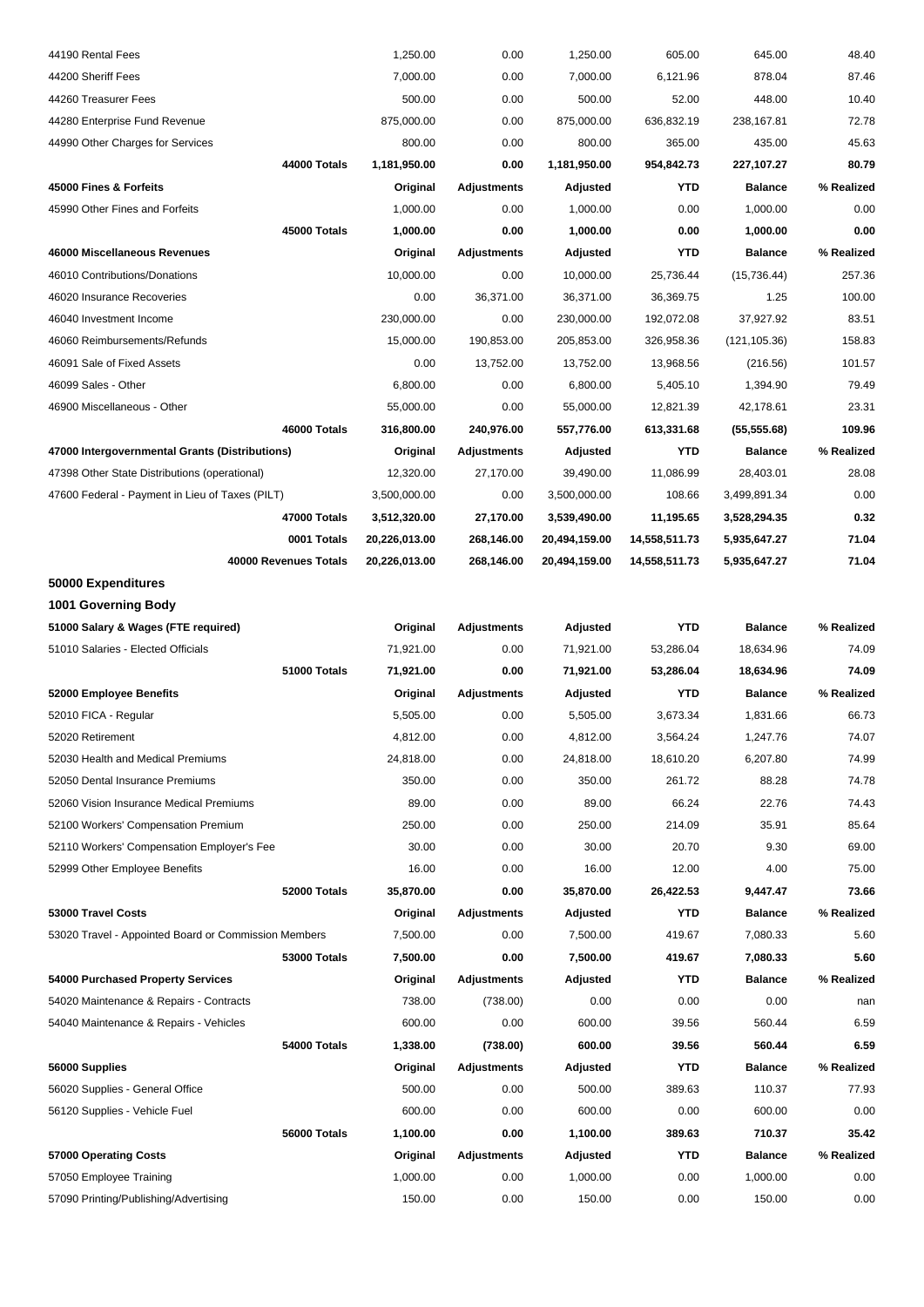| 57160 Telecommunications                                  |                     | 5,500.00   | 0.00               | 5,500.00   | 3,698.27   | 1,801.73       | 67.24      |
|-----------------------------------------------------------|---------------------|------------|--------------------|------------|------------|----------------|------------|
| 57170 Utilities - Electricity                             |                     | 3,100.00   | 0.00               | 3,100.00   | 2,296.36   | 803.64         | 74.08      |
| 57171 Utilities - Natural Gas                             |                     | 250.00     | 0.00               | 250.00     | 318.63     | (68.63)        | 127.45     |
| 57173 Utilities - Water                                   |                     | 250.00     | 0.00               | 250.00     | 167.38     | 82.62          | 66.95      |
| 57999 Other Operating Costs                               |                     | 7,500.00   | 0.00               | 7,500.00   | 344.99     | 7,155.01       | 4.60       |
|                                                           | 57000 Totals        | 17,750.00  | 0.00               | 17,750.00  | 6,825.63   | 10,924.37      | 38.45      |
|                                                           | 1001 Totals         | 135,479.00 | (738.00)           | 134,741.00 | 87,383.06  | 47,357.94      | 64.85      |
| <b>1002 County Probate</b>                                |                     |            |                    |            |            |                |            |
| 51000 Salary & Wages (FTE required)                       |                     | Original   | <b>Adjustments</b> | Adjusted   | <b>YTD</b> | <b>Balance</b> | % Realized |
| 51010 Salaries - Elected Officials                        |                     | 20,024.00  | 0.00               | 20,024.00  | 14,835.58  | 5,188.42       | 74.09      |
|                                                           | 51000 Totals        | 20,024.00  | 0.00               | 20,024.00  | 14,835.58  | 5,188.42       | 74.09      |
| 52000 Employee Benefits                                   |                     | Original   | <b>Adjustments</b> | Adjusted   | <b>YTD</b> | <b>Balance</b> | % Realized |
| 52010 FICA - Regular                                      |                     | 1,533.00   | 0.00               | 1,533.00   | 905.80     | 627.20         | 59.09      |
| 52030 Health and Medical Premiums                         |                     | 6,053.00   | 0.00               | 6,053.00   | 4,538.70   | 1,514.30       | 74.98      |
| 52050 Dental Insurance Premiums                           |                     | 117.00     | 0.00               | 117.00     | 87.30      | 29.70          | 74.62      |
| 52060 Vision Insurance Medical Premiums                   |                     | 47.00      | 0.00               | 47.00      | 35.10      | 11.90          | 74.68      |
| 52100 Workers' Compensation Premium                       |                     | 75.00      | 0.00               | 75.00      | 53.49      | 21.51          | 71.32      |
| 52110 Workers' Compensation Employer's Fee                |                     | 10.00      | 0.00               | 10.00      | 6.90       | 3.10           | 69.00      |
| 52999 Other Employee Benefits                             |                     | 8.00       | 0.00               | 8.00       | 6.00       | 2.00           | 75.00      |
|                                                           | 52000 Totals        | 7,843.00   | 0.00               | 7,843.00   | 5,633.29   | 2,209.71       | 71.83      |
| 53000 Travel Costs                                        |                     | Original   | <b>Adjustments</b> | Adjusted   | <b>YTD</b> | <b>Balance</b> | % Realized |
| 53030 Travel - Employees                                  |                     | 1,100.00   | (841.00)           | 259.00     | 0.00       | 259.00         | 0.00       |
|                                                           | <b>53000 Totals</b> | 1,100.00   | (841.00)           | 259.00     | 0.00       | 259.00         | 0.00       |
| 54000 Purchased Property Services                         |                     | Original   | <b>Adjustments</b> | Adjusted   | <b>YTD</b> | <b>Balance</b> | % Realized |
| 54020 Maintenance & Repairs - Contracts                   |                     | 254.00     | (54.00)            | 200.00     | 0.00       | 200.00         | 0.00       |
| 54050 Maintenance & Repair - Furniture/Fixtures/Equipment |                     | 100.00     | (50.00)            | 50.00      | 0.00       | 50.00          | 0.00       |
|                                                           | 54000 Totals        | 354.00     | (104.00)           | 250.00     | 0.00       | 250.00         | 0.00       |
| 56000 Supplies                                            |                     | Original   | <b>Adjustments</b> | Adjusted   | <b>YTD</b> | <b>Balance</b> | % Realized |
| 56020 Supplies - General Office                           |                     | 1,000.00   | 620.00             | 1,620.00   | 1,620.09   | (0.09)         | 100.01     |
|                                                           | 56000 Totals        | 1,000.00   | 620.00             | 1,620.00   | 1,620.09   | (0.09)         | 100.01     |
| 57000 Operating Costs                                     |                     | Original   | <b>Adjustments</b> | Adjusted   | YTD        | <b>Balance</b> | % Realized |
| 57050 Employee Training                                   |                     | 800.00     | (800.00)           | 0.00       | 0.00       | 0.00           | nan        |
| 57090 Printing/Publishing/Advertising                     |                     | 200.00     | (200.00)           | 0.00       | 0.00       | 0.00           | nan        |
| 57160 Telecommunications                                  |                     | 715.00     | 0.00               | 715.00     | 562.17     | 152.83         | 78.63      |
| 57170 Utilities - Electricity                             |                     | 300.00     | 0.00               | 300.00     | 203.44     | 96.56          | 67.81      |
| 57171 Utilities - Natural Gas                             |                     | 25.00      | 0.00               | 25.00      | 21.06      | 3.94           | 84.24      |
| 57173 Utilities - Water                                   |                     | 30.00      | 0.00               | 30.00      | 17.57      | 12.43          | 58.57      |
|                                                           | 57000 Totals        | 2,070.00   | (1,000.00)         | 1,070.00   | 804.24     | 265.76         | 75.16      |
| 58000 Capital Purchases                                   |                     | Original   | <b>Adjustments</b> | Adjusted   | <b>YTD</b> | <b>Balance</b> | % Realized |
| 58020 Equipment & Machinery                               |                     | 0.00       | 1,439.00           | 1,439.00   | 1,438.80   | 0.20           | 99.99      |
|                                                           | 58000 Totals        | 0.00       | 1,439.00           | 1,439.00   | 1,438.80   | 0.20           | 99.99      |
|                                                           | 1002 Totals         | 32,391.00  | 114.00             | 32,505.00  | 24,332.00  | 8,173.00       | 74.86      |
| <b>1003 County Assessor</b>                               |                     |            |                    |            |            |                |            |
| 51000 Salary & Wages (FTE required)                       |                     | Original   | <b>Adjustments</b> | Adjusted   | <b>YTD</b> | <b>Balance</b> | % Realized |
| 51010 Salaries - Elected Officials                        |                     | 64,750.00  | 0.00               | 64,750.00  | 47,972.62  | 16,777.38      | 74.09      |
| 51020 Salaries - Full-Time Positions                      |                     | 348,241.00 | 0.00               | 348,241.00 | 267,550.69 | 80,690.31      | 76.83      |
|                                                           | 51000 Totals        | 412,991.00 | 0.00               | 412,991.00 | 315,523.31 | 97,467.69      | 76.40      |
| 52000 Employee Benefits                                   |                     | Original   | Adjustments        | Adjusted   | <b>YTD</b> | <b>Balance</b> | % Realized |
| 52010 FICA - Regular                                      |                     | 31,596.00  | 0.00               | 31,596.00  | 22,748.37  | 8,847.63       | 72.00      |
| 52020 Retirement                                          |                     | 40,475.00  | 0.00               | 40,475.00  | 30,921.20  | 9,553.80       | 76.40      |
| 52030 Health and Medical Premiums                         |                     | 54,748.00  | 0.00               | 54,748.00  | 41,053.14  | 13,694.86      | 74.99      |
| 52050 Dental Insurance Premiums                           |                     | 1,434.00   | 0.00               | 1,434.00   | 1,073.16   | 360.84         | 74.84      |
| 52060 Vision Insurance Medical Premiums                   |                     | 553.00     | 0.00               | 553.00     | 412.38     | 140.62         | 74.57      |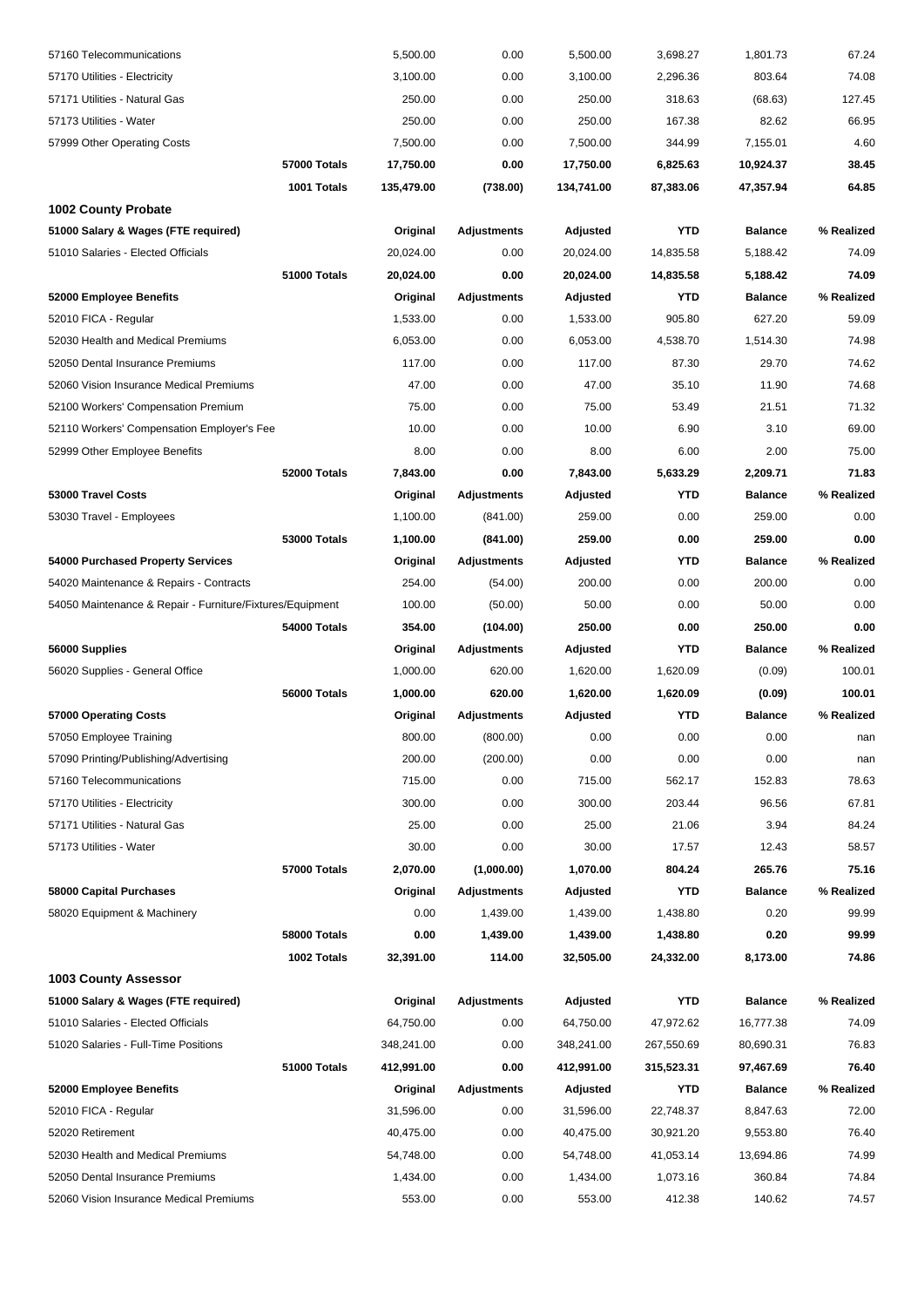| 52090 Unemployment Compensation                             |                     | 1,150.00   | 0.00               | 1,150.00   | 104.35     | 1,045.65       | 9.07       |
|-------------------------------------------------------------|---------------------|------------|--------------------|------------|------------|----------------|------------|
| 52100 Workers' Compensation Premium                         |                     | 12,700.00  | 0.00               | 12,700.00  | 10,906.48  | 1,793.52       | 85.88      |
| 52110 Workers' Compensation Employer's Fee                  |                     | 80.00      | 0.00               | 80.00      | 55.20      | 24.80          | 69.00      |
| 52999 Other Employee Benefits                               |                     | 71.00      | 0.00               | 71.00      | 52.80      | 18.20          | 74.37      |
|                                                             | 52000 Totals        | 142,807.00 | 0.00               | 142,807.00 | 107,327.08 | 35,479.92      | 75.16      |
| 53000 Travel Costs                                          |                     | Original   | Adjustments        | Adjusted   | <b>YTD</b> | <b>Balance</b> | % Realized |
| 53030 Travel - Employees                                    |                     | 340.00     | 0.00               | 340.00     | 0.00       | 340.00         | 0.00       |
|                                                             | <b>53000 Totals</b> | 340.00     | 0.00               | 340.00     | 0.00       | 340.00         | 0.00       |
| 54000 Purchased Property Services                           |                     | Original   | <b>Adjustments</b> | Adjusted   | <b>YTD</b> | <b>Balance</b> | % Realized |
| 54020 Maintenance & Repairs - Contracts                     |                     | 16,869.00  | 1,292.00           | 18,161.00  | 19,279.35  | (1, 118.35)    | 106.16     |
| 54040 Maintenance & Repairs - Vehicles                      |                     | 310.00     | 0.00               | 310.00     | 199.50     | 110.50         | 64.35      |
|                                                             | 54000 Totals        | 17,179.00  | 1,292.00           | 18,471.00  | 19,478.85  | (1,007.85)     | 105.46     |
| 56000 Supplies                                              |                     | Original   | <b>Adjustments</b> | Adjusted   | <b>YTD</b> | <b>Balance</b> | % Realized |
| 56020 Supplies - General Office                             |                     | 5,000.00   | 443.00             | 5,443.00   | 2,960.12   | 2,482.88       | 54.38      |
| 56040 Supplies - Furniture/Fixtures/Equipment (Non-Capital) |                     | 1,000.00   | 0.00               | 1,000.00   | 277.99     | 722.01         | 27.80      |
| 56120 Supplies - Vehicle Fuel                               |                     | 661.00     | 0.00               | 661.00     | 275.36     | 385.64         | 41.66      |
|                                                             | 56000 Totals        | 6,661.00   | 443.00             | 7,104.00   | 3,513.47   | 3,590.53       | 49.46      |
| 57000 Operating Costs                                       |                     | Original   | Adjustments        | Adjusted   | <b>YTD</b> | <b>Balance</b> | % Realized |
| 57050 Employee Training                                     |                     | 425.00     | 0.00               | 425.00     | 345.00     | 80.00          | 81.18      |
| 57090 Printing/Publishing/Advertising                       |                     | 9,613.00   | (804.00)           | 8,809.00   | 2,879.35   | 5,929.65       | 32.69      |
| 57130 Rent of Equipment/Machinery                           |                     | 5,129.00   | 0.00               | 5,129.00   | 1,635.47   | 3,493.53       | 31.89      |
| 57160 Telecommunications                                    |                     | 4,650.00   | (700.00)           | 3,950.00   | 3,529.57   | 420.43         | 89.36      |
| 57170 Utilities - Electricity                               |                     | 8,500.00   | (2,100.00)         | 6,400.00   | 6,157.52   | 242.48         | 96.21      |
| 57171 Utilities - Natural Gas                               |                     | 575.00     | 300.00             | 875.00     | 637.79     | 237.21         | 72.89      |
| 57173 Utilities - Water                                     |                     | 775.00     | 0.00               | 775.00     | 532.84     | 242.16         | 68.75      |
|                                                             | <b>57000 Totals</b> | 29,667.00  | (3,304.00)         | 26,363.00  | 15,717.54  | 10,645.46      | 59.62      |
| 58000 Capital Purchases                                     |                     | Original   | <b>Adjustments</b> | Adjusted   | <b>YTD</b> | <b>Balance</b> | % Realized |
| 58020 Equipment & Machinery                                 |                     | 3,000.00   | 0.00               | 3,000.00   | 1,062.47   | 1,937.53       | 35.42      |
|                                                             | 58000 Totals        | 3,000.00   | 0.00               | 3,000.00   | 1,062.47   | 1,937.53       | 35.42      |
|                                                             | 1003 Totals         | 612,645.00 | (1,569.00)         | 611,076.00 | 462,622.72 | 148,453.28     | 75.71      |
| <b>1004 County Clerk</b>                                    |                     |            |                    |            |            |                |            |
| 51000 Salary & Wages (FTE required)                         |                     | Original   | Adjustments        | Adjusted   | YTD        | <b>Balance</b> | % Realized |
| 51010 Salaries - Elected Officials                          |                     | 65,855.00  | 0.00               | 65,855.00  | 48,791.40  | 17,063.60      | 74.09      |
| 51020 Salaries - Full-Time Positions                        |                     | 216,603.00 | 0.00               | 216,603.00 | 166,471.25 | 50,131.75      | 76.86      |
| 51060 Salaries - Overtime                                   |                     | 12,000.00  | 0.00               | 12,000.00  | 7,025.27   | 4,974.73       | 58.54      |
|                                                             | 51000 Totals        | 294,458.00 | 0.00               | 294,458.00 | 222,287.92 | 72,170.08      | 75.49      |
| 52000 Employee Benefits                                     |                     | Original   | <b>Adjustments</b> | Adjusted   | YTD        | <b>Balance</b> | % Realized |
| 52010 FICA - Regular                                        |                     | 22,532.00  | 0.00               | 22,532.00  | 16,077.25  | 6,454.75       | 71.35      |
| 52020 Retirement                                            |                     | 22,406.00  | 0.00               | 22,406.00  | 16,314.10  | 6,091.90       | 72.81      |
| 52030 Health and Medical Premiums                           |                     | 36,586.00  | 0.00               | 36,586.00  | 27,433.80  | 9,152.20       | 74.98      |
| 52050 Dental Insurance Premiums                             |                     | 1,050.00   | 0.00               | 1,050.00   | 785.16     | 264.84         | 74.78      |
| 52060 Vision Insurance Medical Premiums                     |                     | 319.00     | 0.00               | 319.00     | 237.78     | 81.22          | 74.54      |
| 52090 Unemployment Compensation                             |                     | 755.00     | 0.00               | 755.00     | 133.21     | 621.79         | 17.64      |
| 52100 Workers' Compensation Premium                         |                     | 850.00     | 0.00               | 850.00     | 837.16     | 12.84          | 98.49      |
| 52110 Workers' Compensation Employer's Fee                  |                     | 60.00      | 0.00               | 60.00      | 41.40      | 18.60          | 69.00      |
| 52999 Other Employee Benefits                               |                     | 63.00      | 0.00               | 63.00      | 46.80      | 16.20          | 74.29      |
|                                                             | 52000 Totals        | 84,621.00  | 0.00               | 84,621.00  | 61,906.66  | 22,714.34      | 73.16      |
| 54000 Purchased Property Services                           |                     | Original   | <b>Adjustments</b> | Adjusted   | YTD        | <b>Balance</b> | % Realized |
| 54020 Maintenance & Repairs - Contracts                     |                     | 2,675.00   | (1,475.00)         | 1,200.00   | 0.00       | 1,200.00       | 0.00       |
| 54040 Maintenance & Repairs - Vehicles                      |                     | 200.00     | 0.00               | 200.00     | 103.17     | 96.83          | 51.59      |
| 54050 Maintenance & Repair - Furniture/Fixtures/Equipment   |                     | 300.00     | 0.00               | 300.00     | 54.00      | 246.00         | 18.00      |
|                                                             | 54000 Totals        | 3,175.00   | (1,475.00)         | 1,700.00   | 157.17     | 1,542.83       | 9.25       |
| 56000 Supplies                                              |                     | Original   | Adjustments        | Adjusted   | <b>YTD</b> | <b>Balance</b> | % Realized |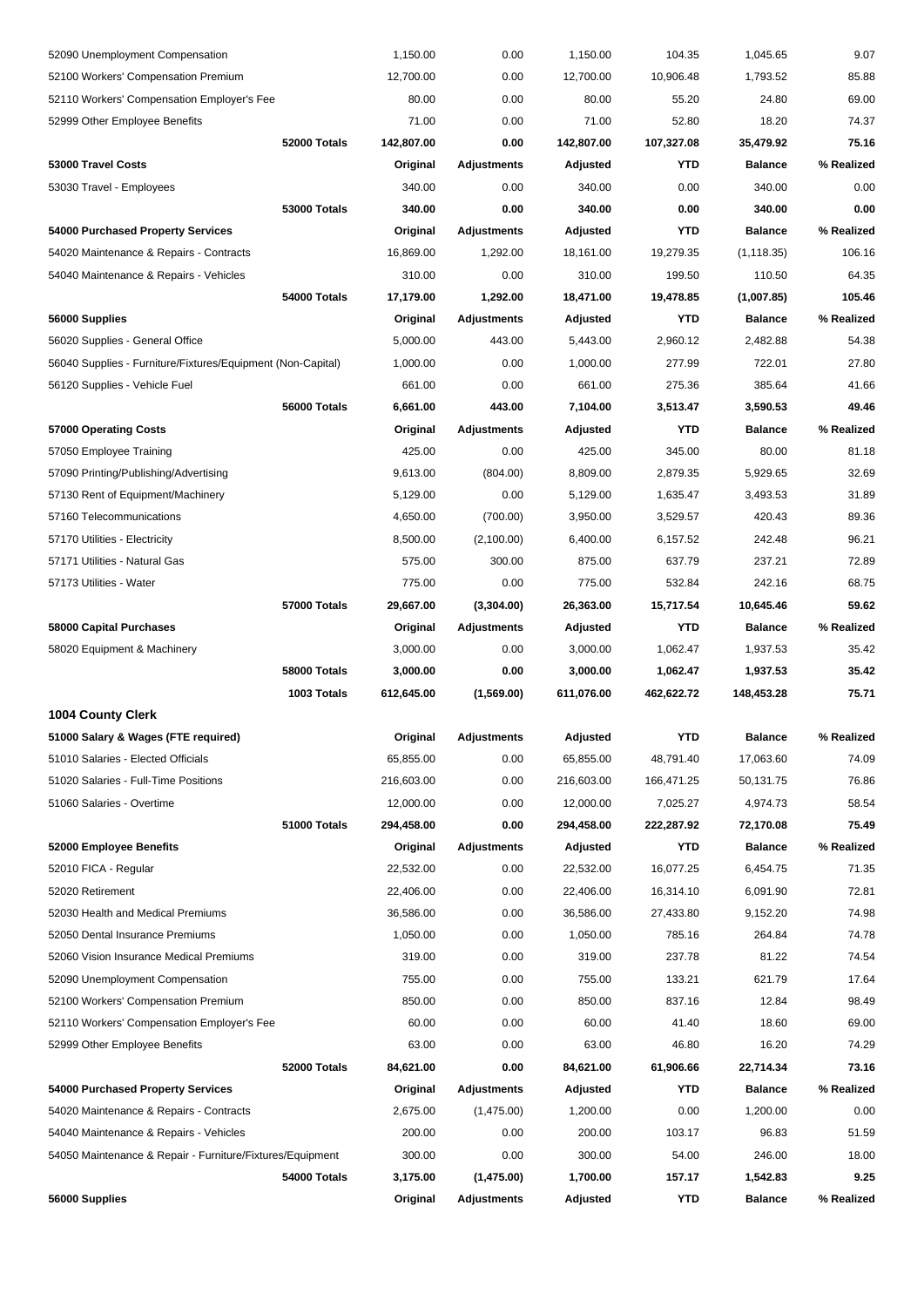| 56020 Supplies - General Office                             |                     | 6,500.00   | 0.00               | 6,500.00   | 1,752.28   | 4,747.72       | 26.96      |
|-------------------------------------------------------------|---------------------|------------|--------------------|------------|------------|----------------|------------|
| 56040 Supplies - Furniture/Fixtures/Equipment (Non-Capital) |                     | 600.00     | 0.00               | 600.00     | 42.98      | 557.02         | 7.16       |
|                                                             | 56000 Totals        | 7,100.00   | 0.00               | 7,100.00   | 1,795.26   | 5,304.74       | 25.29      |
| 57000 Operating Costs                                       |                     | Original   | <b>Adjustments</b> | Adjusted   | YTD        | <b>Balance</b> | % Realized |
| 57090 Printing/Publishing/Advertising                       |                     | 2,300.00   | 0.00               | 2,300.00   | 1,865.07   | 434.93         | 81.09      |
| 57160 Telecommunications                                    |                     | 3,300.00   | 0.00               | 3,300.00   | 2,552.87   | 747.13         | 77.36      |
| 57170 Utilities - Electricity                               |                     | 5,500.00   | 0.00               | 5,500.00   | 3,985.60   | 1,514.40       | 72.47      |
| 57171 Utilities - Natural Gas                               |                     | 375.00     | 0.00               | 375.00     | 412.83     | (37.83)        | 110.09     |
| 57173 Utilities - Water                                     |                     | 500.00     | 0.00               | 500.00     | 344.89     | 155.11         | 68.98      |
|                                                             | 57000 Totals        | 11,975.00  | 0.00               | 11,975.00  | 9,161.26   | 2,813.74       | 76.50      |
|                                                             | 1004 Totals         | 401,329.00 | (1,475.00)         | 399,854.00 | 295,308.27 | 104,545.73     | 73.85      |
| <b>1005 County Sheriff</b>                                  |                     |            |                    |            |            |                |            |
| 51000 Salary & Wages (FTE required)                         |                     | Original   | Adjustments        | Adjusted   | YTD        | <b>Balance</b> | % Realized |
| 51010 Salaries - Elected Officials                          |                     | 59,699.00  | 0.00               | 59,699.00  | 44,230.50  | 15,468.50      | 74.09      |
|                                                             | 51000 Totals        | 59,699.00  | 0.00               | 59,699.00  | 44,230.50  | 15,468.50      | 74.09      |
| 54000 Purchased Property Services                           |                     | Original   | Adjustments        | Adjusted   | YTD        | <b>Balance</b> | % Realized |
| 54040 Maintenance & Repairs - Vehicles                      |                     | 0.00       | 8,000.00           | 8,000.00   | 0.00       | 8,000.00       | 0.00       |
|                                                             | 54000 Totals        | 0.00       | 8,000.00           | 8,000.00   | 0.00       | 8,000.00       | 0.00       |
| 56000 Supplies                                              |                     | Original   | <b>Adjustments</b> | Adjusted   | YTD        | <b>Balance</b> | % Realized |
| 56999 Supplies - Other                                      |                     | 0.00       | 16.00              | 16.00      | 0.00       | 16.00          | 0.00       |
|                                                             | 56000 Totals        | 0.00       | 16.00              | 16.00      | 0.00       | 16.00          | 0.00       |
| 57000 Operating Costs                                       |                     | Original   | Adjustments        | Adjusted   | YTD        | <b>Balance</b> | % Realized |
| 57999 Other Operating Costs                                 |                     | 0.00       | (9,664.00)         | (9,664.00) | 0.00       | (9,664.00)     | 0.00       |
|                                                             | 57000 Totals        | 0.00       | (9,664.00)         | (9,664.00) | 0.00       | (9,664.00)     | 0.00       |
| 58000 Capital Purchases                                     |                     | Original   | Adjustments        | Adjusted   | YTD        | <b>Balance</b> | % Realized |
| 58020 Equipment & Machinery                                 |                     | 0.00       | 1,648.00           | 1,648.00   | 0.00       | 1,648.00       | 0.00       |
|                                                             | <b>58000 Totals</b> | 0.00       | 1,648.00           | 1,648.00   | 0.00       | 1,648.00       | 0.00       |
|                                                             | 1005 Totals         | 59,699.00  | 0.00               | 59,699.00  | 44,230.50  | 15,468.50      | 74.09      |
| <b>1006 County Treasurer</b>                                |                     |            |                    |            |            |                |            |
| 51000 Salary & Wages (FTE required)                         |                     | Original   | Adjustments        | Adjusted   | <b>YTD</b> | <b>Balance</b> | % Realized |
| 51010 Salaries - Elected Officials                          |                     | 65,855.00  | 0.00               | 65,855.00  | 48,791.40  | 17,063.60      | 74.09      |
| 51020 Salaries - Full-Time Positions                        |                     | 137,301.00 | 0.00               | 137,301.00 | 105,454.05 | 31,846.95      | 76.81      |
| 51060 Salaries - Overtime                                   |                     | 500.00     | 72.00              | 572.00     | 592.49     | (20.49)        | 103.58     |
|                                                             | 51000 Totals        | 203,656.00 | 72.00              | 203,728.00 | 154,837.94 | 48,890.06      | 76.00      |
| 52000 Employee Benefits                                     |                     | Original   | Adjustments        | Adjusted   | YTD        | <b>Balance</b> | % Realized |
| 52010 FICA - Regular                                        |                     | 15,584.00  | (72.00)            | 15,512.00  | 11,093.96  | 4,418.04       | 71.52      |
| 52020 Retirement                                            |                     | 19,961.00  | 0.00               | 19,961.00  | 15,116.08  | 4,844.92       | 75.73      |
| 52030 Health and Medical Premiums                           |                     | 38,196.00  | 0.00               | 38,196.00  | 28,642.86  | 9,553.14       | 74.99      |
| 52050 Dental Insurance Premiums                             |                     | 967.00     | 0.00               | 967.00     | 724.14     | 242.86         | 74.89      |
| 52060 Vision Insurance Medical Premiums                     |                     | 412.00     | 0.00               | 412.00     | 307.26     | 104.74         | 74.58      |
| 52090 Unemployment Compensation                             |                     | 455.00     | 0.00               | 455.00     | 67.45      | 387.55         | 14.82      |
| 52100 Workers' Compensation Premium                         |                     | 600.00     | 0.00               | 600.00     | 589.10     | 10.90          | 98.18      |
| 52110 Workers' Compensation Employer's Fee                  |                     | 40.00      | 0.00               | 40.00      | 27.60      | 12.40          | 69.00      |
| 52999 Other Employee Benefits                               |                     | 39.00      | 0.00               | 39.00      | 29.40      | 9.60           | 75.38      |
|                                                             | 52000 Totals        | 76,254.00  | (72.00)            | 76,182.00  | 56,597.85  | 19,584.15      | 74.29      |
| 53000 Travel Costs                                          |                     | Original   | <b>Adjustments</b> | Adjusted   | YTD        | <b>Balance</b> | % Realized |
| 53030 Travel - Employees                                    |                     | 5,450.00   | 0.00               | 5,450.00   | 815.86     | 4,634.14       | 14.97      |
|                                                             | <b>53000 Totals</b> | 5,450.00   | 0.00               | 5,450.00   | 815.86     | 4,634.14       | 14.97      |
| 54000 Purchased Property Services                           |                     | Original   | <b>Adjustments</b> | Adjusted   | YTD        | <b>Balance</b> | % Realized |
| 54020 Maintenance & Repairs - Contracts                     |                     | 25,229.00  | (1,229.00)         | 24,000.00  | 0.00       | 24,000.00      | 0.00       |
| 54050 Maintenance & Repair - Furniture/Fixtures/Equipment   |                     | 400.00     | 0.00               | 400.00     | 432.94     | (32.94)        | 108.24     |
|                                                             | 54000 Totals        | 25,629.00  | (1,229.00)         | 24,400.00  | 432.94     | 23,967.06      | 1.77       |
| 55000 Contractual Services                                  |                     |            | Adjustments        | Adjusted   | YTD        | <b>Balance</b> | % Realized |
|                                                             |                     | Original   |                    |            |            |                |            |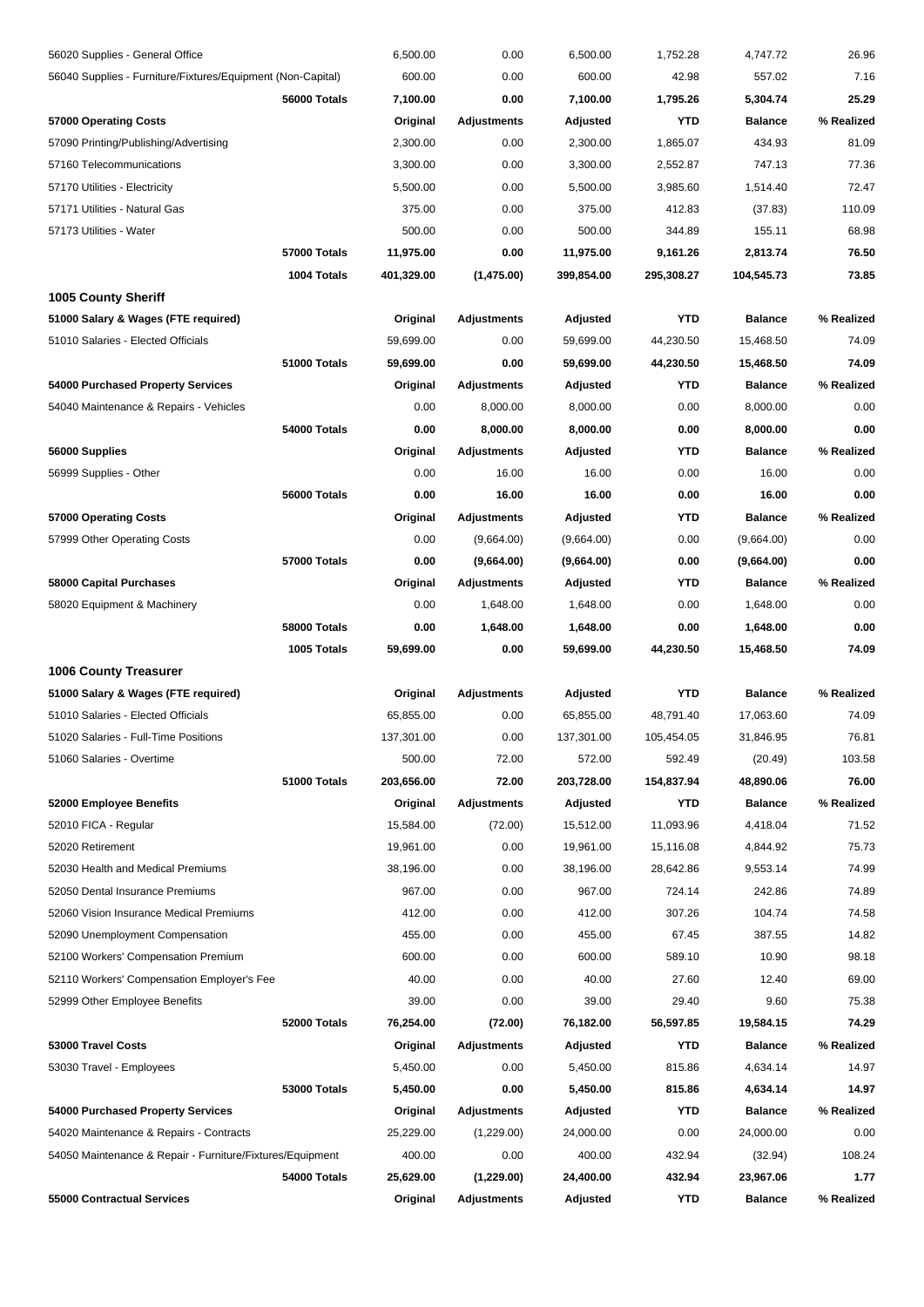| 55030 Contract - Professional Services                      |              | 240.00     | 0.00               | 240.00     | 0.00       | 240.00         | 0.00           |
|-------------------------------------------------------------|--------------|------------|--------------------|------------|------------|----------------|----------------|
|                                                             | 55000 Totals | 240.00     | 0.00               | 240.00     | 0.00       | 240.00         | 0.00           |
| 56000 Supplies                                              |              | Original   | <b>Adjustments</b> | Adjusted   | <b>YTD</b> | <b>Balance</b> | % Realized     |
| 56020 Supplies - General Office                             |              | 3,000.00   | 0.00               | 3,000.00   | 751.42     | 2,248.58       | 25.05          |
|                                                             | 56000 Totals | 3,000.00   | 0.00               | 3,000.00   | 751.42     | 2,248.58       | 25.05          |
| 57000 Operating Costs                                       |              | Original   | Adjustments        | Adjusted   | <b>YTD</b> | <b>Balance</b> | % Realized     |
| 57050 Employee Training                                     |              | 1,700.00   | 0.00               | 1,700.00   | 1,165.00   | 535.00         | 68.53          |
| 57090 Printing/Publishing/Advertising                       |              | 10,000.00  | 0.00               | 10,000.00  | 8,545.03   | 1,454.97       | 85.45          |
| 57160 Telecommunications                                    |              | 2.000.00   | 0.00               | 2,000.00   | 1,538.15   | 461.85         | 76.91          |
| 57170 Utilities - Electricity                               |              | 3,000.00   | 0.00               | 3,000.00   | 2,135.72   | 864.28         | 71.19          |
| 57171 Utilities - Natural Gas                               |              | 200.00     | 0.00               | 200.00     | 221.22     | (21.22)        | 110.61         |
| 57173 Utilities - Water                                     |              | 275.00     | 0.00               | 275.00     | 184.83     | 90.17          | 67.21          |
|                                                             | 57000 Totals | 17,175.00  | 0.00               | 17,175.00  | 13,789.95  | 3,385.05       | 80.29          |
| 58000 Capital Purchases                                     |              | Original   | Adjustments        | Adjusted   | <b>YTD</b> | <b>Balance</b> | % Realized     |
| 58020 Equipment & Machinery                                 |              | 2,665.00   | 0.00               | 2,665.00   | 0.00       | 2,665.00       | 0.00           |
|                                                             | 58000 Totals | 2,665.00   | 0.00               | 2,665.00   | 0.00       | 2,665.00       | 0.00           |
|                                                             | 1006 Totals  | 334,069.00 | (1,229.00)         | 332,840.00 | 227,225.96 | 105,614.04     | 68.27          |
| 2002 General Administration                                 |              |            |                    |            |            |                |                |
| 51000 Salary & Wages (FTE required)                         |              | Original   | Adjustments        | Adjusted   | <b>YTD</b> | <b>Balance</b> | % Realized     |
| 51020 Salaries - Full-Time Positions                        |              | 742,275.00 | (8,534.00)         | 733,741.00 | 535,514.60 | 198,226.40     | 72.98          |
| 51060 Salaries - Overtime                                   |              | 1,000.00   | 0.00               | 1,000.00   | 893.79     | 106.21         | 89.38          |
| 51900 Salaries - Other Wages                                |              | 180.00     | 96,732.00          | 96,912.00  | 0.00       | 96,912.00      | 0.00           |
|                                                             | 51000 Totals | 743,455.00 | 88,198.00          | 831,653.00 | 536,408.39 | 295,244.61     | 64.50          |
| 52000 Employee Benefits                                     |              |            | <b>Adjustments</b> |            | <b>YTD</b> | <b>Balance</b> | % Realized     |
|                                                             |              | Original   |                    | Adjusted   |            |                |                |
| 52010 FICA - Regular                                        |              | 56,878.00  | 0.00               | 56,878.00  | 39,440.93  | 17,437.07      | 69.34<br>70.90 |
| 52020 Retirement                                            |              | 72,861.00  | 0.00               | 72,861.00  | 51,661.05  | 21,199.95      |                |
| 52030 Health and Medical Premiums                           |              | 141,940.00 | 0.00               | 141,940.00 | 81,520.92  | 60,419.08      | 57.43          |
| 52050 Dental Insurance Premiums                             |              | 3,726.00   | 0.00               | 3,726.00   | 2,264.34   | 1,461.66       | 60.77          |
| 52060 Vision Insurance Medical Premiums                     |              | 1,176.00   | 0.00               | 1,176.00   | 682.42     | 493.58         | 58.03          |
| 52090 Unemployment Compensation                             |              | 2,454.00   | 0.00               | 2,454.00   | 375.67     | 2,078.33       | 15.31          |
| 52100 Workers' Compensation Premium                         |              | 2,625.00   | 137.00             | 2,762.00   | 2,741.77   | 20.23          | 99.27          |
| 52110 Workers' Compensation Employer's Fee                  |              | 150.00     | 0.00               | 150.00     | 98.90      | 51.10          | 65.93          |
| 52999 Other Employee Benefits                               |              | 149.00     | 0.00               | 149.00     | 101.10     | 47.90          | 67.85          |
|                                                             | 52000 Totals | 281,959.00 | 137.00             | 282,096.00 | 178,887.10 | 103,208.90     | 63.41          |
| 53000 Travel Costs                                          |              | Original   | Adjustments        | Adjusted   | YTD        | <b>Balance</b> | % Realized     |
| 53030 Travel - Employees                                    |              | 7,938.00   | 0.00               | 7,938.00   | 0.00       | 7,938.00       | 0.00           |
|                                                             | 53000 Totals | 7,938.00   | 0.00               | 7,938.00   | 0.00       | 7,938.00       | 0.00           |
| 54000 Purchased Property Services                           |              | Original   | <b>Adjustments</b> | Adjusted   | <b>YTD</b> | <b>Balance</b> | % Realized     |
| 54020 Maintenance & Repairs - Contracts                     |              | 3,440.00   | (2,206.00)         | 1,234.00   | 0.00       | 1,234.00       | 0.00           |
| 54040 Maintenance & Repairs - Vehicles                      |              | 1,500.00   | 800.00             | 2,300.00   | 1,939.50   | 360.50         | 84.33          |
| 54050 Maintenance & Repair - Furniture/Fixtures/Equipment   |              | 300.00     | 0.00               | 300.00     | 165.00     | 135.00         | 55.00          |
|                                                             | 54000 Totals | 5,240.00   | (1,406.00)         | 3,834.00   | 2,104.50   | 1,729.50       | 54.89          |
| 56000 Supplies                                              |              | Original   | <b>Adjustments</b> | Adjusted   | <b>YTD</b> | <b>Balance</b> | % Realized     |
| 56010 Software                                              |              | 1,000.00   | (1,000.00)         | 0.00       | 0.00       | 0.00           | nan            |
| 56020 Supplies - General Office                             |              | 17,000.00  | 1,609.00           | 18,609.00  | 10,008.32  | 8,600.68       | 53.78          |
| 56040 Supplies - Furniture/Fixtures/Equipment (Non-Capital) |              | 0.00       | 0.00               | 0.00       | 0.00       | 0.00           | nan            |
| 56120 Supplies - Vehicle Fuel                               |              | 1,500.00   | 750.00             | 2,250.00   | 1,416.03   | 833.97         | 62.93          |
|                                                             | 56000 Totals | 19,500.00  | 1,359.00           | 20,859.00  | 11,424.35  | 9,434.65       | 54.77          |
| 57000 Operating Costs                                       |              | Original   | <b>Adjustments</b> | Adjusted   | <b>YTD</b> | <b>Balance</b> | % Realized     |
| 57050 Employee Training                                     |              | 7,700.00   | 800.00             | 8,500.00   | 4,755.16   | 3,744.84       | 55.94          |
| 57090 Printing/Publishing/Advertising                       |              | 8,000.00   | 0.00               | 8,000.00   | 2,881.95   | 5,118.05       | 36.02          |
| 57130 Rent of Equipment/Machinery                           |              | 2,000.00   | 0.00               | 2,000.00   | 504.99     | 1,495.01       | 25.25          |
| 57160 Telecommunications                                    |              | 15,700.00  | 0.00               | 15,700.00  | 11,719.80  | 3,980.20       | 74.65          |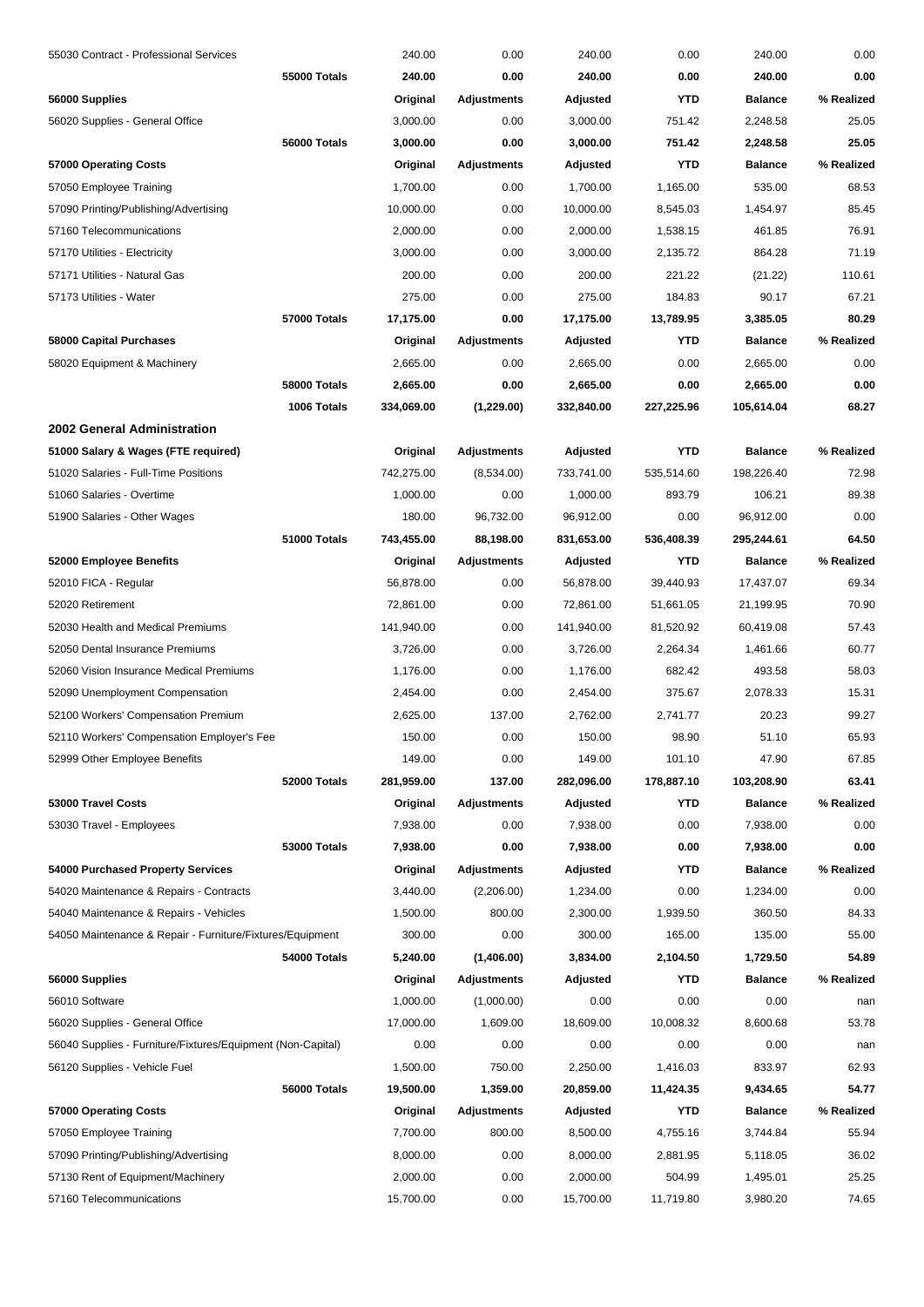| 57170 Utilities - Electricity              |                     | 14,700.00    | 0.00               | 14,700.00    | 10,920.68  | 3,779.32       | 74.29      |
|--------------------------------------------|---------------------|--------------|--------------------|--------------|------------|----------------|------------|
| 57171 Utilities - Natural Gas              |                     | 1,000.00     | 750.00             | 1,750.00     | 1,494.54   | 255.46         | 85.40      |
| 57173 Utilities - Water                    |                     | 1,325.00     | 0.00               | 1,325.00     | 963.96     | 361.04         | 72.75      |
| 57800 GRT Administrative Fee               |                     | 0.00         | 45,000.00          | 45,000.00    | 65,806.12  | (20, 806.12)   | 146.24     |
| 57999 Other Operating Costs                |                     | 0.00         | 5,000.00           | 5,000.00     | 5,000.00   | 0.00           | 100.00     |
|                                            | 57000 Totals        | 50,425.00    | 51,550.00          | 101,975.00   | 104,047.20 | (2,072.20)     | 102.03     |
| 58000 Capital Purchases                    |                     | Original     | Adjustments        | Adjusted     | <b>YTD</b> | <b>Balance</b> | % Realized |
| 58020 Equipment & Machinery                |                     | 900.00       | 568.00             | 1,468.00     | 816.96     | 651.04         | 55.65      |
| 58999 Other Capital Purchases              |                     | 76,356.00    | 0.00               | 76,356.00    | 12,675.90  | 63,680.10      | 16.60      |
|                                            | 58000 Totals        | 77,256.00    | 568.00             | 77,824.00    | 13,492.86  | 64,331.14      | 17.34      |
|                                            | 2002 Totals         | 1,185,773.00 | 140,406.00         | 1,326,179.00 | 846,364.40 | 479,814.60     | 63.82      |
| 2003 Attorney                              |                     |              |                    |              |            |                |            |
| 51000 Salary & Wages (FTE required)        |                     | Original     | <b>Adjustments</b> | Adjusted     | <b>YTD</b> | <b>Balance</b> | % Realized |
| 51020 Salaries - Full-Time Positions       |                     | 95,000.00    | (18, 585.00)       | 76,415.00    | 51,890.45  | 24,524.55      | 67.91      |
| 51900 Salaries - Other Wages               |                     | 0.00         | 0.00               | 93,312.00    | 0.00       | 0.00           | 0.00       |
|                                            | 51000 Totals        | 95,000.00    | (18, 585.00)       | 169,727.00   | 51,890.45  | 24,524.55      | 30.57      |
| 52000 Employee Benefits                    |                     | Original     | <b>Adjustments</b> | Adjusted     | <b>YTD</b> | <b>Balance</b> | % Realized |
| 52010 FICA - Regular                       |                     | 7,268.00     | (1,259.00)         | 6,009.00     | 3,958.13   | 2,050.87       | 65.87      |
| 52020 Retirement                           |                     | 9,310.00     | (2,416.00)         | 6,894.00     | 4,390.76   | 2,503.24       | 63.69      |
| 52030 Health and Medical Premiums          |                     | 17,752.00    | 0.00               | 17,752.00    | 517.56     | 17,234.44      | 2.92       |
| 52050 Dental Insurance Premiums            |                     | 349.00       | 0.00               | 349.00       | 9.70       | 339.30         | 2.78       |
| 52060 Vision Insurance Medical Premiums    |                     | 131.00       | 0.00               | 131.00       | 3.90       | 127.10         | 2.98       |
| 52090 Unemployment Compensation            |                     | 314.00       | 0.00               | 314.00       | 46.84      | 267.16         | 14.92      |
| 52100 Workers' Compensation Premium        |                     | 300.00       | 0.00               | 300.00       | 245.56     | 54.44          | 81.85      |
| 52110 Workers' Compensation Employer's Fee |                     | 10.00        | 0.00               | 10.00        | 4.60       | 5.40           | 46.00      |
| 52999 Other Employee Benefits              |                     | 8.00         | 0.00               | 8.00         | 3.90       | 4.10           | 48.75      |
|                                            | 52000 Totals        | 35,442.00    | (3,675.00)         | 31,767.00    | 9,180.95   | 22,586.05      | 28.90      |
| 53000 Travel Costs                         |                     | Original     | <b>Adjustments</b> | Adjusted     | <b>YTD</b> | <b>Balance</b> | % Realized |
| 53030 Travel - Employees                   |                     | 4,000.00     | 0.00               | 4,000.00     | 621.95     | 3,378.05       | 15.55      |
|                                            | <b>53000 Totals</b> | 4,000.00     | 0.00               | 4,000.00     | 621.95     | 3,378.05       | 15.55      |
| 54000 Purchased Property Services          |                     | Original     | <b>Adjustments</b> | Adjusted     | YTD        | <b>Balance</b> | % Realized |
| 54020 Maintenance & Repairs - Contracts    |                     | 246.00       | (246.00)           | 0.00         | 0.00       | 0.00           | nan        |
|                                            | 54000 Totals        | 246.00       | (246.00)           | 0.00         | 0.00       | 0.00           | nan        |
| 55000 Contractual Services                 |                     | Original     | <b>Adjustments</b> | Adjusted     | <b>YTD</b> | <b>Balance</b> | % Realized |
| 55020 Contract - Attorney Fees             |                     | 66,500.00    | 4,031.00           | 70,531.00    | 47,128.41  | 23,402.59      | 66.82      |
| 55030 Contract - Professional Services     |                     | 60,000.00    | 18,229.00          | 78,229.00    | 73,773.37  | 4,455.63       | 94.30      |
|                                            | 55000 Totals        | 126,500.00   | 22,260.00          | 148,760.00   | 120,901.78 | 27,858.22      | 81.27      |
| 56000 Supplies                             |                     | Original     | <b>Adjustments</b> | Adjusted     | <b>YTD</b> | <b>Balance</b> | % Realized |
| 56020 Supplies - General Office            |                     | 1,300.00     | 0.00               | 1,300.00     | 148.72     | 1,151.28       | 11.44      |
|                                            | 56000 Totals        | 1,300.00     | 0.00               | 1,300.00     | 148.72     | 1,151.28       | 11.44      |
| 57000 Operating Costs                      |                     | Original     | <b>Adjustments</b> | Adjusted     | <b>YTD</b> | <b>Balance</b> | % Realized |
| 57050 Employee Training                    |                     | 4,000.00     | 0.00               | 4,000.00     | 225.00     | 3,775.00       | 5.63       |
| 57160 Telecommunications                   |                     | 2,000.00     | 0.00               | 2,000.00     | 1,168.35   | 831.65         | 58.42      |
| 57170 Utilities - Electricity              |                     | 1,500.00     | 0.00               | 1,500.00     | 1,043.53   | 456.47         | 69.57      |
| 57171 Utilities - Natural Gas              |                     | 110.00       | 0.00               | 110.00       | 204.66     | (94.66)        | 186.05     |
| 57173 Utilities - Water                    |                     | 110.00       | 0.00               | 110.00       | 75.66      | 34.34          | 68.78      |
| 57999 Other Operating Costs                |                     | 1,000.00     | 0.00               | 1,000.00     | 0.00       | 1,000.00       | 0.00       |
|                                            | <b>57000 Totals</b> | 8,720.00     | 0.00               | 8,720.00     | 2,717.20   | 6,002.80       | 31.16      |
|                                            | 2003 Totals         | 271,208.00   | (246.00)           | 364,274.00   | 185,461.05 | 85,500.95      | 50.91      |
| 2006 Operations & Maintenance              |                     |              |                    |              |            |                |            |
| 51000 Salary & Wages (FTE required)        |                     | Original     | <b>Adjustments</b> | Adjusted     | YTD        | <b>Balance</b> | % Realized |
| 51020 Salaries - Full-Time Positions       |                     | 370,490.00   | 0.00               | 370,490.00   | 233,837.63 | 136,652.37     | 63.12      |
| 51060 Salaries - Overtime                  |                     | 750.00       | 0.00               | 750.00       | 193.15     | 556.85         | 25.75      |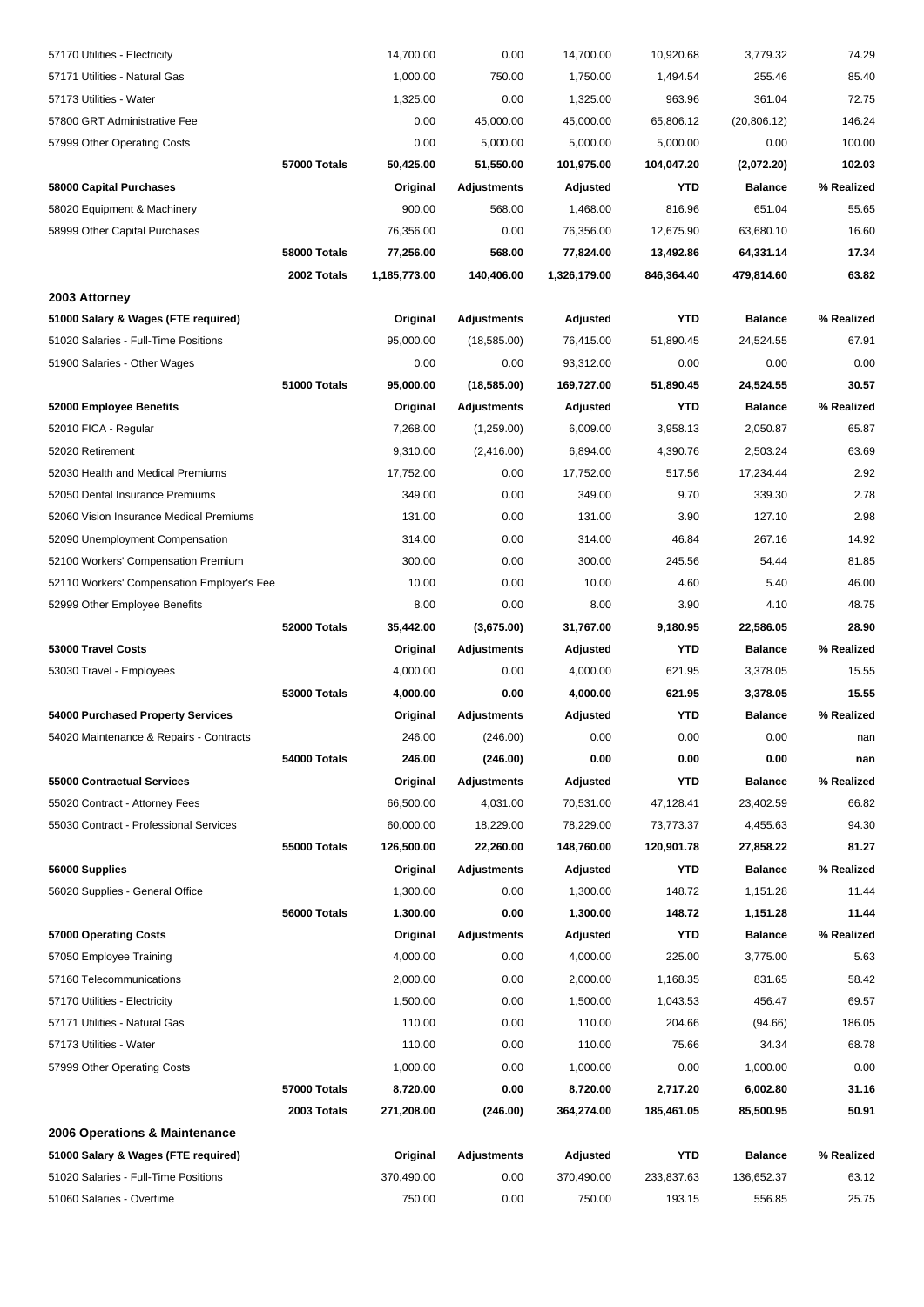| 51900 Salaries - Other Wages                                |              | 0.00       | 0.00               | 0.00       | 47.92      | (47.92)        | inf        |
|-------------------------------------------------------------|--------------|------------|--------------------|------------|------------|----------------|------------|
|                                                             | 51000 Totals | 371,240.00 | 0.00               | 371,240.00 | 234,078.70 | 137,161.30     | 63.05      |
| 52000 Employee Benefits                                     |              | Original   | Adjustments        | Adjusted   | YTD        | <b>Balance</b> | % Realized |
| 52010 FICA - Regular                                        |              | 28,409.00  | 0.00               | 28,409.00  | 16,849.91  | 11,559.09      | 59.31      |
| 52020 Retirement                                            |              | 36,388.00  | 0.00               | 36,388.00  | 22,478.85  | 13,909.15      | 61.78      |
| 52030 Health and Medical Premiums                           |              | 82,961.00  | 189,760.00         | 272,721.00 | 92,288.39  | 180,432.61     | 33.84      |
| 52050 Dental Insurance Premiums                             |              | 1,666.00   | 0.00               | 1,666.00   | 836.56     | 829.44         | 50.21      |
| 52060 Vision Insurance Medical Premiums                     |              | 725.00     | 0.00               | 725.00     | 386.84     | 338.16         | 53.36      |
| 52090 Unemployment Compensation                             |              | 1,226.00   | 0.00               | 1,226.00   | 306.06     | 919.94         | 24.96      |
| 52100 Workers' Compensation Premium                         |              | 15,500.00  | 202.00             | 15,702.00  | 15,701.23  | 0.77           | 100.00     |
| 52110 Workers' Compensation Employer's Fee                  |              | 100.00     | 0.00               | 100.00     | 52.90      | 47.10          | 52.90      |
| 52999 Other Employee Benefits                               |              | 29,578.00  | 0.00               | 29,578.00  | 18,644.36  | 10,933.64      | 63.03      |
|                                                             | 52000 Totals | 196,553.00 | 189,962.00         | 386,515.00 | 167,545.10 | 218,969.90     | 43.35      |
| 53000 Travel Costs                                          |              | Original   | Adjustments        | Adjusted   | YTD        | <b>Balance</b> | % Realized |
| 53030 Travel - Employees                                    |              | 1,750.00   | 0.00               | 1,750.00   | 0.00       | 1,750.00       | 0.00       |
|                                                             | 53000 Totals | 1,750.00   | 0.00               | 1,750.00   | 0.00       | 1,750.00       | 0.00       |
| 54000 Purchased Property Services                           |              | Original   | <b>Adjustments</b> | Adjusted   | YTD        | <b>Balance</b> | % Realized |
| 54010 Maintenance & Repairs - Building/Structure            |              | 317,000.00 | 11,035.00          | 328,035.00 | 71,653.42  | 256,381.58     | 21.84      |
| 54020 Maintenance & Repairs - Contracts                     |              | 6,738.00   | 4,024.00           | 10,762.00  | 10,320.54  | 441.46         | 95.90      |
| 54030 Maintenance & Repairs - Grounds/Roadways              |              | 500.00     | 0.00               | 500.00     | 0.00       | 500.00         | 0.00       |
| 54040 Maintenance & Repairs - Vehicles                      |              | 7,000.00   | 219.00             | 7,219.00   | 2,709.04   | 4,509.96       | 37.53      |
| 54050 Maintenance & Repair - Furniture/Fixtures/Equipment   |              | 2,000.00   | 0.00               | 2,000.00   | 1,592.25   | 407.75         | 79.61      |
| 54999 Other Maintenance                                     |              | 9,000.00   | 0.00               | 9,000.00   | 3,393.96   | 5,606.04       | 37.71      |
|                                                             | 54000 Totals | 342,238.00 | 15,278.00          | 357,516.00 | 89,669.21  | 267,846.79     | 25.08      |
| 55000 Contractual Services                                  |              | Original   | Adjustments        | Adjusted   | YTD        | <b>Balance</b> | % Realized |
| 55030 Contract - Professional Services                      |              | 231,000.00 | 50,481.00          | 281,481.00 | 165,911.02 | 115,569.98     | 58.94      |
| 55999 Contract - Other Services                             |              | 13,500.00  | 0.00               | 13,500.00  | 10,248.09  | 3,251.91       | 75.91      |
|                                                             | 55000 Totals | 244,500.00 | 50,481.00          | 294,981.00 | 176,159.11 | 118,821.89     | 59.72      |
| 56000 Supplies                                              |              | Original   | Adjustments        | Adjusted   | YTD        | <b>Balance</b> | % Realized |
| 56040 Supplies - Furniture/Fixtures/Equipment (Non-Capital) |              | 6,000.00   | 0.00               | 6,000.00   | 1,883.31   | 4,116.69       | 31.39      |
| 56050 Supplies - Janitorial/Maintenance                     |              | 23,500.00  | 0.00               | 23,500.00  | 8,712.02   | 14,787.98      | 37.07      |
| 56090 Supplies - Safety                                     |              | 3,000.00   | (1,000.00)         | 2,000.00   | 910.11     | 1,089.89       | 45.51      |
| 56110 Supplies - Uniforms/Linen                             |              | 2,500.00   | 0.00               | 2,500.00   | 137.40     | 2,362.60       | 5.50       |
| 56120 Supplies - Vehicle Fuel                               |              | 9,000.00   | 0.00               | 9,000.00   | 5,675.10   | 3,324.90       | 63.06      |
| 56999 Supplies - Other                                      |              | 500.00     | 0.00               | 500.00     | 175.08     | 324.92         | 35.02      |
|                                                             | 56000 Totals | 44,500.00  | (1,000.00)         | 43,500.00  | 17,493.02  | 26,006.98      | 40.21      |
| 57000 Operating Costs                                       |              | Original   | <b>Adjustments</b> | Adjusted   | YTD        | <b>Balance</b> | % Realized |
| 57050 Employee Training                                     |              | 1,500.00   | 0.00               | 1,500.00   | 0.00       | 1,500.00       | 0.00       |
| 57070 Insurance - General Liability/Property                |              | 460,000.00 | (1,600.00)         | 458,400.00 | 228,805.26 | 229,594.74     | 49.91      |
| 57080 Postage                                               |              | 70,000.00  | (782.00)           | 69,218.00  | 36,743.26  | 32,474.74      | 53.08      |
| 57090 Printing/Publishing/Advertising                       |              | 3,500.00   | 2,382.00           | 5,882.00   | 4,741.86   | 1,140.14       | 80.62      |
| 57130 Rent of Equipment/Machinery                           |              | 22,000.00  | 0.00               | 22,000.00  | 13,413.77  | 8,586.23       | 60.97      |
| 57150 Subscriptions & Dues                                  |              | 45,000.00  | 0.00               | 45,000.00  | 36,091.00  | 8,909.00       | 80.20      |
| 57160 Telecommunications                                    |              | 9,000.00   | 0.00               | 9,000.00   | 7,326.14   | 1,673.86       | 81.40      |
| 57170 Utilities - Electricity                               |              | 75,000.00  | 0.00               | 75,000.00  | 52,964.70  | 22,035.30      | 70.62      |
| 57171 Utilities - Natural Gas                               |              | 7,000.00   | 0.00               | 7,000.00   | 7,631.57   | (631.57)       | 109.02     |
| 57173 Utilities - Water                                     |              | 11,000.00  | 0.00               | 11,000.00  | 5,263.61   | 5,736.39       | 47.85      |
| 57999 Other Operating Costs                                 |              | 151,877.00 | 0.00               | 151,877.00 | 83,485.57  | 68,391.43      | 54.97      |
|                                                             | 57000 Totals | 855,877.00 | 0.00               | 855,877.00 | 476,466.74 | 379,410.26     | 55.67      |
| 58000 Capital Purchases                                     |              | Original   | Adjustments        | Adjusted   | YTD        | <b>Balance</b> | % Realized |
| 58080 Vehicles                                              |              | 0.00       | 19,000.00          | 19,000.00  | 18,800.00  | 200.00         | 98.95      |
| 58999 Other Capital Purchases                               |              | 32,000.00  | 54,290.00          | 86,290.00  | 13,550.03  | 72,739.97      | 15.70      |
|                                                             | 58000 Totals | 32,000.00  | 73,290.00          | 105,290.00 | 32,350.03  | 72,939.97      | 30.72      |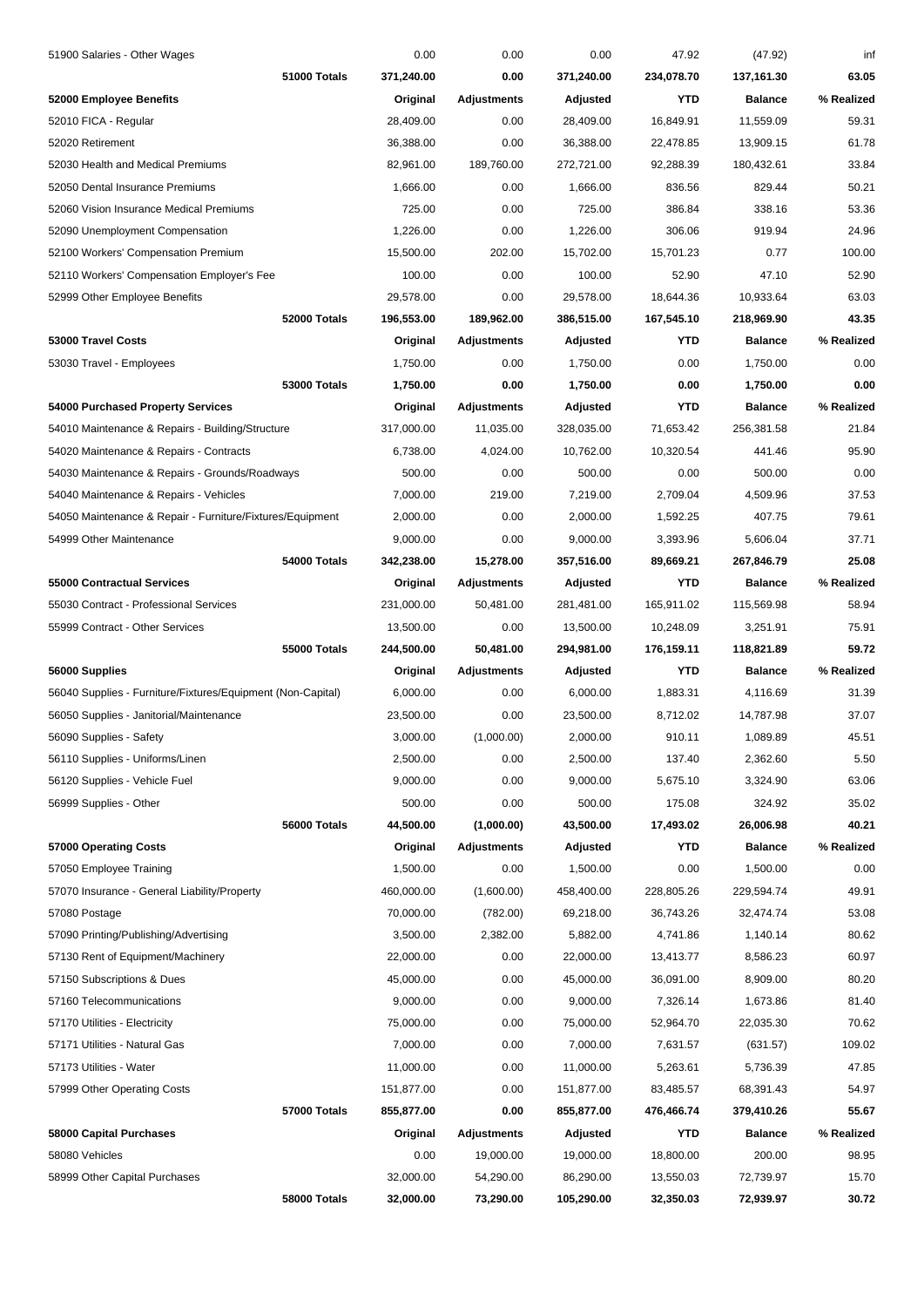| 2006 Totals                                               | 2,088,658.00 | 328,011.00         | 2,416,669.00 | 1,193,761.91 | 1,222,907.09   | 49.40      |
|-----------------------------------------------------------|--------------|--------------------|--------------|--------------|----------------|------------|
| 2007 Elections                                            |              |                    |              |              |                |            |
| 51000 Salary & Wages (FTE required)                       | Original     | <b>Adjustments</b> | Adjusted     | <b>YTD</b>   | <b>Balance</b> | % Realized |
| 51020 Salaries - Full-Time Positions                      | 91,600.00    | 0.00               | 91,600.00    | 70,070.14    | 21,529.86      | 76.50      |
| 51040 Salaries - Part-Time Positions                      | 15,600.00    | 5,376.00           | 20,976.00    | 23,938.35    | (2,962.35)     | 114.12     |
| 51060 Salaries - Overtime                                 | 15,000.00    | (990.00)           | 14,010.00    | 7,137.74     | 6,872.26       | 50.95      |
| 51000 Totals                                              | 122,200.00   | 4,386.00           | 126,586.00   | 101,146.23   | 25,439.77      | 79.90      |
| 52000 Employee Benefits                                   | Original     | Adjustments        | Adjusted     | <b>YTD</b>   | <b>Balance</b> | % Realized |
| 52010 FICA - Regular                                      | 9,352.00     | 0.00               | 9,352.00     | 7,400.73     | 1,951.27       | 79.14      |
| 52020 Retirement                                          | 10,447.00    | 0.00               | 10,447.00    | 6,866.84     | 3,580.16       | 65.73      |
| 52030 Health and Medical Premiums                         | 16,874.00    | 0.00               | 16,874.00    | 12,748.58    | 4,125.42       | 75.55      |
| 52050 Dental Insurance Premiums                           | 502.00       | 0.00               | 502.00       | 377.19       | 124.81         | 75.14      |
| 52060 Vision Insurance Medical Premiums                   | 192.00       | 0.00               | 192.00       | 144.05       | 47.95          | 75.03      |
| 52090 Unemployment Compensation                           | 404.00       | 0.00               | 404.00       | 118.53       | 285.47         | 29.34      |
| 52100 Workers' Compensation Premium                       | 440.00       | 0.00               | 440.00       | 436.33       | 3.67           | 99.17      |
| 52110 Workers' Compensation Employer's Fee                | 30.00        | 0.00               | 30.00        | 18.40        | 11.60          | 61.33      |
| 52999 Other Employee Benefits                             | 24.00        | 0.00               | 24.00        | 17.76        | 6.24           | 74.00      |
| 52000 Totals                                              | 38,265.00    | 0.00               | 38,265.00    | 28,128.41    | 10,136.59      | 73.51      |
| 53000 Travel Costs                                        | Original     | <b>Adjustments</b> | Adjusted     | YTD          | <b>Balance</b> | % Realized |
| 53030 Travel - Employees                                  | 6,700.00     | 0.00               | 6,700.00     | 760.00       | 5,940.00       | 11.34      |
| <b>53000 Totals</b>                                       | 6,700.00     | 0.00               | 6,700.00     | 760.00       | 5,940.00       | 11.34      |
| 54000 Purchased Property Services                         | Original     | <b>Adjustments</b> | Adjusted     | YTD          | <b>Balance</b> | % Realized |
| 54020 Maintenance & Repairs - Contracts                   | 13,500.00    | (738.00)           | 12,762.00    | 9,973.04     | 2,788.96       | 78.15      |
| 54040 Maintenance & Repairs - Vehicles                    | 500.00       | 0.00               | 500.00       | 188.83       | 311.17         | 37.77      |
| 54050 Maintenance & Repair - Furniture/Fixtures/Equipment | 300.00       | 0.00               | 300.00       | 367.63       | (67.63)        | 122.54     |
| 54000 Totals                                              | 14,300.00    | (738.00)           | 13,562.00    | 10,529.50    | 3,032.50       | 77.64      |
| 56000 Supplies                                            | Original     | Adjustments        | Adjusted     | YTD          | <b>Balance</b> | % Realized |
| 56010 Software                                            | 200.00       | 0.00               | 200.00       | 0.00         | 200.00         | 0.00       |
| 56120 Supplies - Vehicle Fuel                             | 1,500.00     | 0.00               | 1,500.00     | 924.67       | 575.33         | 61.64      |
| 56000 Totals                                              | 1,700.00     | 0.00               | 1,700.00     | 924.67       | 775.33         | 54.39      |
| 57000 Operating Costs                                     | Original     | Adjustments        | Adjusted     | YTD          | <b>Balance</b> | % Realized |
| 57040 Election Costs                                      | 7,000.00     | 0.00               | 7,000.00     | 6,359.69     | 640.31         | 90.85      |
| 57050 Employee Training                                   | 2,200.00     | 0.00               | 2,200.00     | 450.00       | 1,750.00       | 20.45      |
| 57090 Printing/Publishing/Advertising                     | 7,000.00     | 0.00               | 7,000.00     | 7,024.69     | (24.69)        | 100.35     |
| 57130 Rent of Equipment/Machinery                         | 0.00         | 0.00               | 0.00         | 974.50       | (974.50)       | inf        |
| 57180 Voting Machines - Insurance                         | 3,000.00     | 0.00               | 3,000.00     | 1,527.00     | 1,473.00       | 50.90      |
| 57999 Other Operating Costs                               | 40,000.00    | (4,386.00)         | 35,614.00    | 16,538.92    | 19,075.08      | 46.44      |
| 57000 Totals                                              | 59,200.00    | (4,386.00)         | 54,814.00    | 32,874.80    | 21,939.20      | 59.98      |
| 58000 Capital Purchases                                   | Original     | Adjustments        | Adjusted     | YTD          | <b>Balance</b> | % Realized |
| 58020 Equipment & Machinery                               | 10,175.00    | 0.00               | 10,175.00    | 559.93       | 9,615.07       | 5.50       |
| 58000 Totals                                              | 10,175.00    | 0.00               | 10,175.00    | 559.93       | 9,615.07       | 5.50       |
| 2007 Totals                                               | 252,540.00   | (738.00)           | 251,802.00   | 174,923.54   | 76,878.46      | 69.47      |
| 2011 Information Technology/Telecommunications            |              |                    |              |              |                |            |
| 51000 Salary & Wages (FTE required)                       | Original     | <b>Adjustments</b> | Adjusted     | YTD          | Balance        | % Realized |
| 51020 Salaries - Full-Time Positions                      | 127,591.00   | 0.00               | 127,591.00   | 98,146.49    | 29,444.51      | 76.92      |
| 51060 Salaries - Overtime                                 | 1,800.00     | 0.00               | 1,800.00     | 843.74       | 956.26         | 46.87      |
| 51000 Totals                                              | 129,391.00   | 0.00               | 129,391.00   | 98,990.23    | 30,400.77      | 76.50      |
| 52000 Employee Benefits                                   | Original     | <b>Adjustments</b> | Adjusted     | YTD          | <b>Balance</b> | % Realized |
| 52010 FICA - Regular                                      | 9,902.00     | 0.00               | 9,902.00     | 7,276.09     | 2,625.91       | 73.48      |
| 52020 Retirement                                          | 12,683.00    | 0.00               | 12,683.00    | 9,618.40     | 3,064.60       | 75.84      |
| 52030 Health and Medical Premiums                         | 18,819.00    | 0.00               | 18,819.00    | 14,111.28    | 4,707.72       | 74.98      |
| 52050 Dental Insurance Premiums                           | 467.00       | 0.00               | 467.00       | 349.02       | 117.98         | 74.74      |
| 52060 Vision Insurance Medical Premiums                   | 136.00       | 0.00               | 136.00       | 101.34       | 34.66          | 74.51      |
|                                                           |              |                    |              |              |                |            |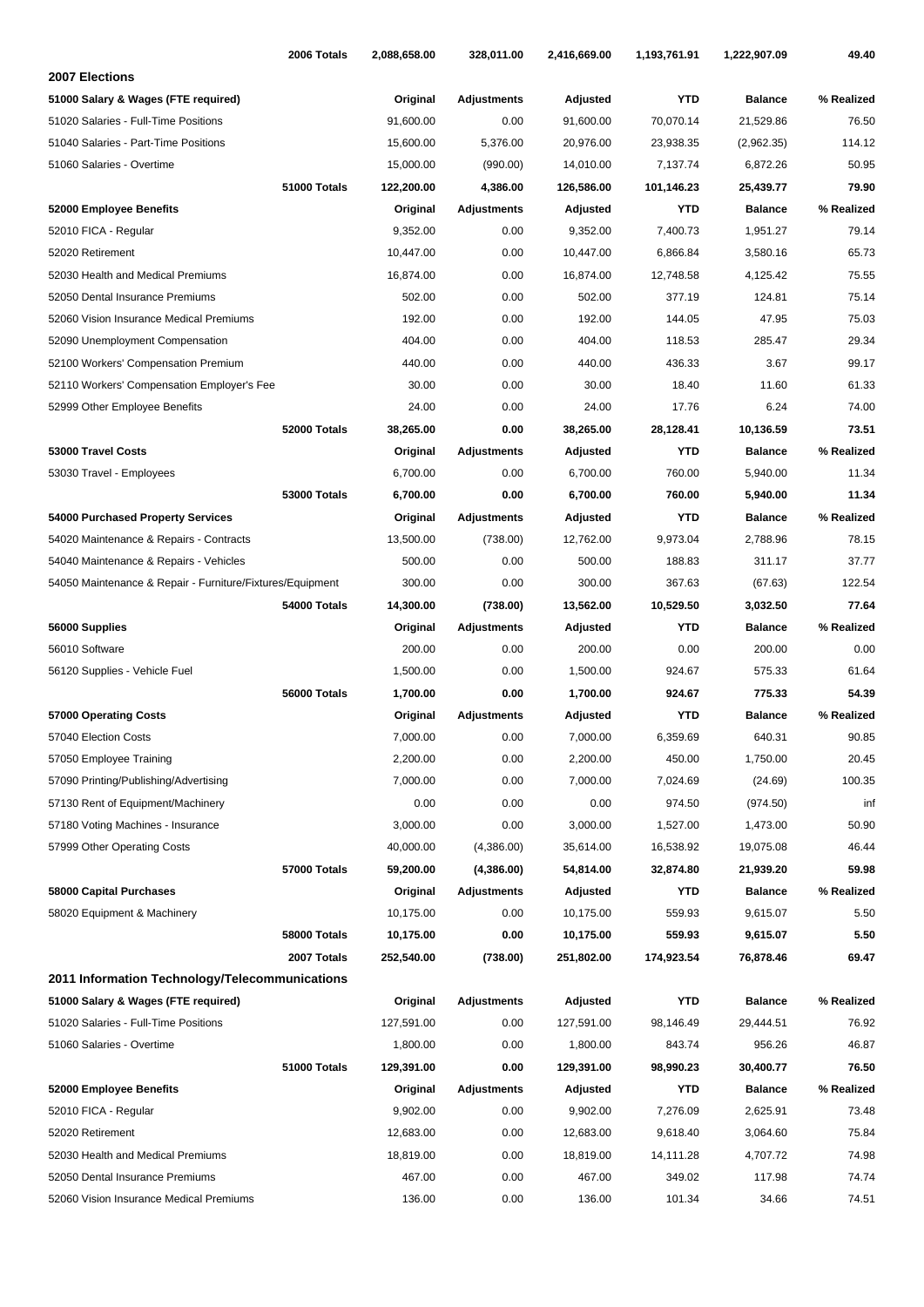| 52090 Unemployment Compensation                             |                     | 422.00       | 0.00               | 422.00       | 71.38        | 350.62         | 16.91      |
|-------------------------------------------------------------|---------------------|--------------|--------------------|--------------|--------------|----------------|------------|
| 52100 Workers' Compensation Premium                         |                     | 400.00       | 0.00               | 400.00       | 396.48       | 3.52           | 99.12      |
| 52110 Workers' Compensation Employer's Fee                  |                     | 30.00        | 0.00               | 30.00        | 20.70        | 9.30           | 69.00      |
| 52999 Other Employee Benefits                               |                     | 24.00        | 0.00               | 24.00        | 18.00        | 6.00           | 75.00      |
|                                                             | 52000 Totals        | 42,883.00    | 0.00               | 42,883.00    | 31,962.69    | 10,920.31      | 74.53      |
| 53000 Travel Costs                                          |                     | Original     | <b>Adjustments</b> | Adjusted     | YTD          | <b>Balance</b> | % Realized |
| 53030 Travel - Employees                                    |                     | 6,000.00     | (3,920.00)         | 2,080.00     | 0.00         | 2,080.00       | 0.00       |
|                                                             | <b>53000 Totals</b> | 6,000.00     | (3,920.00)         | 2,080.00     | 0.00         | 2,080.00       | 0.00       |
| 54000 Purchased Property Services                           |                     | Original     | Adjustments        | Adjusted     | YTD          | <b>Balance</b> | % Realized |
| 54020 Maintenance & Repairs - Contracts                     |                     | 82,000.00    | 33,184.00          | 115,184.00   | 84,955.38    | 30,228.62      | 73.76      |
| 54040 Maintenance & Repairs - Vehicles                      |                     | 0.00         | 500.00             | 500.00       | 0.00         | 500.00         | 0.00       |
| 54050 Maintenance & Repair - Furniture/Fixtures/Equipment   |                     | 500.00       | 0.00               | 500.00       | 102.84       | 397.16         | 20.57      |
|                                                             | 54000 Totals        | 82,500.00    | 33,684.00          | 116,184.00   | 85,058.22    | 31,125.78      | 73.21      |
| 56000 Supplies                                              |                     | Original     | <b>Adjustments</b> | Adjusted     | YTD          | <b>Balance</b> | % Realized |
| 56010 Software                                              |                     | 2,500.00     | 0.00               | 2,500.00     | 0.00         | 2,500.00       | 0.00       |
| 56020 Supplies - General Office                             |                     | 200.00       | 0.00               | 200.00       | 63.01        | 136.99         | 31.51      |
| 56040 Supplies - Furniture/Fixtures/Equipment (Non-Capital) |                     | 410.00       | 0.00               | 410.00       | 144.53       | 265.47         | 35.25      |
| 56120 Supplies - Vehicle Fuel                               |                     | 0.00         | 500.00             | 500.00       | 0.00         | 500.00         | 0.00       |
|                                                             | 56000 Totals        | 3,110.00     | 500.00             | 3,610.00     | 207.54       | 3,402.46       | 5.75       |
| 57000 Operating Costs                                       |                     | Original     | <b>Adjustments</b> | Adjusted     | YTD          | <b>Balance</b> | % Realized |
| 57050 Employee Training                                     |                     | 10,700.00    | 10,805.00          | 21,505.00    | 6,885.00     | 14,620.00      | 32.02      |
| 57130 Rent of Equipment/Machinery                           |                     | 500.00       | 0.00               | 500.00       | 0.00         | 500.00         | 0.00       |
| 57160 Telecommunications                                    |                     | 25,000.00    | 2,080.00           | 27,080.00    | 12,626.02    | 14,453.98      | 46.62      |
| 57170 Utilities - Electricity                               |                     | 1,500.00     | 0.00               | 1,500.00     | 1,041.54     | 458.46         | 69.44      |
| 57173 Utilities - Water                                     |                     | 110.00       | 0.00               | 110.00       | 75.91        | 34.09          | 69.01      |
|                                                             | 57000 Totals        | 37,810.00    | 12,885.00          | 50,695.00    | 20,628.47    | 30,066.53      | 40.69      |
| 58000 Capital Purchases                                     |                     | Original     | Adjustments        | Adjusted     | YTD          | <b>Balance</b> | % Realized |
| 58020 Equipment & Machinery                                 |                     | 5,000.00     | 3,366.00           | 8,366.00     | 3,875.22     | 4,490.78       | 46.32      |
| 58999 Other Capital Purchases                               |                     | 0.00         | 0.00               | 0.00         | 257.36       | (257.36)       | inf        |
|                                                             | 58000 Totals        | 5,000.00     | 3,366.00           | 8,366.00     | 4,132.58     | 4,233.42       | 49.40      |
|                                                             | 2011 Totals         | 306,694.00   | 46,515.00          | 353,209.00   | 240,979.73   | 112,229.27     | 68.23      |
| 3001 Law Enforcement                                        |                     |              |                    |              |              |                |            |
| 51000 Salary & Wages (FTE required)                         |                     | Original     | <b>Adjustments</b> | Adjusted     | <b>YTD</b>   | <b>Balance</b> | % Realized |
| 51020 Salaries - Full-Time Positions                        |                     | 2,869,825.00 | 200,325.00         | 3,070,150.00 | 2,180,955.65 | 889,194.35     | 71.04      |
| 51040 Salaries - Part-Time Positions                        |                     | 26,208.00    | 0.00               | 26,208.00    | 2,847.60     | 23,360.40      | 10.87      |
| 51060 Salaries - Overtime                                   |                     | 330,000.00   | 0.00               | 330,000.00   | 278,289.51   | 51,710.49      | 84.33      |
| 51900 Salaries - Other Wages                                |                     | 93,000.00    | 0.00               | 93,000.00    | 234,924.79   | (141, 924.79)  | 252.61     |
|                                                             | 51000 Totals        | 3,319,033.00 | 200,325.00         | 3,519,358.00 | 2,697,017.55 | 822,340.45     | 76.63      |
| 52000 Employee Benefits                                     |                     | Original     | <b>Adjustments</b> | Adjusted     | YTD          | <b>Balance</b> | % Realized |
| 52010 FICA - Regular                                        |                     | 258,242.00   | 15,325.00          | 273,567.00   | 202,741.94   | 70,825.06      | 74.11      |
| 52020 Retirement                                            |                     | 874,394.00   | 50,136.00          | 924,530.00   | 550,241.32   | 374,288.68     | 59.52      |
| 52030 Health and Medical Premiums                           |                     | 634,873.00   | 0.00               | 634,873.00   | 412,152.34   | 222,720.66     | 64.92      |
| 52050 Dental Insurance Premiums                             |                     | 14,253.00    | 0.00               | 14,253.00    | 9,436.53     | 4,816.47       | 66.21      |
| 52060 Vision Insurance Medical Premiums                     |                     | 5,590.00     | 0.00               | 5,590.00     | 3,619.64     | 1,970.36       | 64.75      |
| 52090 Unemployment Compensation                             |                     | 10,953.00    | 0.00               | 10,953.00    | 1,397.09     | 9,555.91       | 12.76      |
| 52100 Workers' Compensation Premium                         |                     | 90,000.00    | (3,909.00)         | 86,091.00    | 86,093.57    | (2.57)         | 100.00     |
| 52110 Workers' Compensation Employer's Fee                  |                     | 710.00       | 0.00               | 710.00       | 443.90       | 266.10         | 62.52      |
| 52999 Other Employee Benefits                               |                     | 5,078.00     | 2,500.00           | 7,578.00     | 5,683.09     | 1,894.91       | 74.99      |
|                                                             | 52000 Totals        | 1,894,093.00 | 64,052.00          | 1,958,145.00 | 1,271,809.42 | 686,335.58     | 64.95      |
| 53000 Travel Costs                                          |                     | Original     | <b>Adjustments</b> | Adjusted     | YTD          | <b>Balance</b> | % Realized |
| 53030 Travel - Employees                                    |                     | 5,000.00     | 1,832.00           | 6,832.00     | 20,724.81    | (13,892.81)    | 303.35     |
| 53050 Transportation Costs                                  |                     | 35,000.00    | 0.00               | 35,000.00    | 21,170.18    | 13,829.82      | 60.49      |
|                                                             | 53000 Totals        | 40,000.00    | 1,832.00           | 41,832.00    | 41,894.99    | (62.99)        | 100.15     |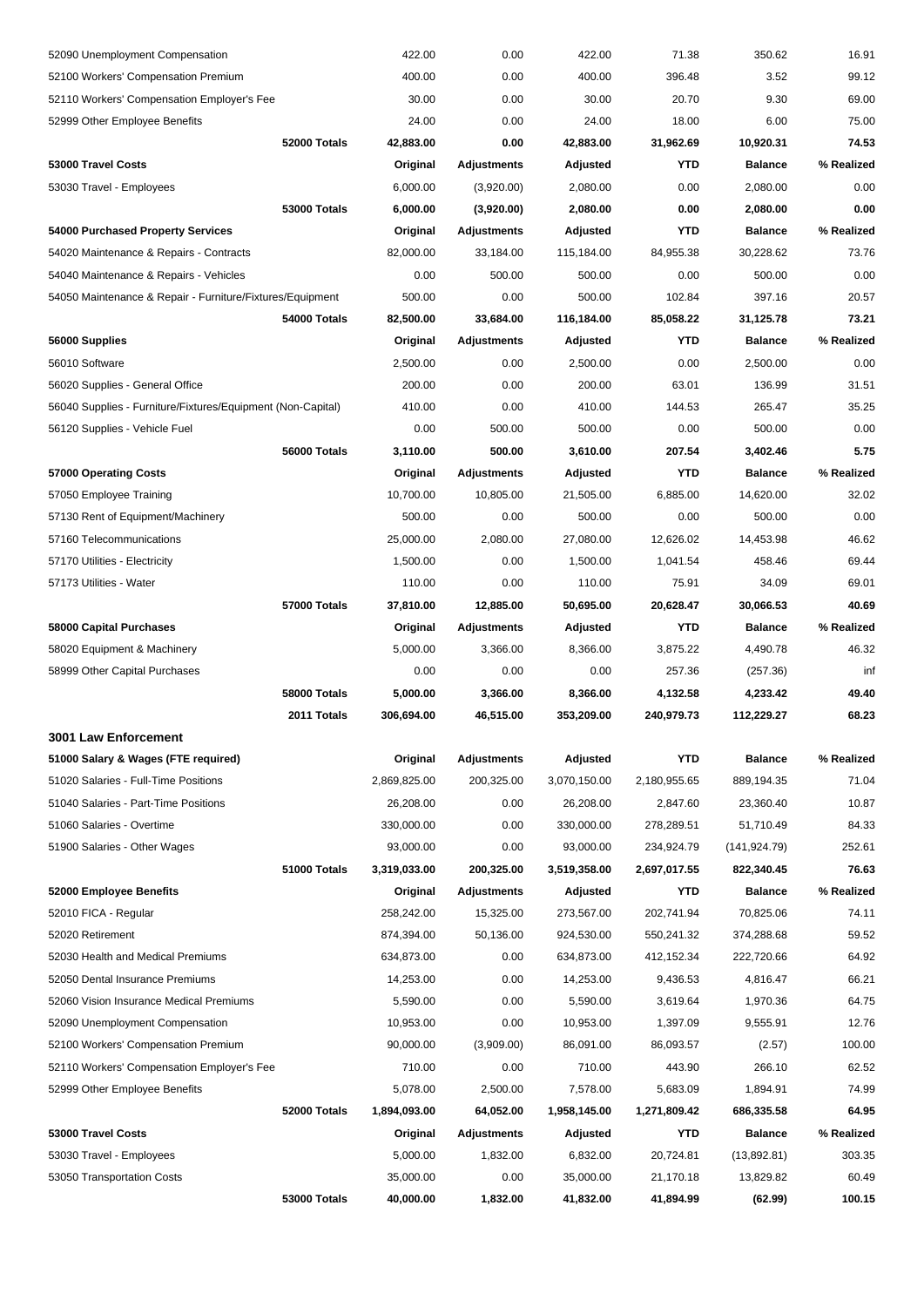| 54000 Purchased Property Services                         |                     | Original     | Adjustments        | Adjusted     | <b>YTD</b>   | <b>Balance</b> | % Realized |
|-----------------------------------------------------------|---------------------|--------------|--------------------|--------------|--------------|----------------|------------|
| 54010 Maintenance & Repairs - Building/Structure          |                     | 4,000.00     | 0.00               | 4,000.00     | 1,803.89     | 2,196.11       | 45.10      |
| 54020 Maintenance & Repairs - Contracts                   |                     | 11,000.00    | (17, 549.00)       | (6, 549.00)  | 6,429.09     | (12, 978.09)   | (98.17)    |
| 54040 Maintenance & Repairs - Vehicles                    |                     | 98,000.00    | 0.00               | 98,000.00    | 52,254.84    | 45,745.16      | 53.32      |
| 54050 Maintenance & Repair - Furniture/Fixtures/Equipment |                     | 6,000.00     | 0.00               | 6,000.00     | 0.00         | 6,000.00       | 0.00       |
|                                                           | 54000 Totals        | 119,000.00   | (17,549.00)        | 101,451.00   | 60,487.82    | 40,963.18      | 59.62      |
| 55000 Contractual Services                                |                     | Original     | <b>Adjustments</b> | Adjusted     | YTD          | <b>Balance</b> | % Realized |
| 55999 Contract - Other Services                           |                     | 5,000.00     | 0.00               | 5,000.00     | 4,165.70     | 834.30         | 83.31      |
|                                                           | <b>55000 Totals</b> | 5,000.00     | 0.00               | 5,000.00     | 4,165.70     | 834.30         | 83.31      |
| 56000 Supplies                                            |                     | Original     | Adjustments        | Adjusted     | <b>YTD</b>   | <b>Balance</b> | % Realized |
| 56020 Supplies - General Office                           |                     | 18,000.00    | 0.00               | 18,000.00    | 12,116.08    | 5,883.92       | 67.31      |
| 56090 Supplies - Safety                                   |                     | 12,000.00    | 0.00               | 12,000.00    | 0.00         | 12,000.00      | 0.00       |
| 56110 Supplies - Uniforms/Linen                           |                     | 43,920.00    | 0.00               | 43,920.00    | 28,543.84    | 15,376.16      | 64.99      |
| 56120 Supplies - Vehicle Fuel                             |                     | 200,000.00   | 80,000.00          | 280,000.00   | 198,882.92   | 81,117.08      | 71.03      |
| 56122 Supplies - Vehicle Tires                            |                     | 35,000.00    | 0.00               | 35,000.00    | 12,075.18    | 22,924.82      | 34.50      |
| 56999 Supplies - Other                                    |                     | 45,000.00    | 2,620.00           | 47,620.00    | 15,203.54    | 32,416.46      | 31.93      |
|                                                           | 56000 Totals        | 353,920.00   | 82,620.00          | 436,540.00   | 266,821.56   | 169,718.44     | 61.12      |
| 57000 Operating Costs                                     |                     | Original     | <b>Adjustments</b> | Adjusted     | YTD          | <b>Balance</b> | % Realized |
| 57030 Communication Costs                                 |                     | 92,500.00    | 4,418.00           | 96,918.00    | 38,543.87    | 58,374.13      | 39.77      |
| 57050 Employee Training                                   |                     | 47,500.00    | 325.00             | 47,825.00    | 23,002.60    | 24,822.40      | 48.10      |
| 57090 Printing/Publishing/Advertising                     |                     | 2,500.00     | 0.00               | 2,500.00     | 2,348.52     | 151.48         | 93.94      |
| 57130 Rent of Equipment/Machinery                         |                     | 6,200.00     | 0.00               | 6,200.00     | 3,502.86     | 2,697.14       | 56.50      |
| 57160 Telecommunications                                  |                     | 100,000.00   | (2,080.00)         | 97,920.00    | 83,012.70    | 14,907.30      | 84.78      |
| 57170 Utilities - Electricity                             |                     | 35,000.00    | 0.00               | 35,000.00    | 26,899.98    | 8,100.02       | 76.86      |
| 57171 Utilities - Natural Gas                             |                     | 3,200.00     | 0.00               | 3,200.00     | 2,845.15     | 354.85         | 88.91      |
| 57173 Utilities - Water                                   |                     | 1,800.00     | 0.00               | 1,800.00     | 1,970.28     | (170.28)       | 109.46     |
| 57999 Other Operating Costs                               |                     | 379,368.00   | 26,350.00          | 405,718.00   | 304,786.92   | 100,931.08     | 75.12      |
|                                                           | 57000 Totals        | 668,068.00   | 29,013.00          | 697,081.00   | 486,912.88   | 210,168.12     | 69.85      |
| 58000 Capital Purchases                                   |                     | Original     | <b>Adjustments</b> | Adjusted     | YTD          | <b>Balance</b> | % Realized |
| 58020 Equipment & Machinery                               |                     | 0.00         | 8,443.00           | 8,443.00     | 10,090.00    | (1,647.00)     | 119.51     |
| 58080 Vehicles                                            |                     | 60,000.00    | 33,382.00          | 93,382.00    | 12,401.88    | 80,980.12      | 13.28      |
| 58999 Other Capital Purchases                             |                     | 73,000.00    | 15,391.00          | 88,391.00    | 18,242.15    | 70,148.85      | 20.64      |
|                                                           | 58000 Totals        | 133,000.00   | 57,216.00          | 190,216.00   | 40,734.03    | 149,481.97     | 21.41      |
|                                                           | 3001 Totals         | 6,532,114.00 | 417,509.00         | 6,949,623.00 | 4,869,843.95 | 2,079,779.05   | 70.07      |
| 3003 Emergency Services/Ambulance                         |                     |              |                    |              |              |                |            |
| 51000 Salary & Wages (FTE required)                       |                     | Original     | <b>Adjustments</b> | Adjusted     | <b>YTD</b>   | <b>Balance</b> | % Realized |
| 51020 Salaries - Full-Time Positions                      |                     | 273,580.00   | 0.00               | 273,580.00   | 206,876.85   | 66,703.15      | 75.62      |
| 51060 Salaries - Overtime                                 |                     | 5,000.00     | 0.00               | 5,000.00     | 791.58       | 4,208.42       | 15.83      |
| 51900 Salaries - Other Wages                              |                     | 300.00       | 0.00               | 300.00       | 118.26       | 181.74         | 39.42      |
|                                                           | 51000 Totals        | 278,880.00   | 0.00               | 278,880.00   | 207,786.69   | 71,093.31      | 74.51      |
| 52000 Employee Benefits                                   |                     | Original     | Adjustments        | Adjusted     | <b>YTD</b>   | <b>Balance</b> | % Realized |
| 52010 FICA - Regular                                      |                     | 21,344.00    | 0.00               | 21,344.00    | 15,264.23    | 6,079.77       | 71.52      |
| 52020 Retirement                                          |                     | 45,160.00    | 0.00               | 45,160.00    | 33,612.31    | 11,547.69      | 74.43      |
| 52030 Health and Medical Premiums                         |                     | 42,247.00    | 0.00               | 42,247.00    | 28,648.16    | 13,598.84      | 67.81      |
| 52050 Dental Insurance Premiums                           |                     | 1,282.00     | 0.00               | 1,282.00     | 911.17       | 370.83         | 71.07      |
| 52060 Vision Insurance Medical Premiums                   |                     | 492.00       | 0.00               | 492.00       | 355.06       | 136.94         | 72.17      |
| 52090 Unemployment Compensation                           |                     | 921.00       | 0.00               | 921.00       | 184.31       | 736.69         | 20.01      |
| 52100 Workers' Compensation Premium                       |                     | 11,100.00    | 738.00             | 11,838.00    | 11,837.63    | 0.37           | 100.00     |
| 52110 Workers' Compensation Employer's Fee                |                     | 70.00        | 0.00               | 70.00        | 46.00        | 24.00          | 65.71      |
| 52999 Other Employee Benefits                             |                     | 2,555.00     | 0.00               | 2,555.00     | 40.80        | 2,514.20       | 1.60       |
|                                                           | 52000 Totals        | 125,171.00   | 738.00             | 125,909.00   | 90,899.67    | 35,009.33      | 72.19      |
| 53000 Travel Costs                                        |                     | Original     | <b>Adjustments</b> | Adjusted     | <b>YTD</b>   | <b>Balance</b> | % Realized |
| 53030 Travel - Employees                                  |                     | 5,000.00     | 0.00               | 5,000.00     | 0.00         | 5,000.00       | 0.00       |
|                                                           |                     |              |                    |              |              |                |            |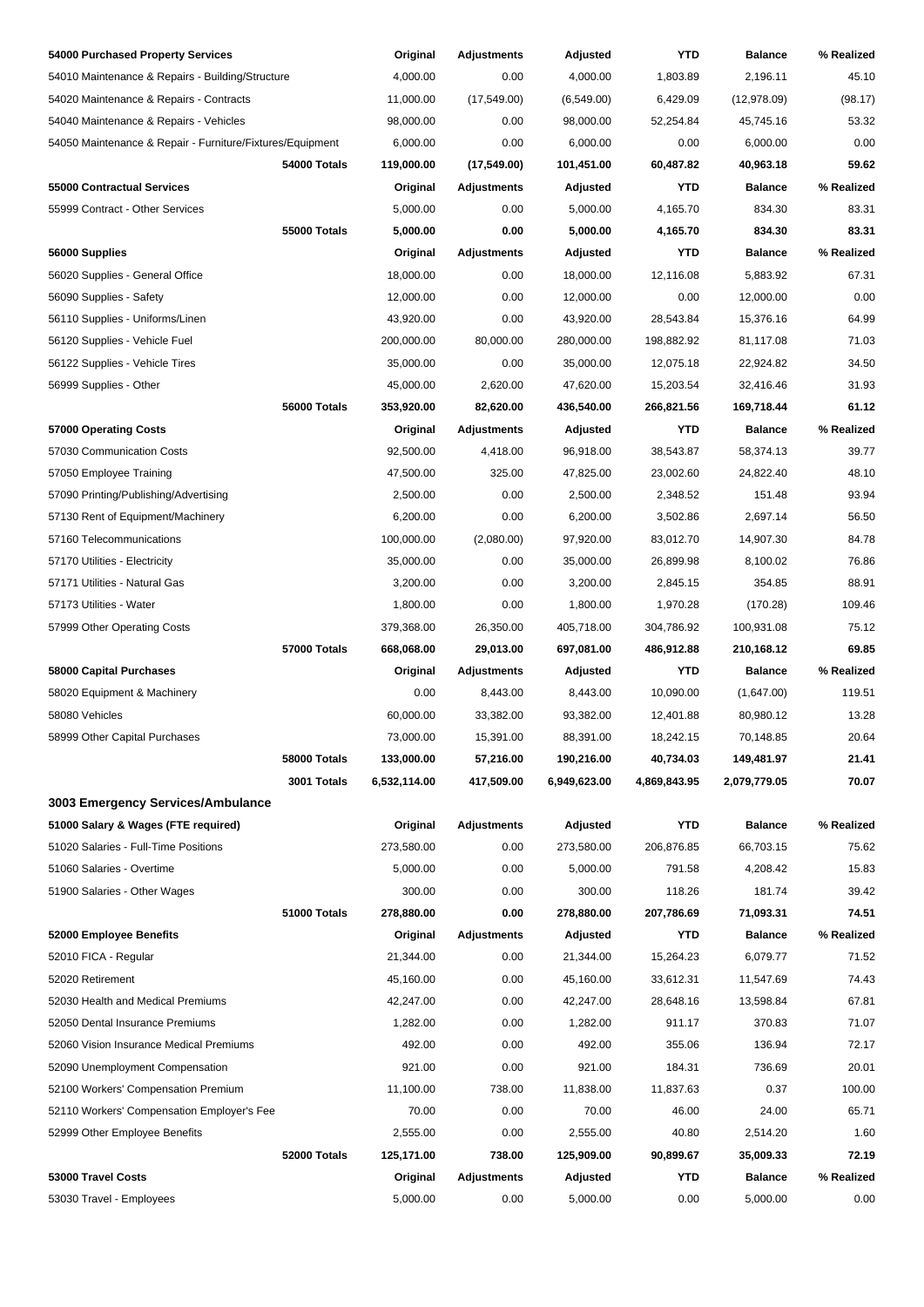|                                            | <b>53000 Totals</b> | 5,000.00     | 0.00               | 5,000.00     | 0.00       | 5,000.00       | 0.00       |
|--------------------------------------------|---------------------|--------------|--------------------|--------------|------------|----------------|------------|
| 54000 Purchased Property Services          |                     | Original     | <b>Adjustments</b> | Adjusted     | YTD        | <b>Balance</b> | % Realized |
| 54020 Maintenance & Repairs - Contracts    |                     | 1,966.00     | (1,966.00)         | 0.00         | 0.00       | 0.00           | nan        |
| 54040 Maintenance & Repairs - Vehicles     |                     | 8,000.00     | 0.00               | 8,000.00     | 10,107.06  | (2,107.06)     | 126.34     |
|                                            | 54000 Totals        | 9,966.00     | (1,966.00)         | 8,000.00     | 10,107.06  | (2,107.06)     | 126.34     |
| 55000 Contractual Services                 |                     | Original     | <b>Adjustments</b> | Adjusted     | YTD        | <b>Balance</b> | % Realized |
| 55030 Contract - Professional Services     |                     | 0.00         | 0.00               | 0.00         | 140.00     | (140.00)       | inf        |
| 55999 Contract - Other Services            |                     | 45,000.00    | 0.00               | 45,000.00    | 19,381.69  | 25,618.31      | 43.07      |
|                                            | <b>55000 Totals</b> | 45,000.00    | 0.00               | 45,000.00    | 19,521.69  | 25,478.31      | 43.38      |
| 56000 Supplies                             |                     | Original     | <b>Adjustments</b> | Adjusted     | YTD        | <b>Balance</b> | % Realized |
| 56020 Supplies - General Office            |                     | 3,000.00     | 0.00               | 3,000.00     | 2,959.16   | 40.84          | 98.64      |
| 56050 Supplies - Janitorial/Maintenance    |                     | 4,000.00     | 0.00               | 4,000.00     | 2,741.59   | 1,258.41       | 68.54      |
| 56090 Supplies - Safety                    |                     | 500.00       | 0.00               | 500.00       | 0.00       | 500.00         | 0.00       |
| 56110 Supplies - Uniforms/Linen            |                     | 3,500.00     | 0.00               | 3,500.00     | 213.36     | 3,286.64       | 6.10       |
| 56120 Supplies - Vehicle Fuel              |                     | 20,000.00    | 0.00               | 20,000.00    | 17,543.62  | 2,456.38       | 87.72      |
|                                            | 56000 Totals        | 31,000.00    | 0.00               | 31,000.00    | 23,457.73  | 7,542.27       | 75.67      |
| 57000 Operating Costs                      |                     | Original     | <b>Adjustments</b> | Adjusted     | YTD        | <b>Balance</b> | % Realized |
| 57030 Communication Costs                  |                     | 755,000.00   | 1,169,735.00       | 1,924,735.00 | 5,774.92   | 1,918,960.08   | 0.30       |
| 57050 Employee Training                    |                     | 32,000.00    | 1,916.00           | 33,916.00    | 4,371.45   | 29,544.55      | 12.89      |
| 57090 Printing/Publishing/Advertising      |                     | 1,000.00     | 0.00               | 1,000.00     | 217.24     | 782.76         | 21.72      |
| 57160 Telecommunications                   |                     | 1,200.00     | 0.00               | 1,200.00     | 482.59     | 717.41         | 40.22      |
| 57170 Utilities - Electricity              |                     | 2,500.00     | 0.00               | 2,500.00     | 2,062.25   | 437.75         | 82.49      |
| 57171 Utilities - Natural Gas              |                     | 500.00       | 0.00               | 500.00       | 1,276.34   | (776.34)       | 255.27     |
| 57173 Utilities - Water                    |                     | 250.00       | 0.00               | 250.00       | 153.56     | 96.44          | 61.42      |
| 57999 Other Operating Costs                |                     | 15,000.00    | 0.00               | 15,000.00    | 16,423.85  | (1,423.85)     | 109.49     |
|                                            | 57000 Totals        | 807,450.00   | 1,171,651.00       | 1,979,101.00 | 30,762.20  | 1,948,338.80   | 1.55       |
| 58000 Capital Purchases                    |                     | Original     | Adjustments        | Adjusted     | YTD        | <b>Balance</b> | % Realized |
| 58999 Other Capital Purchases              |                     | 530,000.00   | 77,171.00          | 607,171.00   | 257,050.06 | 350,120.94     | 42.34      |
|                                            | 58000 Totals        | 530,000.00   | 77,171.00          | 607,171.00   | 257,050.06 | 350,120.94     | 42.34      |
|                                            | 3003 Totals         | 1,832,467.00 | 1,247,594.00       | 3,080,061.00 | 639,585.10 | 2,440,475.90   | 20.77      |
| 3004 Animal Control                        |                     |              |                    |              |            |                |            |
| 51000 Salary & Wages (FTE required)        |                     | Original     | Adjustments        | Adjusted     | <b>YTD</b> | <b>Balance</b> | % Realized |
| 51020 Salaries - Full-Time Positions       |                     | 124,385.00   | 0.00               | 124,385.00   | 85,665.24  | 38,719.76      | 68.87      |
| 51040 Salaries - Part-Time Positions       |                     | 52,832.00    | 0.00               | 52,832.00    | 44,454.30  | 8,377.70       | 84.14      |
| 51060 Salaries - Overtime                  |                     | 200.00       | 0.00               | 200.00       | 81.60      | 118.40         | 40.80      |
|                                            | 51000 Totals        | 177,417.00   | 0.00               | 177,417.00   | 130,201.14 | 47,215.86      | 73.39      |
| 52000 Employee Benefits                    |                     | Original     | <b>Adjustments</b> | Adjusted     | YTD        | <b>Balance</b> | % Realized |
| 52010 FICA - Regular                       |                     | 13,581.00    | 0.00               | 13,581.00    | 9,588.83   | 3,992.17       | 70.60      |
| 52020 Retirement                           |                     | 14,883.00    | 0.00               | 14,883.00    | 10,840.50  | 4,042.50       | 72.84      |
| 52030 Health and Medical Premiums          |                     | 29,466.00    | 0.00               | 29,466.00    | 18,696.16  | 10,769.84      | 63.45      |
| 52050 Dental Insurance Premiums            |                     | 582.00       | 0.00               | 582.00       | 368.31     | 213.69         | 63.28      |
| 52060 Vision Insurance Medical Premiums    |                     | 220.00       | 0.00               | 220.00       | 138.04     | 81.96          | 62.75      |
| 52090 Unemployment Compensation            |                     | 587.00       | 0.00               | 587.00       | 169.63     | 417.37         | 28.90      |
| 52100 Workers' Compensation Premium        |                     | 3,200.00     | 0.00               | 3,200.00     | 3,109.17   | 90.83          | 97.16      |
| 52110 Workers' Compensation Employer's Fee |                     | 70.00        | 0.00               | 70.00        | 43.70      | 26.30          | 62.43      |
| 52999 Other Employee Benefits              |                     | 48.00        | 0.00               | 48.00        | 33.60      | 14.40          | 70.00      |
|                                            | 52000 Totals        | 62,637.00    | 0.00               | 62,637.00    | 42,987.94  | 19,649.06      | 68.63      |
| 53000 Travel Costs                         |                     | Original     | <b>Adjustments</b> | Adjusted     | YTD        | <b>Balance</b> | % Realized |
| 53030 Travel - Employees                   |                     | 750.00       | 0.00               | 750.00       | 0.00       | 750.00         | 0.00       |
|                                            | 53000 Totals        | 750.00       | 0.00               | 750.00       | 0.00       | 750.00         | 0.00       |
| 54000 Purchased Property Services          |                     | Original     | <b>Adjustments</b> | Adjusted     | YTD        | <b>Balance</b> | % Realized |
| 54020 Maintenance & Repairs - Contracts    |                     | 738.00       | (214.00)           | 524.00       | 270.32     | 253.68         | 51.59      |
| 54040 Maintenance & Repairs - Vehicles     |                     | 3,000.00     | 90.00              | 3,090.00     | 2,623.60   | 466.40         | 84.91      |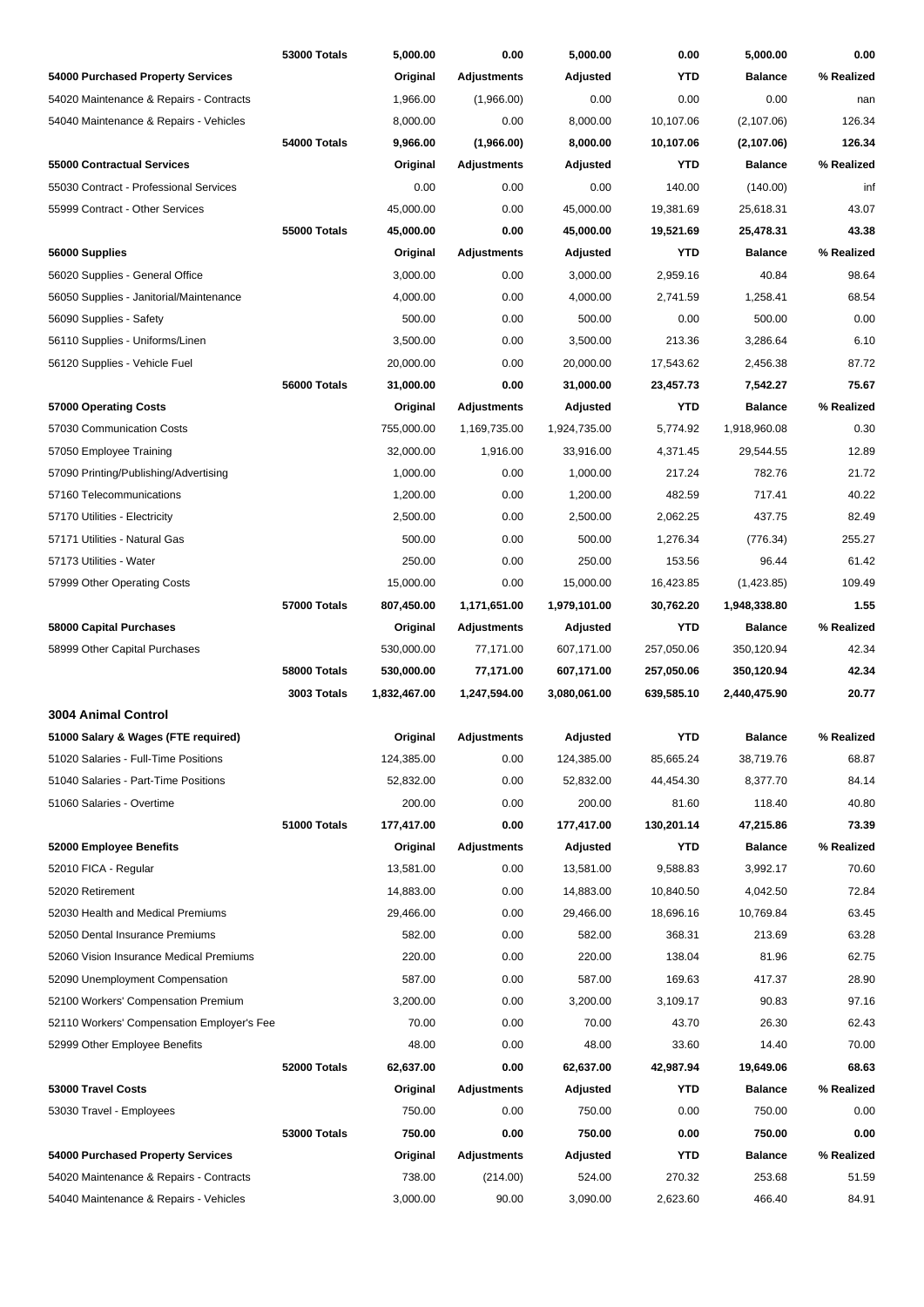|                                                                      | 54000 Totals        | 3,738.00         | (124.00)           | 3,614.00         | 2,893.92        | 720.08         | 80.08          |
|----------------------------------------------------------------------|---------------------|------------------|--------------------|------------------|-----------------|----------------|----------------|
| 55000 Contractual Services                                           |                     | Original         | <b>Adjustments</b> | Adjusted         | <b>YTD</b>      | <b>Balance</b> | % Realized     |
| 55999 Contract - Other Services                                      |                     | 2,500.00         | 330.00             | 2,830.00         | 749.82          | 2,080.18       | 26.50          |
|                                                                      | <b>55000 Totals</b> | 2,500.00         | 330.00             | 2,830.00         | 749.82          | 2,080.18       | 26.50          |
| 56000 Supplies                                                       |                     | Original         | <b>Adjustments</b> | Adjusted         | <b>YTD</b>      | <b>Balance</b> | % Realized     |
| 56020 Supplies - General Office                                      |                     | 1,000.00         | (87.00)            | 913.00           | 310.06          | 602.94         | 33.96          |
| 56040 Supplies - Furniture/Fixtures/Equipment (Non-Capital)          |                     | 7,500.00         | 0.00               | 7,500.00         | 4,828.17        | 2,671.83       | 64.38          |
| 56120 Supplies - Vehicle Fuel                                        |                     | 8,300.00         | 0.00               | 8,300.00         | 4,715.47        | 3,584.53       | 56.81          |
|                                                                      | 56000 Totals        | 16,800.00        | (87.00)            | 16,713.00        | 9,853.70        | 6,859.30       | 58.96          |
| 57000 Operating Costs                                                |                     | Original         | <b>Adjustments</b> | Adjusted         | YTD             | <b>Balance</b> | % Realized     |
| 57050 Employee Training                                              |                     | 1,800.00         | 0.00               | 1,800.00         | 625.16          | 1,174.84       | 34.73          |
| 57090 Printing/Publishing/Advertising                                |                     | 300.00           | 0.00               | 300.00           | 0.00            | 300.00         | 0.00           |
| 57160 Telecommunications                                             |                     | 4,000.00         | 0.00               | 4,000.00         | 2,755.31        | 1,244.69       | 68.88          |
| 57170 Utilities - Electricity                                        |                     | 11,000.00        | 0.00               | 11,000.00        | 8,267.90        | 2,732.10       | 75.16          |
| 57171 Utilities - Natural Gas                                        |                     | 700.00           | (300.00)           | 400.00           | 703.00          | (303.00)       | 175.75         |
| 57173 Utilities - Water                                              |                     | 2,000.00         | 0.00               | 2,000.00         | 1,050.09        | 949.91         | 52.50          |
| 57999 Other Operating Costs                                          |                     | 65,456.00        | 71.00              | 65,527.00        | 41,657.38       | 23,869.62      | 63.57          |
|                                                                      | <b>57000 Totals</b> | 85,256.00        | (229.00)           | 85,027.00        | 55,058.84       | 29,968.16      | 64.75          |
|                                                                      | 3004 Totals         | 349,098.00       | (110.00)           | 348,988.00       | 241,745.36      | 107,242.64     | 69.27          |
| 4003 Parks & Recreation                                              |                     |                  |                    |                  |                 |                |                |
| 51000 Salary & Wages (FTE required)                                  |                     | Original         | <b>Adjustments</b> | Adjusted         | <b>YTD</b>      | <b>Balance</b> | % Realized     |
| 51020 Salaries - Full-Time Positions                                 |                     | 74,464.00        | 0.00               | 74,464.00        | 57,275.49       | 17,188.51      | 76.92          |
| 51040 Salaries - Part-Time Positions                                 |                     | 64,064.00        | 0.00               | 64,064.00        | 36,041.40       | 28,022.60      | 56.26          |
| 51060 Salaries - Overtime                                            |                     | 7,500.00         | 0.00               | 7,500.00         | 1,851.79        | 5,648.21       | 24.69          |
| 51900 Salaries - Other Wages                                         |                     | 1,000.00         | 0.00               | 1,000.00         | 386.40          | 613.60         | 38.64          |
|                                                                      | 51000 Totals        | 147,028.00       | 0.00               | 147,028.00       | 95,555.08       | 51,472.92      | 64.99          |
| 52000 Employee Benefits                                              |                     | Original         | <b>Adjustments</b> | Adjusted         | YTD             | <b>Balance</b> | % Realized     |
| 52010 FICA - Regular                                                 |                     | 11,248.00        | 0.00               | 11,248.00        | 7,270.95        | 3,977.05       | 64.64          |
| 52020 Retirement                                                     |                     | 10,577.00        | 0.00               | 10,577.00        | 5,672.00        |                | 53.63          |
|                                                                      |                     |                  |                    |                  |                 | 4,905.00       |                |
| 52030 Health and Medical Premiums<br>52050 Dental Insurance Premiums |                     | 108.00<br>268.00 | 0.00               | 108.00<br>268.00 | 79.56<br>200.70 | 28.44<br>67.30 | 73.67<br>74.89 |
|                                                                      |                     |                  | 0.00               |                  |                 |                |                |
| 52060 Vision Insurance Medical Premiums                              |                     | 103.00           | 0.00               | 103.00           | 77.04           | 25.96          | 74.80          |
| 52090 Unemployment Compensation                                      |                     | 486.00           | 0.00               | 486.00           | 137.37          | 348.63         | 28.27          |
| 52100 Workers' Compensation Premium                                  |                     | 4,300.00         | 0.00               | 4,300.00         | 4,093.58        | 206.42         | 95.20          |
| 52110 Workers' Compensation Employer's Fee                           |                     | 70.00            | 0.00               | 70.00            | 41.40           | 28.60          | 59.14          |
| 52999 Other Employee Benefits                                        |                     | 47.00            | 0.00               | 47.00            | 27.90           | 19.10          | 59.36          |
|                                                                      | 52000 Totals        | 27,207.00        | 0.00               | 27,207.00        | 17,600.50       | 9,606.50       | 64.69          |
| 53000 Travel Costs                                                   |                     | Original         | <b>Adjustments</b> | Adjusted         | <b>YTD</b>      | <b>Balance</b> | % Realized     |
| 53030 Travel - Employees                                             |                     | 2,500.00         | 0.00               | 2,500.00         | 237.17          | 2,262.83       | 9.49           |
|                                                                      | 53000 Totals        | 2,500.00         | 0.00               | 2,500.00         | 237.17          | 2,262.83       | 9.49           |
| 54000 Purchased Property Services                                    |                     | Original         | <b>Adjustments</b> | Adjusted         | <b>YTD</b>      | <b>Balance</b> | % Realized     |
| 54010 Maintenance & Repairs - Building/Structure                     |                     | 500.00           | 0.00               | 500.00           | 1,331.84        | (831.84)       | 266.37         |
| 54020 Maintenance & Repairs - Contracts                              |                     | 1,720.00         | (1,720.00)         | 0.00             | 70.00           | (70.00)        | inf            |
| 54040 Maintenance & Repairs - Vehicles                               |                     | 1,750.00         | 0.00               | 1,750.00         | 1,010.18        | 739.82         | 57.72          |
| 54050 Maintenance & Repair - Furniture/Fixtures/Equipment            |                     | 3,000.00         | 277.00             | 3,277.00         | 639.73          | 2,637.27       | 19.52          |
|                                                                      | 54000 Totals        | 6,970.00         | (1,443.00)         | 5,527.00         | 3,051.75        | 2,475.25       | 55.22          |
| 56000 Supplies                                                       |                     | Original         | <b>Adjustments</b> | Adjusted         | <b>YTD</b>      | <b>Balance</b> | % Realized     |
| 56040 Supplies - Furniture/Fixtures/Equipment (Non-Capital)          |                     | 8,500.00         | 180.00             | 8,680.00         | 5,160.45        | 3,519.55       | 59.45          |
| 56050 Supplies - Janitorial/Maintenance                              |                     | 300.00           | 0.00               | 300.00           | 1,257.56        | (957.56)       | 419.19         |
| 56090 Supplies - Safety                                              |                     | 300.00           | 0.00               | 300.00           | 229.29          | 70.71          | 76.43          |
| 56110 Supplies - Uniforms/Linen                                      |                     | 1,300.00         | 0.00               | 1,300.00         | 199.86          | 1,100.14       | 15.37          |
| 56120 Supplies - Vehicle Fuel                                        |                     | 1,000.00         | 0.00               | 1,000.00         | 1,015.75        | (15.75)        | 101.58         |
|                                                                      | 56000 Totals        | 11,400.00        | 180.00             | 11,580.00        | 7,862.91        | 3,717.09       | 67.90          |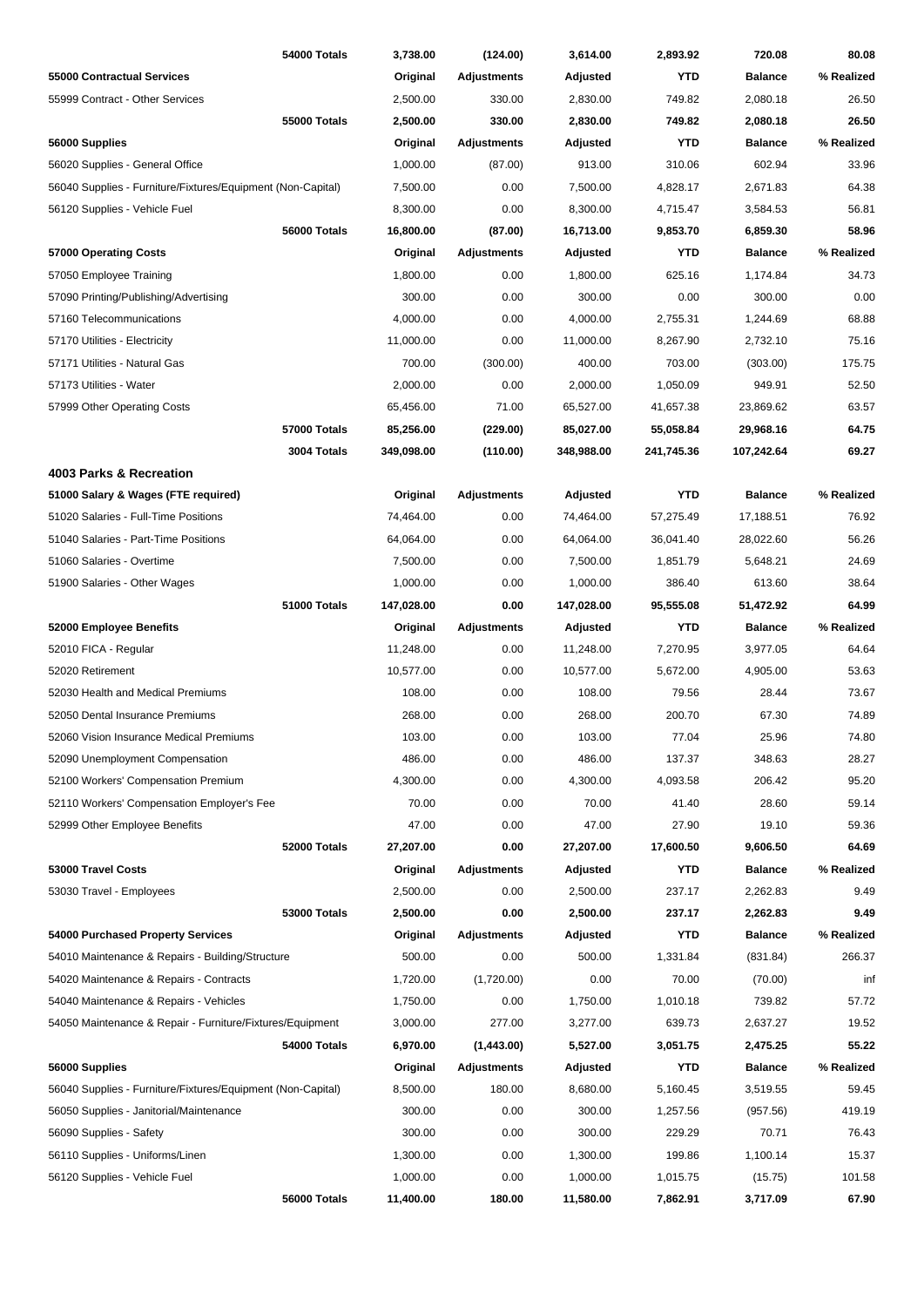| 57000 Operating Costs                                    | Original                 | <b>Adjustments</b> | Adjusted       | <b>YTD</b>     | <b>Balance</b> | % Realized       |
|----------------------------------------------------------|--------------------------|--------------------|----------------|----------------|----------------|------------------|
| 57050 Employee Training                                  | 1,100.00                 | 0.00               | 1,100.00       | 734.52         | 365.48         | 66.77            |
| 57090 Printing/Publishing/Advertising                    | 1,500.00                 | 0.00               | 1,500.00       | 2,391.16       | (891.16)       | 159.41           |
| 57130 Rent of Equipment/Machinery                        | 1,275.00                 | 0.00               | 1,275.00       | 420.00         | 855.00         | 32.94            |
| 57150 Subscriptions & Dues                               | 0.00                     | 0.00               | 0.00           | 40.00          | (40.00)        | inf              |
| 57160 Telecommunications                                 | 2,500.00                 | 0.00               | 2,500.00       | 1,612.01       | 887.99         | 64.48            |
| 57170 Utilities - Electricity                            | 2,500.00                 | 0.00               | 2,500.00       | 2,279.37       | 220.63         | 91.17            |
| 57999 Other Operating Costs                              | 36,465.00                | 0.00               | 36,465.00      | 4,326.82       | 32,138.18      | 11.87            |
| 57000 Totals                                             | 45,340.00                | 0.00               | 45,340.00      | 11,803.88      | 33,536.12      | 26.03            |
| 58000 Capital Purchases                                  | Original                 | <b>Adjustments</b> | Adjusted       | <b>YTD</b>     | <b>Balance</b> | % Realized       |
| 58020 Equipment & Machinery                              | 0.00                     | 4,949.00           | 4,949.00       | 5,924.85       | (975.85)       | 119.72           |
| 58999 Other Capital Purchases                            | 0.00                     | 80,000.00          | 80,000.00      | 73,051.47      | 6,948.53       | 91.31            |
| 58000 Totals                                             | 0.00                     | 84,949.00          | 84,949.00      | 78,976.32      | 5,972.68       | 92.97            |
| 4003 Totals                                              | 240,445.00               | 83,686.00          | 324,131.00     | 215,087.61     | 109,043.39     | 66.36            |
| 50000 Expenditures Totals                                | 14,634,609.00            | 2,257,730.00       | 16,985,651.00  | 9,748,855.16   | 7,143,483.84   | 57.39            |
| 60000 Other Financing Sources                            |                          |                    |                |                |                |                  |
| 0001 No Department                                       |                          |                    |                |                |                |                  |
| 61000 Transfers                                          | Original                 | <b>Adjustments</b> | Adjusted       | <b>YTD</b>     | <b>Balance</b> | % Realized       |
| 61100 Transfers In                                       | 4,000,000.00             | 0.00               | 4,000,000.00   | 0.00           | 4,000,000.00   | 0.00             |
| 61200 Transfers Out                                      | (9,493,774.00)           | (32,500.00)        | (9,526,274.00) | (5,262,135.50) | (4,264,138.50) | 55.24            |
| 61000 Totals                                             | (5,493,774.00)           | (32,500.00)        | (5,526,274.00) | (5,262,135.50) | (264, 138.50)  | 95.22            |
| 0001 Totals                                              | (5,493,774.00)           | (32,500.00)        | (5,526,274.00) | (5,262,135.50) | (264, 138.50)  | 95.22            |
| 60000 Other Financing Sources Totals                     | (5,493,774.00)           | (32,500.00)        | (5,526,274.00) | (5,262,135.50) | (264, 138.50)  | 95.22            |
| 20200 Environmental                                      |                          |                    |                |                |                |                  |
| 10000 Assets                                             |                          |                    |                |                |                |                  |
| 0001 No Department                                       |                          |                    |                |                |                |                  |
| 12000 Receivables                                        | Original                 | <b>Adjustments</b> | Adjusted       | <b>YTD</b>     | <b>Balance</b> | % Realized       |
| 12001 Receivables                                        | 0.00                     | 0.00               | 0.00           | 3,432.32       | (3,432.32)     | inf              |
| 12000 Totals                                             | 0.00                     | 0.00               | 0.00           | 3,432.32       | (3,432.32)     | inf              |
| 0001 Totals                                              | 0.00                     | 0.00               | 0.00           | 3,432.32       | (3,432.32)     | inf              |
| 10000 Assets Totals                                      | 0.00                     | 0.00               | 0.00           | 3,432.32       | (3,432.32)     | inf              |
| 40000 Revenues                                           |                          |                    |                |                |                |                  |
| 0001 No Department                                       |                          |                    |                |                |                |                  |
| 41000 Taxes Local Effort                                 | Original                 | <b>Adjustments</b> | Adjusted       | <b>YTD</b>     | <b>Balance</b> | % Realized       |
|                                                          |                          |                    | 405,000.00     |                |                |                  |
| 41204 Gross Receipts Tax - County Environmental Services | 405,000.00<br>405,000.00 | 0.00               |                | 633,380.92     | (228, 380.92)  | 156.39<br>156.39 |
| 41000 Totals                                             |                          | 0.00               | 405,000.00     | 633,380.92     | (228, 380.92)  |                  |
| 44000 Charges for Services                               | Original                 | <b>Adjustments</b> | Adjusted       | <b>YTD</b>     | <b>Balance</b> | % Realized       |
| 44100 Landfill Fees                                      | 45,400.00                | 0.00               | 45,400.00      | 65,386.25      | (19,986.25)    | 144.02           |
| 44000 Totals                                             | 45,400.00                | 0.00               | 45,400.00      | 65,386.25      | (19,986.25)    | 144.02           |
| 46000 Miscellaneous Revenues                             | Original                 | <b>Adjustments</b> | Adjusted       | <b>YTD</b>     | <b>Balance</b> | % Realized       |
| 46040 Investment Income                                  | 300.00                   | 0.00               | 300.00         | 195.19         | 104.81         | 65.06            |
| 46060 Reimbursements/Refunds                             | 0.00                     | 0.00               | 0.00           | 909.33         | (909.33)       | inf              |
| 46000 Totals                                             | 300.00                   | 0.00               | 300.00         | 1,104.52       | (804.52)       | 368.17           |
| 0001 Totals                                              | 450,700.00               | 0.00               | 450,700.00     | 699,871.69     | (249, 171.69)  | 155.29           |
| 40000 Revenues Totals                                    | 450,700.00               | 0.00               | 450,700.00     | 699,871.69     | (249, 171.69)  | 155.29           |
| 50000 Expenditures                                       |                          |                    |                |                |                |                  |
| 5009 Environmental                                       |                          |                    |                |                |                |                  |
| 51000 Salary & Wages (FTE required)                      | Original                 | <b>Adjustments</b> | Adjusted       | <b>YTD</b>     | <b>Balance</b> | % Realized       |
| 51020 Salaries - Full-Time Positions                     | 648,041.00               | (23, 249.00)       | 624,792.00     | 411,713.27     | 213,078.73     | 65.90            |
| 51060 Salaries - Overtime                                | 15,000.00                | (60.00)            | 14,940.00      | 6,839.83       | 8,100.17       | 45.78            |
| 51900 Salaries - Other Wages                             | 550.00                   | 2,104.00           | 2,654.00       | 2,268.44       | 385.56         | 85.47            |
| 51000 Totals                                             | 663,591.00               | (21, 205.00)       | 642,386.00     | 420,821.54     | 221,564.46     | 65.51            |
| 52000 Employee Benefits                                  | Original                 | <b>Adjustments</b> | Adjusted       | <b>YTD</b>     | <b>Balance</b> | % Realized       |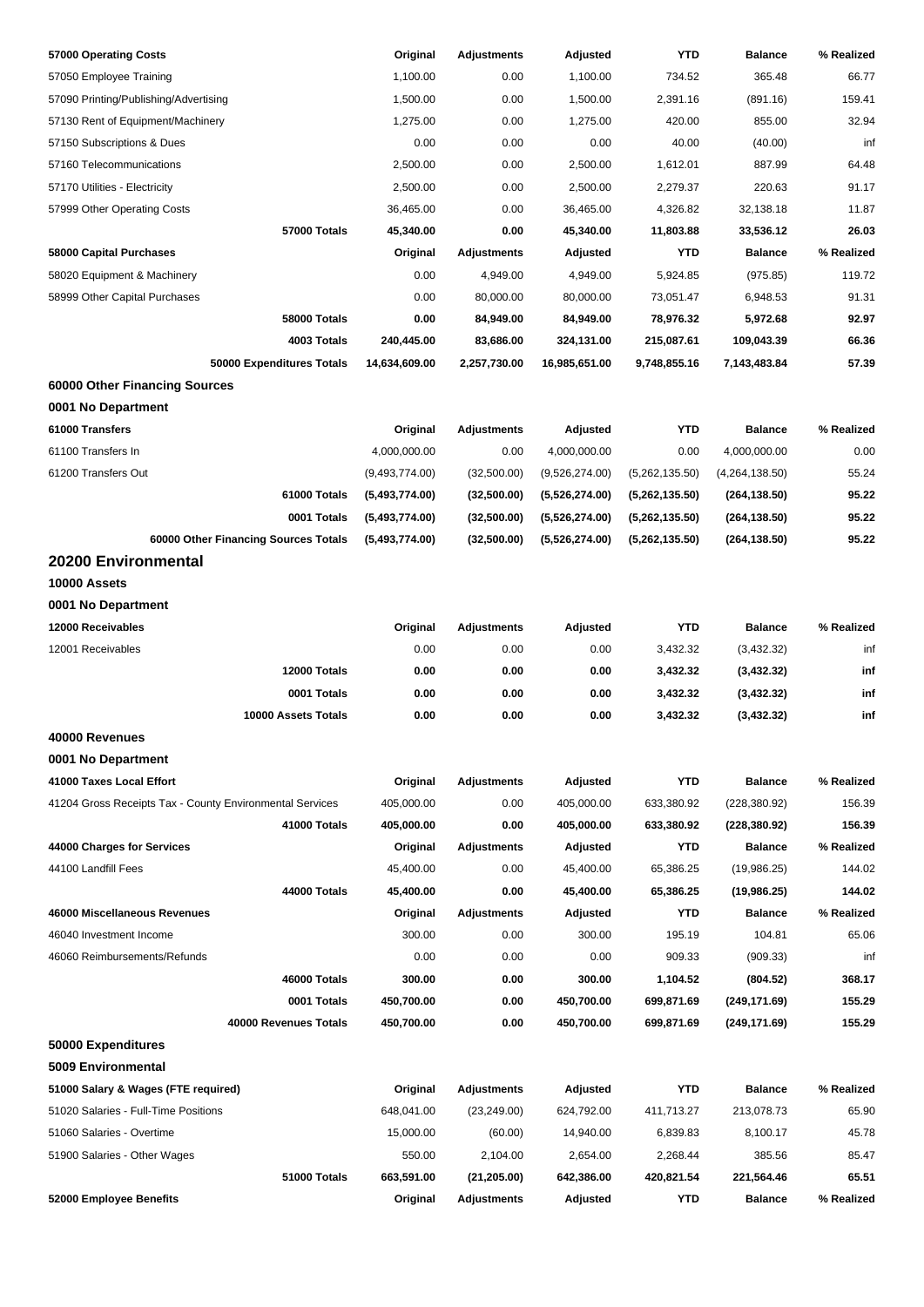| 52010 FICA - Regular                                        | 50,766.00    | 0.00               | 50,766.00    | 30,694.11    | 20,071.89      | 60.46      |
|-------------------------------------------------------------|--------------|--------------------|--------------|--------------|----------------|------------|
| 52020 Retirement                                            | 65,041.00    | 0.00               | 65,041.00    | 39,507.40    | 25,533.60      | 60.74      |
| 52030 Health and Medical Premiums                           | 139,440.00   | (1,304.00)         | 138,136.00   | 67,572.26    | 70,563.74      | 48.92      |
| 52050 Dental Insurance Premiums                             | 2,914.00     | 0.00               | 2,914.00     | 1,347.46     | 1,566.54       | 46.24      |
| 52060 Vision Insurance Medical Premiums                     | 1,077.00     | 0.00               | 1,077.00     | 488.70       | 588.30         | 45.38      |
| 52090 Unemployment Compensation                             | 2,190.00     | 0.00               | 2,190.00     | 721.04       | 1,468.96       | 32.92      |
| 52100 Workers' Compensation Premium                         | 30,000.00    | 0.00               | 30,000.00    | 26,095.43    | 3,904.57       | 86.98      |
| 52110 Workers' Compensation Employer's Fee                  | 200.00       | 0.00               | 200.00       | 119.60       | 80.40          | 59.80      |
| 52999 Other Employee Benefits                               | 125.00       | 0.00               | 125.00       | 93.30        | 31.70          | 74.64      |
| 52000 Totals                                                | 291,753.00   | (1,304.00)         | 290,449.00   | 166,639.30   | 123,809.70     | 57.37      |
| 53000 Travel Costs                                          | Original     | <b>Adjustments</b> | Adjusted     | <b>YTD</b>   | <b>Balance</b> | % Realized |
| 53030 Travel - Employees                                    | 450.00       | 0.00               | 450.00       | 0.00         | 450.00         | 0.00       |
| 53000 Totals                                                | 450.00       | 0.00               | 450.00       | 0.00         | 450.00         | 0.00       |
| 54000 Purchased Property Services                           | Original     | Adjustments        | Adjusted     | YTD          | <b>Balance</b> | % Realized |
| 54010 Maintenance & Repairs - Building/Structure            | 2,000.00     | 9.00               | 2,009.00     | 377.73       | 1,631.27       | 18.80      |
| 54020 Maintenance & Repairs - Contracts                     | 246.00       | 0.00               | 246.00       | 0.00         | 246.00         | 0.00       |
| 54040 Maintenance & Repairs - Vehicles                      | 45,000.00    | 0.00               | 45,000.00    | 26,225.39    | 18,774.61      | 58.28      |
| 54050 Maintenance & Repair - Furniture/Fixtures/Equipment   | 35,000.00    | 0.00               | 35,000.00    | 26,946.55    | 8,053.45       | 76.99      |
| 54000 Totals                                                | 82,246.00    | 9.00               | 82,255.00    | 53,549.67    | 28,705.33      | 65.10      |
| 56000 Supplies                                              | Original     | Adjustments        | Adjusted     | <b>YTD</b>   | <b>Balance</b> | % Realized |
| 56040 Supplies - Furniture/Fixtures/Equipment (Non-Capital) | 7,000.00     | 0.00               | 7,000.00     | 2,501.21     | 4,498.79       | 35.73      |
| 56050 Supplies - Janitorial/Maintenance                     | 1,000.00     | 0.00               | 1,000.00     | 458.94       | 541.06         | 45.89      |
| 56090 Supplies - Safety                                     | 5,500.00     | 0.00               | 5,500.00     | 4,072.75     | 1,427.25       | 74.05      |
| 56110 Supplies - Uniforms/Linen                             | 2,900.00     | 0.00               | 2,900.00     | 593.92       | 2,306.08       | 20.48      |
| 56120 Supplies - Vehicle Fuel                               | 75,000.00    | 0.00               | 75,000.00    | 76,465.31    | (1,465.31)     | 101.95     |
| 56121 Supplies - Vehicle Lubricants/Anti-Freeze             | 6,000.00     | 3,000.00           | 9,000.00     | 6,001.28     | 2,998.72       | 66.68      |
|                                                             |              |                    |              |              |                |            |
| 56122 Supplies - Vehicle Tires                              | 17,000.00    | 0.00               | 17,000.00    | 10,750.45    | 6,249.55       | 63.24      |
| 56000 Totals                                                | 114,400.00   | 3,000.00           | 117,400.00   | 100,843.86   | 16,556.14      | 85.90      |
| 57000 Operating Costs                                       | Original     | Adjustments        | Adjusted     | YTD          | <b>Balance</b> | % Realized |
| 57050 Employee Training                                     | 500.00       | 0.00               | 500.00       | 200.00       | 300.00         | 40.00      |
| 57070 Insurance - General Liability/Property                | 12,200.00    | 0.00               | 12,200.00    | 11,175.74    | 1,024.26       | 91.60      |
| 57090 Printing/Publishing/Advertising                       | 100.00       | 0.00               | 100.00       | 0.00         | 100.00         | 0.00       |
| 57130 Rent of Equipment/Machinery                           | 2,750.00     | 0.00               | 2,750.00     | 1,844.77     | 905.23         | 67.08      |
| 57160 Telecommunications                                    | 6,700.00     | 0.00               | 6,700.00     | 5,260.64     | 1,439.36       | 78.52      |
| 57170 Utilities - Electricity                               | 8,500.00     | 0.00               | 8,500.00     | 6,798.33     | 1,701.67       | 79.98      |
| 57171 Utilities - Natural Gas                               | 1,500.00     | 2,100.00           | 3,600.00     | 2,696.81     | 903.19         | 74.91      |
| 57173 Utilities - Water                                     | 150.00       | 251.00             | 401.00       | 280.17       | 120.83         | 69.87      |
| 57999 Other Operating Costs                                 | 201,500.00   | 12,500.00          | 214,000.00   | 143,415.42   | 70,584.58      | 67.02      |
| 57000 Totals                                                | 233,900.00   | 14,851.00          | 248,751.00   | 171,671.88   | 77,079.12      | 69.01      |
| <b>58000 Capital Purchases</b>                              | Original     | <b>Adjustments</b> | Adjusted     | YTD          | <b>Balance</b> | % Realized |
| 58080 Vehicles                                              | 165,261.00   | 17,149.00          | 182,410.00   | 182,410.00   | 0.00           | 100.00     |
| 58999 Other Capital Purchases                               | 8,239.00     | 0.00               | 8,239.00     | 119,431.60   | (111, 192.60)  | 1,449.59   |
| 58000 Totals                                                | 173,500.00   | 17,149.00          | 190,649.00   | 301,841.60   | (111, 192.60)  | 158.32     |
| 5009 Totals                                                 | 1,559,840.00 | 12,500.00          | 1,572,340.00 | 1,215,367.85 | 356,972.15     | 77.30      |
| 50000 Expenditures Totals                                   | 1,559,840.00 | 12,500.00          | 1,572,340.00 | 1,215,367.85 | 356,972.15     | 77.30      |
| 60000 Other Financing Sources                               |              |                    |              |              |                |            |
| 0001 No Department                                          |              |                    |              |              |                |            |
| 61000 Transfers                                             | Original     | <b>Adjustments</b> | Adjusted     | <b>YTD</b>   | <b>Balance</b> | % Realized |
| 61100 Transfers In                                          | 1,110,000.00 | 12,500.00          | 1,122,500.00 | 512,100.00   | 610,400.00     | 45.62      |
| 61000 Totals                                                | 1,110,000.00 | 12,500.00          | 1,122,500.00 | 512,100.00   | 610,400.00     | 45.62      |
| 0001 Totals                                                 | 1,110,000.00 | 12,500.00          | 1,122,500.00 | 512,100.00   | 610,400.00     | 45.62      |
| 60000 Other Financing Sources Totals                        | 1,110,000.00 | 12,500.00          | 1,122,500.00 | 512,100.00   | 610,400.00     | 45.62      |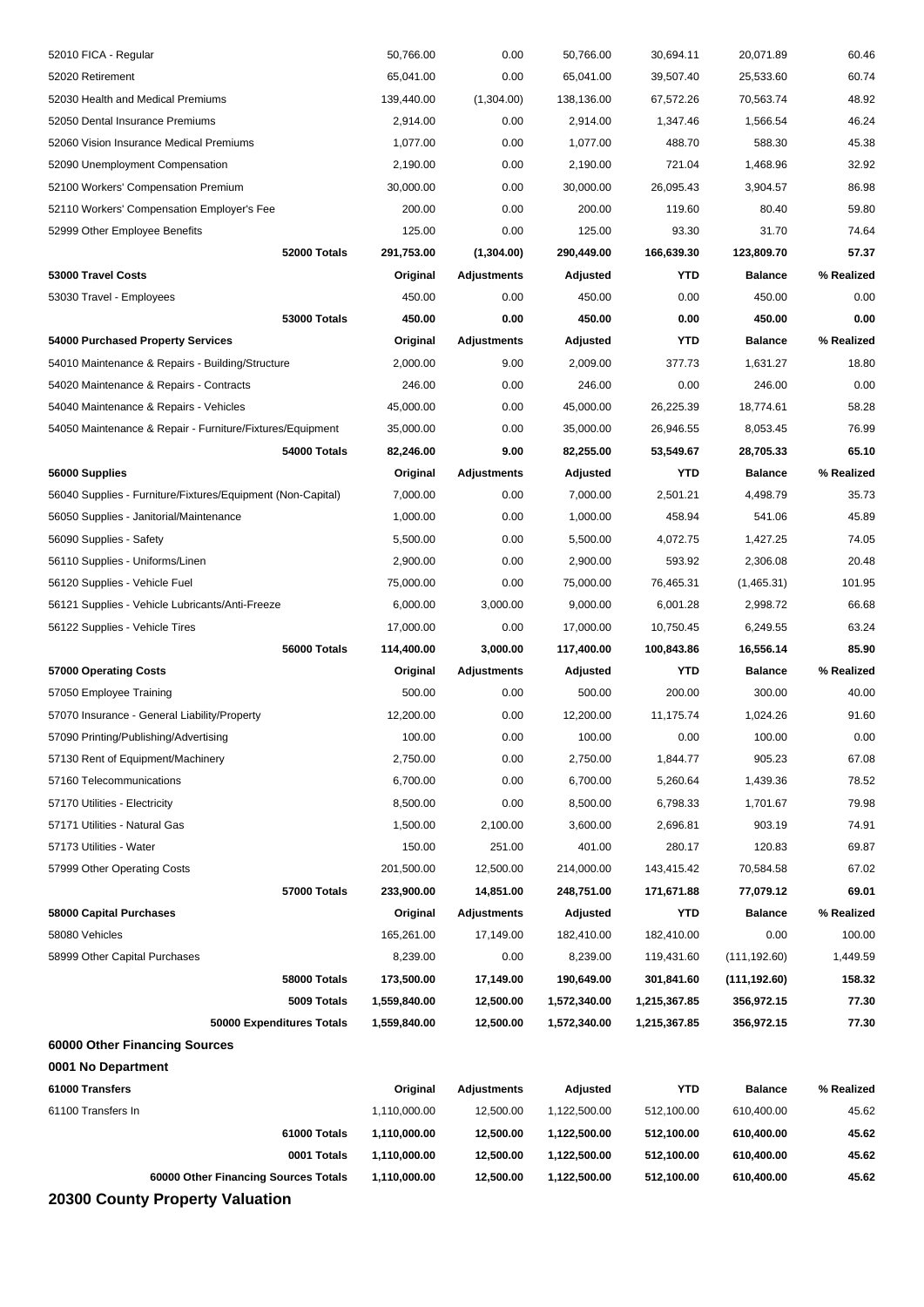#### **10000 Assets**

**0001 No Department**

| 10100 Cash Assets                          | Original   | <b>Adjustments</b> | Adjusted   | <b>YTD</b> | <b>Balance</b> | % Realized |
|--------------------------------------------|------------|--------------------|------------|------------|----------------|------------|
| 10101 Unrestricted Cash                    | 280,694.00 | 0.00               | 280,694.00 | 280,694.00 | 0.00           | 100.00     |
| 10100 Totals                               | 280,694.00 | 0.00               | 280,694.00 | 280,694.00 | 0.00           | 100.00     |
| 12000 Receivables                          | Original   | <b>Adjustments</b> | Adjusted   | <b>YTD</b> | <b>Balance</b> | % Realized |
| 12001 Receivables                          | 0.00       | 0.00               | 0.00       | 0.00       | 0.00           | nan        |
| 12000 Totals                               | 0.00       | 0.00               | 0.00       | 0.00       | 0.00           | nan        |
| 0001 Totals                                | 280,694.00 | 0.00               | 280,694.00 | 280,694.00 | 0.00           | 100.00     |
| 10000 Assets Totals                        | 280,694.00 | 0.00               | 280,694.00 | 280,694.00 | 0.00           | 100.00     |
| 40000 Revenues                             |            |                    |            |            |                |            |
| 0001 No Department                         |            |                    |            |            |                |            |
| 41000 Taxes Local Effort                   | Original   | <b>Adjustments</b> | Adjusted   | <b>YTD</b> | <b>Balance</b> | % Realized |
| 41540 Property Tax - 1% Administrative Fee | 316,469.00 | 0.00               | 316,469.00 | 218,684.74 | 97,784.26      | 69.10      |
| 41000 Totals                               | 316,469.00 | 0.00               | 316,469.00 | 218,684.74 | 97,784.26      | 69.10      |
| 46000 Miscellaneous Revenues               | Original   | <b>Adjustments</b> | Adjusted   | <b>YTD</b> | <b>Balance</b> | % Realized |
| 46060 Reimbursements/Refunds               | 0.00       | 0.00               | 0.00       | 0.00       | 0.00           | nan        |
| 46000 Totals                               | 0.00       | 0.00               | 0.00       | 0.00       | 0.00           | nan        |
| 0001 Totals                                | 316,469.00 | 0.00               | 316,469.00 | 218,684.74 | 97,784.26      | 69.10      |
| 40000 Revenues Totals                      | 316,469.00 | 0.00               | 316,469.00 | 218,684.74 | 97,784.26      | 69.10      |
| 50000 Expenditures                         |            |                    |            |            |                |            |
| <b>1003 County Assessor</b>                |            |                    |            |            |                |            |
| 51000 Salary & Wages (FTE required)        | Original   | <b>Adjustments</b> | Adjusted   | <b>YTD</b> | <b>Balance</b> | % Realized |
| 51020 Salaries - Full-Time Positions       | 259,306.00 |                    | 253,750.00 | 153,952.31 | 99,797.69      | 60.67      |
|                                            |            | (5,556.00)         |            |            |                |            |
| 51040 Salaries - Part-Time Positions       | 20,587.00  | 0.00               | 20,587.00  | 9,421.50   | 11,165.50      | 45.76      |
| 51000 Totals                               | 279,893.00 | (5,556.00)         | 274,337.00 | 163,373.81 | 110,963.19     | 59.55      |
| 52000 Employee Benefits                    | Original   | <b>Adjustments</b> | Adjusted   | <b>YTD</b> | <b>Balance</b> | % Realized |
| 52010 FICA - Regular                       | 21,416.00  | 0.00               | 21,416.00  | 11,778.94  | 9,637.06       | 55.00      |
| 52020 Retirement                           | 27,432.00  | 0.00               | 27,432.00  | 16,010.60  | 11,421.40      | 58.36      |
| 52030 Health and Medical Premiums          | 49,125.00  | 0.00               | 49,125.00  | 26,843.68  | 22,281.32      | 54.64      |
| 52050 Dental Insurance Premiums            | 1,281.00   | 0.00               | 1,281.00   | 746.31     | 534.69         | 58.26      |
| 52060 Vision Insurance Medical Premiums    | 487.00     | 0.00               | 487.00     | 261.46     | 225.54         | 53.69      |
| 52090 Unemployment Compensation            | 903.00     | 0.00               | 903.00     | 210.28     | 692.72         | 23.29      |
| 52100 Workers' Compensation Premium        | 8,000.00   | 292.00             | 8,292.00   | 8,291.74   | 0.26           | 100.00     |
| 52110 Workers' Compensation Employer's Fee | 70.00      | 0.00               | 70.00      | 36.80      | 33.20          | 52.57      |
| 52999 Other Employee Benefits              | 55.00      | 0.00               | 55.00      | 30.90      | 24.10          | 56.18      |
| 52000 Totals                               | 108,769.00 | 292.00             | 109,061.00 | 64,210.71  | 44,850.29      | 58.88      |
| 53000 Travel Costs                         | Original   | <b>Adjustments</b> | Adjusted   | YTD        | <b>Balance</b> | % Realized |
| 53030 Travel - Employees                   | 1,350.00   | 0.00               | 1,350.00   | 0.00       | 1,350.00       | 0.00       |
| <b>53000 Totals</b>                        | 1,350.00   | 0.00               | 1,350.00   | 0.00       | 1,350.00       | 0.00       |
| 54000 Purchased Property Services          | Original   | <b>Adjustments</b> | Adjusted   | <b>YTD</b> | <b>Balance</b> | % Realized |
| 54020 Maintenance & Repairs - Contracts    | 18,000.00  | 0.00               | 18,000.00  | 10,986.31  | 7,013.69       | 61.04      |
| 54040 Maintenance & Repairs - Vehicles     | 2,000.00   | (292.00)           | 1,708.00   | 379.46     | 1,328.54       | 22.22      |
| 54000 Totals                               | 20,000.00  | (292.00)           | 19,708.00  | 11,365.77  | 8,342.23       | 57.67      |
| 56000 Supplies                             | Original   | Adjustments        | Adjusted   | YTD        | <b>Balance</b> | % Realized |
| 56010 Software                             | 183,000.00 | 0.00               | 183,000.00 | 77,736.02  | 105,263.98     | 42.48      |
| 56020 Supplies - General Office            | 150.00     | 0.00               | 150.00     | 0.00       | 150.00         | 0.00       |
| 56120 Supplies - Vehicle Fuel              | 2,500.00   | 0.00               | 2,500.00   | 2,066.59   | 433.41         | 82.66      |
| 56000 Totals                               | 185,650.00 | 0.00               | 185,650.00 | 79,802.61  | 105,847.39     | 42.99      |
| 57000 Operating Costs                      | Original   | <b>Adjustments</b> | Adjusted   | <b>YTD</b> | <b>Balance</b> | % Realized |
| 57050 Employee Training                    | 1,000.00   | 0.00               | 1,000.00   | 720.00     | 280.00         | 72.00      |
| 57090 Printing/Publishing/Advertising      | 60.00      | 0.00               | 60.00      | 0.00       | 60.00          | 0.00       |
| 57000 Totals                               | 1,060.00   | 0.00               | 1,060.00   | 720.00     | 340.00         | 67.92      |
|                                            |            |                    |            |            |                |            |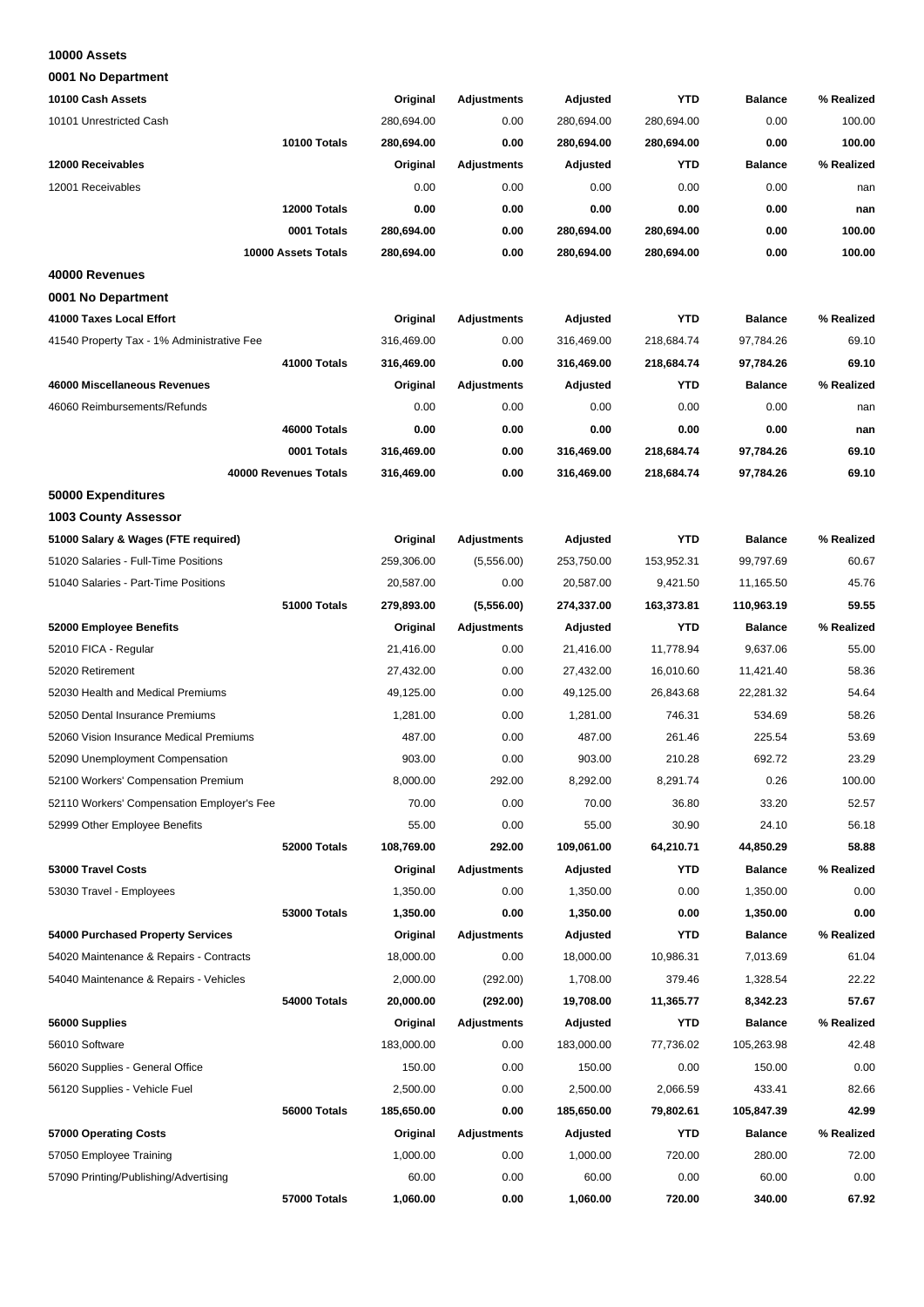| 58000 Capital Purchases                        | Original     | <b>Adjustments</b> | Adjusted     | YTD          | <b>Balance</b> | % Realized |
|------------------------------------------------|--------------|--------------------|--------------|--------------|----------------|------------|
| 58020 Equipment & Machinery                    | 0.00         | 0.00               | 6,554.00     | 0.00         | 0.00           | 0.00       |
| 58080 Vehicles                                 | 29,000.00    | (998.00)           | 28,002.00    | 0.00         | 28,002.00      | 0.00       |
| 58000 Totals                                   | 29,000.00    | (998.00)           | 34,556.00    | 0.00         | 28,002.00      | 0.00       |
| 1003 Totals                                    | 625,722.00   | (6,554.00)         | 625,722.00   | 319,472.90   | 299,695.10     | 51.06      |
| 50000 Expenditures Totals                      | 625,722.00   | (6, 554.00)        | 625,722.00   | 319,472.90   | 299,695.10     | 51.06      |
| 60000 Other Financing Sources                  |              |                    |              |              |                |            |
| 0001 No Department                             |              |                    |              |              |                |            |
| 61000 Transfers                                | Original     | <b>Adjustments</b> | Adjusted     | <b>YTD</b>   | <b>Balance</b> | % Realized |
| 61100 Transfers In                             | 140,411.00   | 0.00               | 140,411.00   | 140,410.50   | 0.50           | 100.00     |
| 61000 Totals                                   | 140,411.00   | 0.00               | 140,411.00   | 140,410.50   | 0.50           | 100.00     |
| 0001 Totals                                    | 140,411.00   | 0.00               | 140,411.00   | 140,410.50   | 0.50           | 100.00     |
| 60000 Other Financing Sources Totals           | 140,411.00   | 0.00               | 140,411.00   | 140,410.50   | 0.50           | 100.00     |
| 20400 County Road                              |              |                    |              |              |                |            |
| 10000 Assets                                   |              |                    |              |              |                |            |
| 0001 No Department                             |              |                    |              |              |                |            |
| 10100 Cash Assets                              | Original     | <b>Adjustments</b> | Adjusted     | <b>YTD</b>   | <b>Balance</b> | % Realized |
| 10101 Unrestricted Cash                        | 271,717.00   | 0.00               | 271,717.00   | 271,717.00   | 0.00           | 100.00     |
| 10104 State Required Reserve                   | 317,253.17   | 8,847.92           | 326,101.09   | 204,086.53   | 122,014.56     | 62.58      |
| 10100 Totals                                   | 588,970.17   | 8,847.92           | 597,818.09   | 475,803.53   | 122,014.56     | 79.59      |
| 12000 Receivables                              | Original     | <b>Adjustments</b> | Adjusted     | <b>YTD</b>   | <b>Balance</b> | % Realized |
| 12001 Receivables                              | 0.00         | 0.00               | 0.00         | 43,053.23    | (43,053.23)    | inf        |
| 12000 Totals                                   | 0.00         | 0.00               | 0.00         | 43,053.23    | (43,053.23)    | inf        |
| 0001 Totals                                    | 588,970.17   | 8,847.92           | 597,818.09   | 518,856.76   | 78,961.33      | 86.79      |
| 10000 Assets Totals                            | 588,970.17   | 8,847.92           | 597,818.09   | 518,856.76   | 78,961.33      | 86.79      |
| 40000 Revenues                                 |              |                    |              |              |                |            |
| 0001 No Department                             |              |                    |              |              |                |            |
| 42000 Taxes State Shared                       | Original     | <b>Adjustments</b> | Adjusted     | <b>YTD</b>   | <b>Balance</b> | % Realized |
| 42300 Gas Tax for General Purposes             | 0.00         | 0.00               | 0.00         | 374,806.90   | (374, 806.90)  | inf        |
| 42301 Gas Tax Restricted                       | 415,000.00   | 0.00               | 415,000.00   | 0.00         | 415,000.00     | 0.00       |
| 42900 Other State Shared Taxes                 | 800,000.00   | 0.00               | 800,000.00   | 596,659.50   | 203,340.50     | 74.58      |
| 42000 Totals                                   | 1,215,000.00 | 0.00               | 1,215,000.00 | 971,466.40   | 243,533.60     | 79.96      |
| 46000 Miscellaneous Revenues                   | Original     | <b>Adjustments</b> | Adjusted     | <b>YTD</b>   | <b>Balance</b> | % Realized |
| 46060 Reimbursements/Refunds                   | 0.00         | 1,748.00           | 1,748.00     | 1,871.34     | (123.34)       | 107.06     |
| 46091 Sale of Fixed Assets                     | 0.00         | 5,168.00           | 5,168.00     | 5,178.00     | (10.00)        | 100.19     |
| 46900 Miscellaneous - Other                    | 738,529.00   | 0.00               | 738,529.00   | 362,313.00   | 376,216.00     | 49.06      |
| 46000 Totals                                   | 738,529.00   | 6,916.00           | 745,445.00   | 369,362.34   | 376,082.66     | 49.55      |
| 47000 Intergovernmental Grants (Distributions) | Original     | <b>Adjustments</b> | Adjusted     | YTD          | <b>Balance</b> | % Realized |
| 47570 Federal - Forest Reserve Title I         | 250,000.00   | 0.00               | 250,000.00   | 0.00         | 250,000.00     | 0.00       |
| 47000 Totals                                   | 250,000.00   | 0.00               | 250,000.00   | 0.00         | 250,000.00     | 0.00       |
| 0001 Totals                                    | 2,203,529.00 | 6,916.00           | 2,210,445.00 | 1,340,828.74 | 869,616.26     | 60.66      |
| 40000 Revenues Totals                          | 2,203,529.00 | 6,916.00           | 2,210,445.00 | 1,340,828.74 | 869,616.26     | 60.66      |
| 50000 Expenditures                             |              |                    |              |              |                |            |
| 5001 County Roads                              |              |                    |              |              |                |            |
| 51000 Salary & Wages (FTE required)            | Original     | <b>Adjustments</b> | Adjusted     | <b>YTD</b>   | <b>Balance</b> | % Realized |
| 51020 Salaries - Full-Time Positions           | 1,375,568.00 | (8,303.00)         | 1,367,265.00 | 954,525.73   | 412,739.27     | 69.81      |
| 51060 Salaries - Overtime                      | 20,000.00    | 6,303.00           | 26,303.00    | 21,803.11    | 4,499.89       | 82.89      |
| 51900 Salaries - Other Wages                   | 0.00         | (1,700.00)         | (1,700.00)   | 1,441.56     | (3, 141.56)    | (84.80)    |
| 51000 Totals                                   | 1,395,568.00 | (3,700.00)         | 1,391,868.00 | 977,770.40   | 414,097.60     | 70.25      |
| 52000 Employee Benefits                        | Original     | <b>Adjustments</b> | Adjusted     | <b>YTD</b>   | <b>Balance</b> | % Realized |
| 52010 FICA - Regular                           | 106,761.00   | 0.00               | 106,761.00   | 70,750.45    | 36,010.55      | 66.27      |
| 52020 Retirement                               | 136,765.00   | 0.00               | 136,765.00   | 92,971.29    | 43,793.71      | 67.98      |
| 52030 Health and Medical Premiums              | 298,857.00   | 0.00               | 298,857.00   | 182,028.19   | 116,828.81     | 60.91      |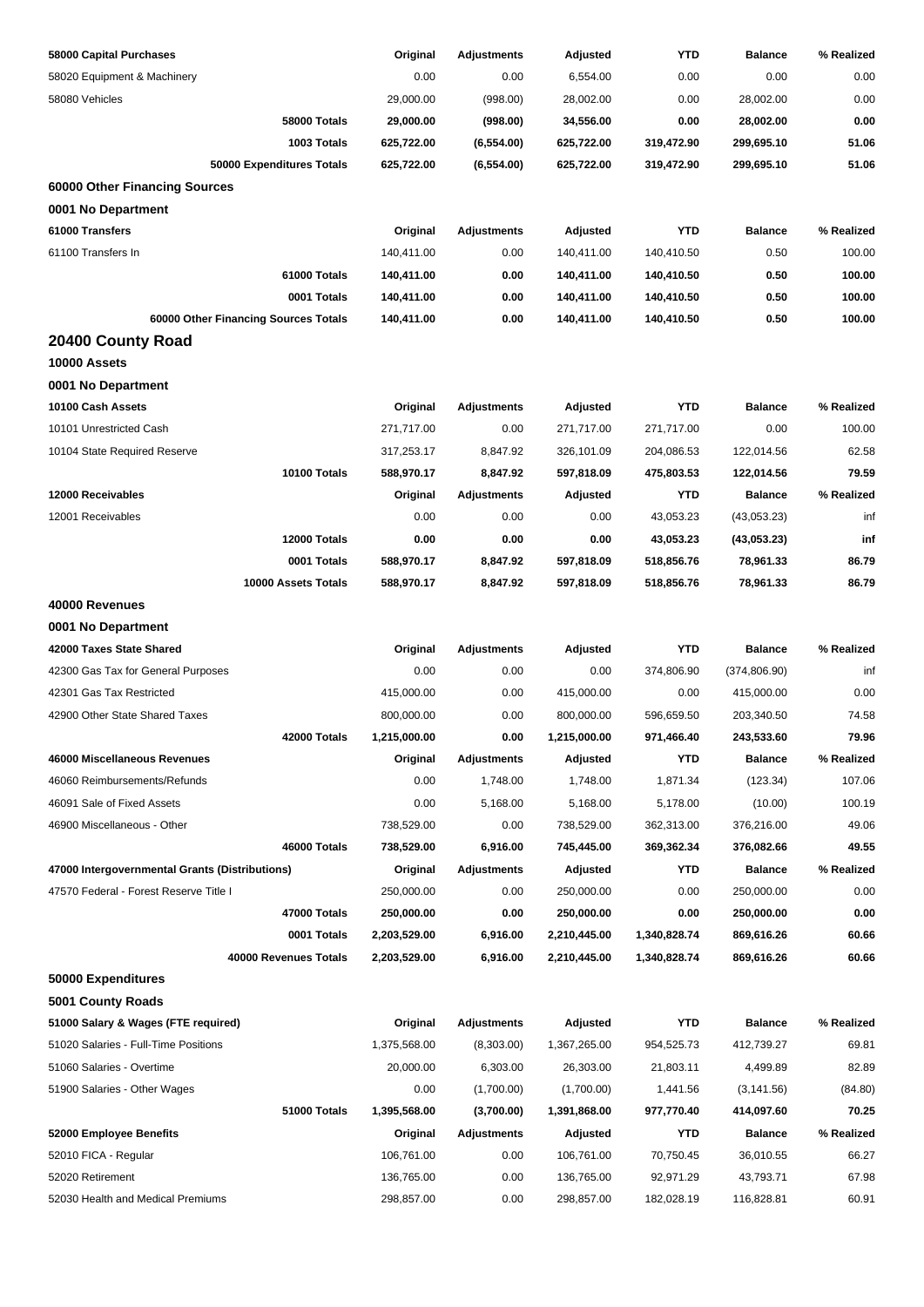| 52050 Dental Insurance Premiums                             |                           | 5,312.00             | 0.00               | 5,312.00     | 3,175.88     | 2,136.12       | 59.79               |
|-------------------------------------------------------------|---------------------------|----------------------|--------------------|--------------|--------------|----------------|---------------------|
| 52060 Vision Insurance Medical Premiums                     |                           | 2,340.00             | 0.00               | 2,340.00     | 1,437.49     | 902.51         | 61.43               |
| 52090 Unemployment Compensation                             |                           | 4,606.00             | 0.00               | 4,606.00     | 1,195.40     | 3,410.60       | 25.95               |
| 52100 Workers' Compensation Premium                         |                           | 80,000.00            | 2,282.00           | 82,282.00    | 82,281.35    | 0.65           | 100.00              |
| 52110 Workers' Compensation Employer's Fee                  |                           | 350.00               | 0.00               | 350.00       | 223.10       | 126.90         | 63.74               |
| 52999 Other Employee Benefits                               |                           | 305.00               | 0.00               | 305.00       | 197.66       | 107.34         | 64.81               |
|                                                             | 52000 Totals              | 635,296.00           | 2,282.00           | 637,578.00   | 434,260.81   | 203,317.19     | 68.11               |
| 53000 Travel Costs                                          |                           | Original             | <b>Adjustments</b> | Adjusted     | <b>YTD</b>   | <b>Balance</b> | % Realized          |
| 53030 Travel - Employees                                    |                           | 1,000.00             | 573.00             | 1,573.00     | 1,573.32     | (0.32)         | 100.02              |
|                                                             | <b>53000 Totals</b>       | 1,000.00             | 573.00             | 1,573.00     | 1,573.32     | (0.32)         | 100.02              |
| 54000 Purchased Property Services                           |                           | Original             | <b>Adjustments</b> | Adjusted     | <b>YTD</b>   | <b>Balance</b> | % Realized          |
| 54010 Maintenance & Repairs - Building/Structure            |                           | 7,500.00             | (1,000.00)         | 6,500.00     | 1,924.85     | 4,575.15       | 29.61               |
| 54020 Maintenance & Repairs - Contracts                     |                           | 1,229.00             | 0.00               | 1,229.00     | 0.00         | 1,229.00       | 0.00                |
| 54030 Maintenance & Repairs - Grounds/Roadways              |                           | 750,000.00           | (26,950.00)        | 723,050.00   | 231,343.46   | 491,706.54     | 32.00               |
| 54040 Maintenance & Repairs - Vehicles                      |                           | 95,000.00            | (1,287.00)         | 93,713.00    | 78,400.51    | 15,312.49      | 83.66               |
| 54050 Maintenance & Repair - Furniture/Fixtures/Equipment   |                           | 100,000.00           | 10,000.00          | 110,000.00   | 85,831.77    | 24,168.23      | 78.03               |
|                                                             | 54000 Totals              | 953,729.00           | (19, 237.00)       | 934,492.00   | 397,500.59   | 536,991.41     | 42.54               |
| 55000 Contractual Services                                  |                           | Original             | <b>Adjustments</b> | Adjusted     | <b>YTD</b>   | <b>Balance</b> | % Realized          |
| 55030 Contract - Professional Services                      |                           | 0.00                 | 1,950.00           | 1,950.00     | 1,949.63     | 0.37           | 99.98               |
|                                                             | <b>55000 Totals</b>       | 0.00                 | 1,950.00           | 1,950.00     | 1,949.63     | 0.37           | 99.98               |
| 56000 Supplies                                              |                           | Original             | <b>Adjustments</b> | Adjusted     | <b>YTD</b>   | <b>Balance</b> | % Realized          |
| 56020 Supplies - General Office                             |                           | 4,000.00             | 0.00               | 4,000.00     | 1,882.94     | 2,117.06       | 47.07               |
| 56030 Supplies - Field Supplies                             |                           | 25,000.00            | 5,000.00           | 30,000.00    | 22,278.01    | 7,721.99       | 74.26               |
| 56040 Supplies - Furniture/Fixtures/Equipment (Non-Capital) |                           | 7,500.00             | 0.00               | 7,500.00     | 2,902.92     | 4,597.08       | 38.71               |
| 56050 Supplies - Janitorial/Maintenance                     |                           | 16,200.00            | 0.00               | 16,200.00    | 13,997.94    | 2,202.06       | 86.41               |
| 56090 Supplies - Safety                                     |                           | 10,000.00            | 0.00               | 10,000.00    | 8,975.08     | 1,024.92       | 89.75               |
| 56110 Supplies - Uniforms/Linen                             |                           | 16,000.00            | 0.00               | 16,000.00    | 12,154.02    | 3,845.98       | 75.96               |
| 56120 Supplies - Vehicle Fuel                               |                           | 200,000.00           | (2,282.00)         | 197,718.00   | 171,770.04   | 25,947.96      | 86.88               |
| 56121 Supplies - Vehicle Lubricants/Anti-Freeze             |                           | 25,000.00            | 6,500.00           | 31,500.00    | 22,198.80    | 9,301.20       | 70.47               |
|                                                             |                           |                      |                    |              |              |                | 35.24               |
| 56122 Supplies - Vehicle Tires                              |                           | 50,000.00            | 0.00               | 50,000.00    | 17,620.54    | 32,379.46      |                     |
|                                                             | 56000 Totals              | 353,700.00           | 9,218.00           | 362,918.00   | 273,780.29   | 89,137.71      | 75.44<br>% Realized |
| 57000 Operating Costs                                       |                           | Original<br>3,000.00 | <b>Adjustments</b> | Adjusted     | <b>YTD</b>   | <b>Balance</b> |                     |
| 57050 Employee Training                                     |                           |                      | 2,100.00           | 5,100.00     | 679.10       | 4,420.90       | 13.32               |
| 57070 Insurance - General Liability/Property                |                           | 26,000.00            | (2,000.00)         | 24,000.00    | 18,039.37    | 5,960.63       | 75.16               |
| 57090 Printing/Publishing/Advertising                       |                           | 1,200.00             | 0.00               | 1,200.00     | 818.00       | 382.00         | 68.17               |
| 57130 Rent of Equipment/Machinery                           |                           | 5,000.00             | 0.00               | 5,000.00     | 1,001.20     | 3,998.80       | 20.02               |
| 57160 Telecommunications                                    |                           | 15,000.00            | 3,700.00           | 18,700.00    | 14,854.64    | 3,845.36       | 79.44               |
| 57170 Utilities - Electricity                               |                           | 16,000.00            | 0.00               | 16,000.00    | 11,442.65    | 4,557.35       | 71.52               |
| 57171 Utilities - Natural Gas                               |                           | 5,500.00             | 3,000.00           | 8,500.00     | 6,268.38     | 2,231.62       | 73.75               |
| 57173 Utilities - Water                                     |                           | 1,800.00             | 0.00               | 1,800.00     | 802.02       | 997.98         | 44.56               |
| 57999 Other Operating Costs                                 |                           | 154,500.00           | (12, 100.00)       | 142,400.00   | 34,808.59    | 107,591.41     | 24.44               |
|                                                             | 57000 Totals              | 228,000.00           | (5,300.00)         | 222,700.00   | 88,713.95    | 133,986.05     | 39.84               |
| 58000 Capital Purchases                                     |                           | Original             | <b>Adjustments</b> | Adjusted     | YTD          | <b>Balance</b> | % Realized          |
| 58020 Equipment & Machinery                                 |                           | 152,745.00           | 12,500.00          | 165,245.00   | 160,157.67   | 5,087.33       | 96.92               |
| 58060 Lease Purchase                                        |                           | 45,000.00            | 0.00               | 45,000.00    | 33,262.69    | 11,737.31      | 73.92               |
| 58080 Vehicles                                              |                           | 0.00                 | 2,400.00           | 2,400.00     | 2,400.00     | 0.00           | 100.00              |
| 58090 Roadways/Bridges                                      |                           | 0.00                 | 25,000.00          | 25,000.00    | 0.00         | 25,000.00      | 0.00                |
| 58999 Other Capital Purchases                               |                           | 42,000.00            | 80,489.00          | 122,489.00   | 77,668.95    | 44,820.05      | 63.41               |
|                                                             | 58000 Totals              | 239,745.00           | 120,389.00         | 360,134.00   | 273,489.31   | 86,644.69      | 75.94               |
|                                                             | 5001 Totals               | 3,807,038.00         | 106,175.00         | 3,913,213.00 | 2,449,038.30 | 1,464,174.70   | 62.58               |
|                                                             | 50000 Expenditures Totals | 3,807,038.00         | 106,175.00         | 3,913,213.00 | 2,449,038.30 | 1,464,174.70   | 62.58               |

**60000 Other Financing Sources**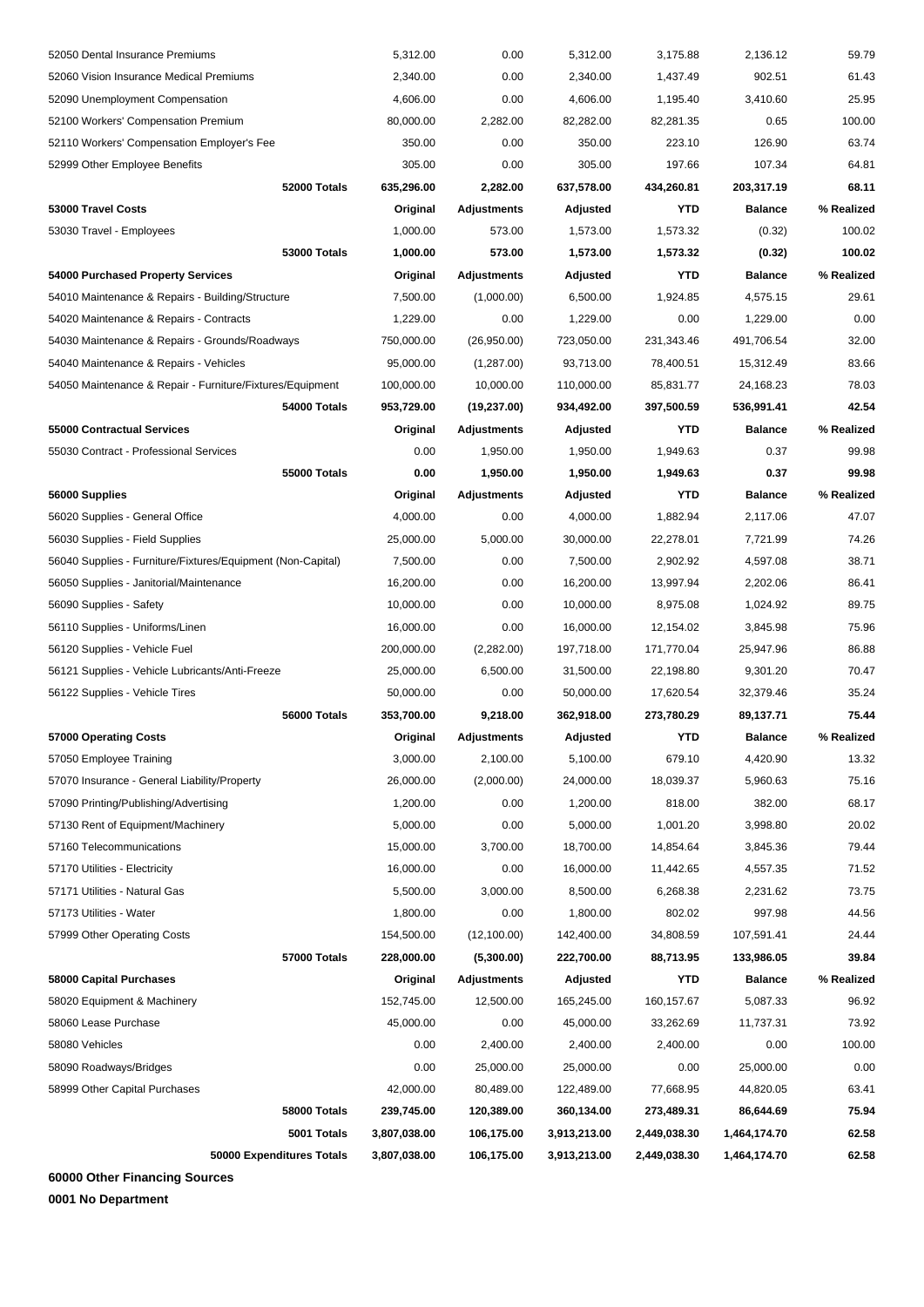| 61000 Transfers                                           | Original     | <b>Adjustments</b> | Adjusted     | <b>YTD</b> | <b>Balance</b> | % Realized |
|-----------------------------------------------------------|--------------|--------------------|--------------|------------|----------------|------------|
| 61100 Transfers In                                        | 1,925,000.00 | 0.00               | 1,925,000.00 | 998,500.00 | 926,500.00     | 51.87      |
| 61000 Totals                                              | 1,925,000.00 | 0.00               | 1,925,000.00 | 998,500.00 | 926,500.00     | 51.87      |
| 0001 Totals                                               | 1,925,000.00 | 0.00               | 1,925,000.00 | 998,500.00 | 926,500.00     | 51.87      |
| 60000 Other Financing Sources Totals                      | 1,925,000.00 | 0.00               | 1,925,000.00 | 998,500.00 | 926,500.00     | 51.87      |
| 20600 Emergency Medical Services                          |              |                    |              |            |                |            |
| 10000 Assets                                              |              |                    |              |            |                |            |
| 0001 No Department                                        |              |                    |              |            |                |            |
| 10100 Cash Assets                                         | Original     | <b>Adjustments</b> | Adjusted     | <b>YTD</b> | <b>Balance</b> | % Realized |
| 10101 Unrestricted Cash                                   | 58,820.00    | 0.00               | 58,820.00    | 58,820.00  | 0.00           | 100.00     |
| 10100 Totals                                              | 58,820.00    | 0.00               | 58,820.00    | 58,820.00  | 0.00           | 100.00     |
| 12000 Receivables                                         | Original     | <b>Adjustments</b> | Adjusted     | <b>YTD</b> | <b>Balance</b> | % Realized |
| 12001 Receivables                                         | 0.00         | 0.00               | 0.00         | 2,819.61   | (2,819.61)     | inf        |
| 12000 Totals                                              | 0.00         | 0.00               | 0.00         | 2,819.61   | (2,819.61)     | inf        |
| 0001 Totals                                               | 58,820.00    | 0.00               | 58,820.00    | 61,639.61  | (2,819.61)     | 104.79     |
| 10000 Assets Totals                                       | 58,820.00    | 0.00               | 58,820.00    | 61,639.61  | (2,819.61)     | 104.79     |
| 40000 Revenues                                            |              |                    |              |            |                |            |
| 0001 No Department                                        |              |                    |              |            |                |            |
| 47000 Intergovernmental Grants (Distributions)            | Original     | <b>Adjustments</b> | Adjusted     | <b>YTD</b> | <b>Balance</b> | % Realized |
| 47090 State - EMS Grant (DOH)                             | 122,321.00   | (1,459.00)         | 120,862.00   | 120,862.00 | 0.00           | 100.00     |
| 47000 Totals                                              | 122,321.00   | (1,459.00)         | 120,862.00   | 120,862.00 | 0.00           | 100.00     |
| 0001 Totals                                               | 122,321.00   | (1,459.00)         | 120,862.00   | 120,862.00 | 0.00           | 100.00     |
| 40000 Revenues Totals                                     | 122,321.00   | (1,459.00)         | 120,862.00   | 120,862.00 | 0.00           | 100.00     |
| 50000 Expenditures                                        |              |                    |              |            |                |            |
| 3003 Emergency Services/Ambulance                         |              |                    |              |            |                |            |
| 53000 Travel Costs                                        | Original     | <b>Adjustments</b> | Adjusted     | <b>YTD</b> | <b>Balance</b> | % Realized |
| 53030 Travel - Employees                                  | 500.00       | 0.00               | 500.00       | 0.00       | 500.00         | 0.00       |
| <b>53000 Totals</b>                                       | 500.00       | 0.00               | 500.00       | 0.00       | 500.00         | 0.00       |
|                                                           |              | <b>Adjustments</b> | Adjusted     | <b>YTD</b> | <b>Balance</b> | % Realized |
| 54000 Purchased Property Services                         | Original     |                    |              |            |                |            |
| 54040 Maintenance & Repairs - Vehicles                    | 0.00         | (1,000.00)         | (1,000.00)   | 0.00       | (1,000.00)     | 0.00       |
| 54050 Maintenance & Repair - Furniture/Fixtures/Equipment | 7,000.00     | 2,018.00           | 9,018.00     | 2,198.73   | 6,819.27       | 24.38      |
| 54000 Totals                                              | 7,000.00     | 1,018.00           | 8,018.00     | 2,198.73   | 5,819.27       | 27.42      |
| 56000 Supplies                                            | Original     | <b>Adjustments</b> | Adjusted     | <b>YTD</b> | <b>Balance</b> | % Realized |
| 56090 Supplies - Safety                                   | 86,673.00    | 11,003.00          | 97,676.00    | 49,877.65  | 47,798.35      | 51.06      |
| 56000 Totals                                              | 86,673.00    | 11,003.00          | 97,676.00    | 49,877.65  | 47,798.35      | 51.06      |
| 57000 Operating Costs                                     | Original     | <b>Adjustments</b> | Adjusted     | <b>YTD</b> | <b>Balance</b> | % Realized |
| 57050 Employee Training                                   | 28,148.00    | (2,934.00)         | 25,214.00    | 4,218.98   | 20,995.02      | 16.73      |
| 57000 Totals                                              | 28,148.00    | (2,934.00)         | 25,214.00    | 4,218.98   | 20,995.02      | 16.73      |
| 58000 Capital Purchases                                   | Original     | <b>Adjustments</b> | Adjusted     | <b>YTD</b> | <b>Balance</b> | % Realized |
| 58020 Equipment & Machinery                               | 0.00         | 0.00               | 0.00         | 0.00       | 0.00           | nan        |
| 58000 Totals                                              | 0.00         | 0.00               | 0.00         | 0.00       | 0.00           | nan        |
| 3003 Totals                                               | 122,321.00   | 9,087.00           | 131,408.00   | 56,295.36  | 75,112.64      | 42.84      |
| 50000 Expenditures Totals                                 | 122,321.00   | 9,087.00           | 131,408.00   | 56,295.36  | 75,112.64      | 42.84      |
| 20800 Farm & Range                                        |              |                    |              |            |                |            |
| 10000 Assets                                              |              |                    |              |            |                |            |
| 0001 No Department                                        |              |                    |              |            |                |            |
| 10100 Cash Assets                                         | Original     | <b>Adjustments</b> | Adjusted     | <b>YTD</b> | <b>Balance</b> | % Realized |
| 10101 Unrestricted Cash                                   | 47,118.00    | 0.00               | 47,118.00    | 47,118.00  | 0.00           | 100.00     |
| 10103 Investments                                         | 75,372.00    | 0.00               | 75,372.00    | 75,371.19  | 0.81           | 100.00     |
| 10100 Totals                                              | 122,490.00   | 0.00               | 122,490.00   | 122,489.19 | 0.81           | 100.00     |
| 12000 Receivables                                         | Original     | <b>Adjustments</b> | Adjusted     | <b>YTD</b> | <b>Balance</b> | % Realized |
| 12001 Receivables                                         | 0.00         | 0.00               | 0.00         | 0.00       | 0.00           | nan        |
| 12000 Totals                                              | 0.00         | 0.00               | 0.00         | 0.00       | 0.00           | nan        |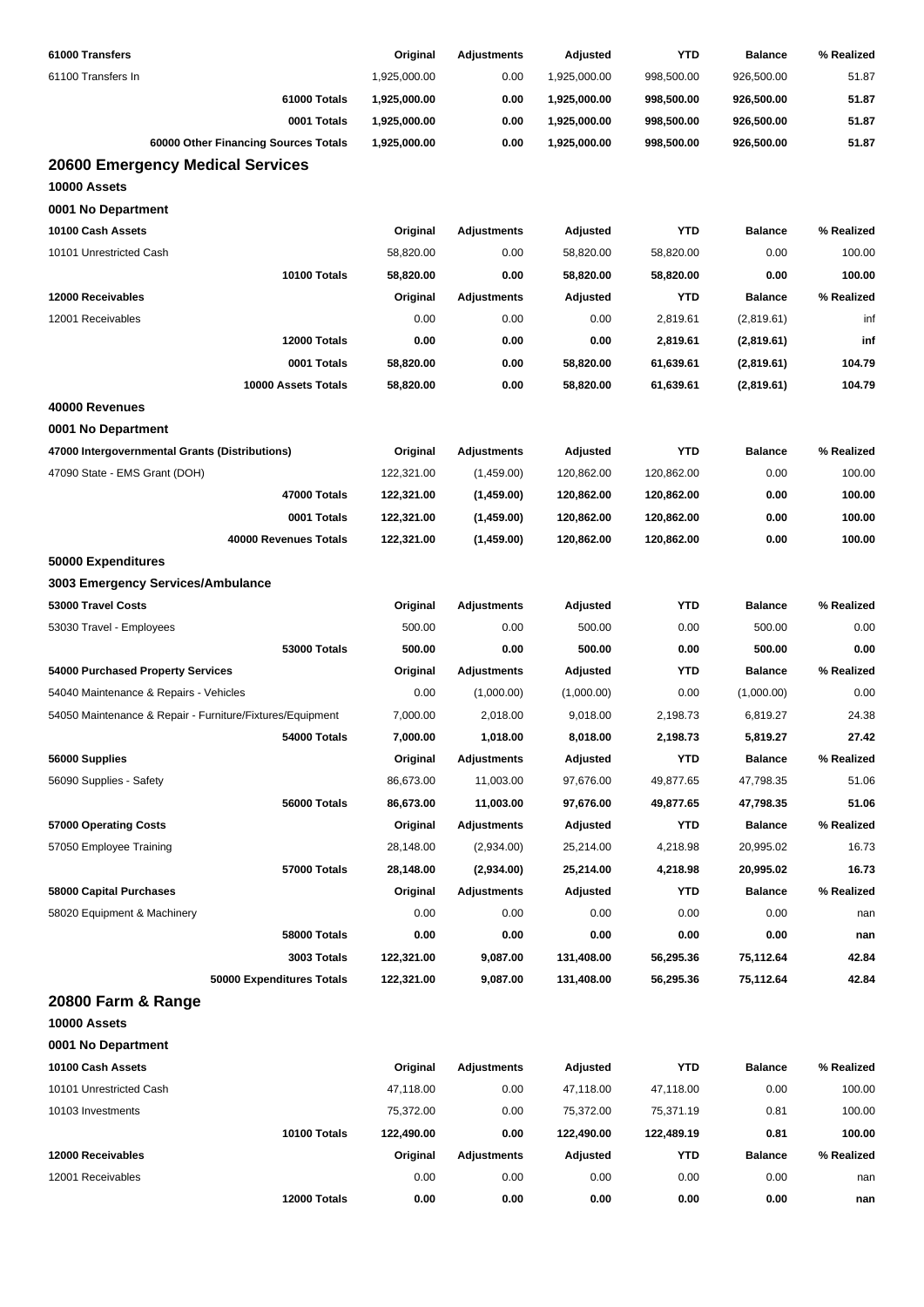| 0001 Totals                                    | 122,490.00   | 0.00               | 122,490.00   | 122,489.19   | 0.81           | 100.00     |
|------------------------------------------------|--------------|--------------------|--------------|--------------|----------------|------------|
| 10000 Assets Totals                            | 122,490.00   | 0.00               | 122,490.00   | 122,489.19   | 0.81           | 100.00     |
| 40000 Revenues                                 |              |                    |              |              |                |            |
| 0001 No Department                             |              |                    |              |              |                |            |
| 46000 Miscellaneous Revenues                   | Original     | <b>Adjustments</b> | Adjusted     | <b>YTD</b>   | <b>Balance</b> | % Realized |
| 46040 Investment Income                        | 700.00       | 0.00               | 700.00       | 506.26       | 193.74         | 72.32      |
| 46000 Totals                                   | 700.00       | 0.00               | 700.00       | 506.26       | 193.74         | 72.32      |
| 47000 Intergovernmental Grants (Distributions) | Original     | <b>Adjustments</b> | Adjusted     | <b>YTD</b>   | <b>Balance</b> | % Realized |
| 47610 Federal - Taylor Grazing                 | 20,000.00    | 0.00               | 20,000.00    | 0.00         | 20,000.00      | 0.00       |
| 47000 Totals                                   | 20,000.00    | 0.00               | 20,000.00    | 0.00         | 20,000.00      | 0.00       |
| 0001 Totals                                    | 20,700.00    | 0.00               | 20,700.00    | 506.26       | 20,193.74      | 2.45       |
| 40000 Revenues Totals                          | 20,700.00    | 0.00               | 20,700.00    | 506.26       | 20,193.74      | 2.45       |
| 50000 Expenditures                             |              |                    |              |              |                |            |
| 5010 Farm & Range                              |              |                    |              |              |                |            |
| 57000 Operating Costs                          | Original     | <b>Adjustments</b> | Adjusted     | YTD          | <b>Balance</b> | % Realized |
| 57999 Other Operating Costs                    | 15,000.00    | 0.00               | 15,000.00    | 12,272.77    | 2,727.23       | 81.82      |
| 57000 Totals                                   | 15,000.00    | 0.00               | 15,000.00    | 12,272.77    | 2,727.23       | 81.82      |
| 5010 Totals                                    | 15,000.00    | 0.00               | 15,000.00    | 12,272.77    | 2,727.23       | 81.82      |
| 50000 Expenditures Totals                      | 15,000.00    | 0.00               | 15,000.00    | 12,272.77    | 2,727.23       | 81.82      |
| <b>20900 Fire Protection</b>                   |              |                    |              |              |                |            |
| 10000 Assets                                   |              |                    |              |              |                |            |
| 0001 No Department                             |              |                    |              |              |                |            |
| 10100 Cash Assets                              | Original     | <b>Adjustments</b> | Adjusted     | <b>YTD</b>   | <b>Balance</b> | % Realized |
| 10101 Unrestricted Cash                        | 705,415.00   | 0.00               | 705,415.00   | 705,415.00   | 0.00           | 100.00     |
| 10103 Investments                              | 1,128,419.00 | 0.00               | 1,128,419.00 | 1,128,418.23 | 0.77           | 100.00     |
| 10100 Totals                                   | 1,833,834.00 | 0.00               | 1,833,834.00 | 1,833,833.23 | 0.77           | 100.00     |
| 12000 Receivables                              | Original     | <b>Adjustments</b> | Adjusted     | <b>YTD</b>   | <b>Balance</b> | % Realized |
| 12001 Receivables                              | 0.00         | 0.00               | 0.00         | 500,341.06   | (500, 341.06)  | inf        |
| 12000 Totals                                   | 0.00         | 0.00               | 0.00         | 500,341.06   | (500, 341.06)  | inf        |
| 0001 Totals                                    | 1,833,834.00 | 0.00               | 1,833,834.00 | 2,334,174.29 | (500, 340.29)  | 127.28     |
| 10000 Assets Totals                            | 1,833,834.00 | 0.00               | 1,833,834.00 | 2,334,174.29 | (500, 340.29)  | 127.28     |
| 40000 Revenues                                 |              |                    |              |              |                |            |
| 0001 No Department                             |              |                    |              |              |                |            |
| 46000 Miscellaneous Revenues                   | Original     | <b>Adjustments</b> | Adjusted     | <b>YTD</b>   | <b>Balance</b> | % Realized |
| 46020 Insurance Recoveries                     | 0.00         | 623.00             | 623.00       | 622.25       | 0.75           | 99.88      |
| 46040 Investment Income                        | 0.00         | 0.00               | 0.00         | 13,236.62    | (13, 236.62)   | inf        |
| 46060 Reimbursements/Refunds                   | 0.00         | 34,887.00          | 34,887.00    | 37,857.28    | (2,970.28)     | 108.51     |
| 46091 Sale of Fixed Assets                     | 0.00         | 0.00               | 0.00         | 3,480.32     | (3,480.32)     | inf        |
| 46000 Totals                                   | 0.00         | 35,510.00          | 35,510.00    | 55,196.47    | (19,686.47)    | 155.44     |
| 47000 Intergovernmental Grants (Distributions) | Original     | <b>Adjustments</b> | Adjusted     | <b>YTD</b>   | <b>Balance</b> | % Realized |
| 47100 State - Fire Marshall Allotment          | 2,090,993.00 | 0.00               | 2,090,993.00 | 2,090,993.00 | 0.00           | 100.00     |
| 47499 Other State Grants                       | 0.00         | 1,646,782.00       | 1,646,782.00 | 1,646,782.00 | 0.00           | 100.00     |
| 47000 Totals                                   | 2,090,993.00 | 1,646,782.00       | 3,737,775.00 | 3,737,775.00 | 0.00           | 100.00     |
| 0001 Totals                                    | 2,090,993.00 | 1,682,292.00       | 3,773,285.00 | 3,792,971.47 | (19,686.47)    | 100.52     |
| 40000 Revenues Totals                          | 2,090,993.00 | 1,682,292.00       | 3,773,285.00 | 3,792,971.47 | (19,686.47)    | 100.52     |
| 50000 Expenditures                             |              |                    |              |              |                |            |
| 2002 General Administration                    |              |                    |              |              |                |            |
| 54000 Purchased Property Services              | Original     | <b>Adjustments</b> | Adjusted     | YTD          | <b>Balance</b> | % Realized |
| 54020 Maintenance & Repairs - Contracts        | 0.00         | 0.00               | 0.00         | 0.00         | 0.00           | nan        |
| 54000 Totals                                   | 0.00         | 0.00               | 0.00         | 0.00         | 0.00           | nan        |
| 2002 Totals                                    | 0.00         | 0.00               | 0.00         | 0.00         | 0.00           | nan        |
| 3002 Fire Protection                           |              |                    |              |              |                |            |
| 53000 Travel Costs                             | Original     | Adjustments        | Adjusted     | YTD          | <b>Balance</b> | % Realized |
|                                                |              |                    |              |              |                |            |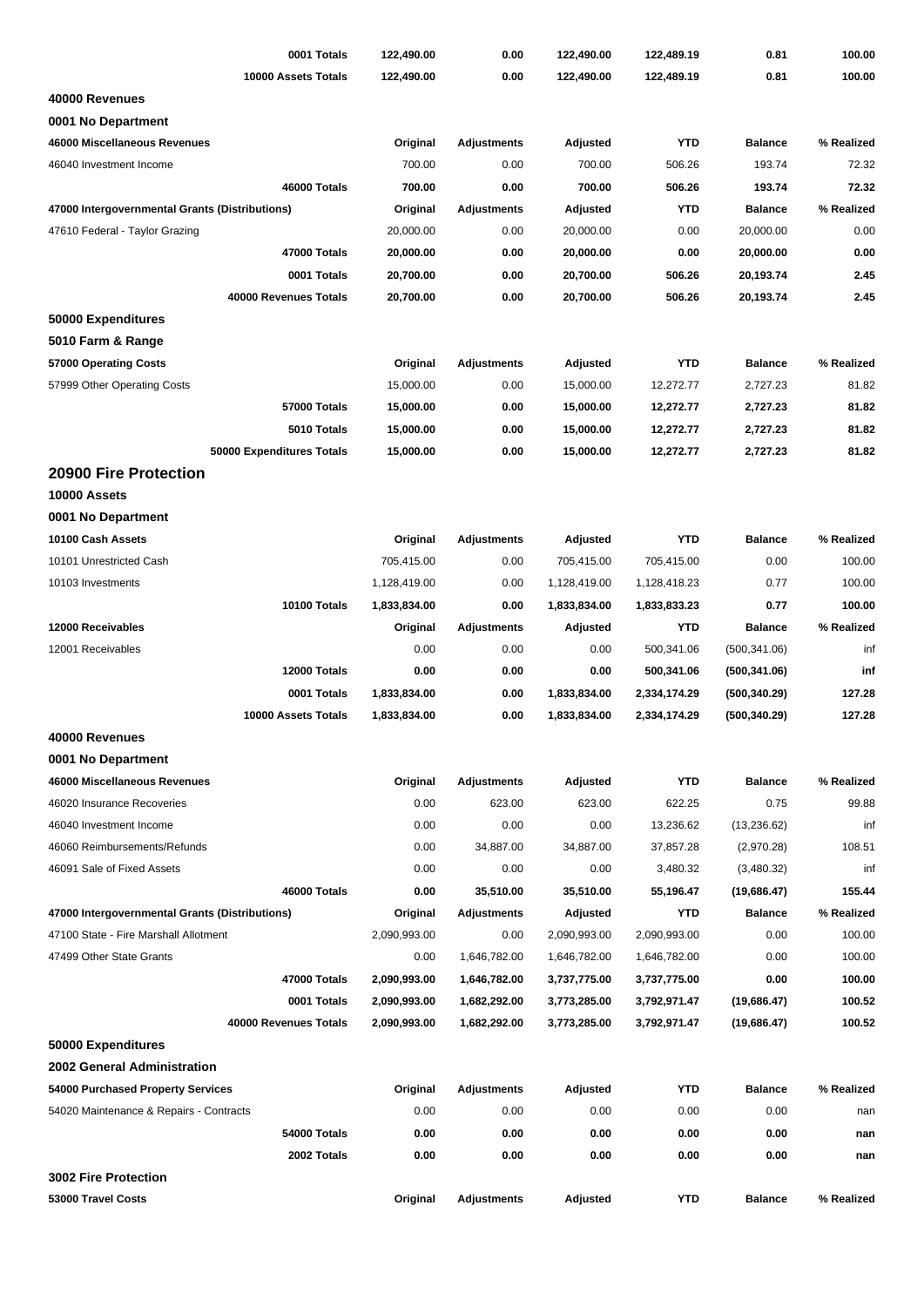| 53030 Travel - Employees                                    | 23,250.00    | 1,718.00           | 24,968.00    | 3,540.08     | 21,427.92      | 14.18      |
|-------------------------------------------------------------|--------------|--------------------|--------------|--------------|----------------|------------|
| 53000 Totals                                                | 23,250.00    | 1,718.00           | 24,968.00    | 3,540.08     | 21,427.92      | 14.18      |
| 54000 Purchased Property Services                           | Original     | <b>Adjustments</b> | Adjusted     | <b>YTD</b>   | <b>Balance</b> | % Realized |
| 54010 Maintenance & Repairs - Building/Structure            | 64,900.00    | 13,179.00          | 78,079.00    | 30,451.16    | 47,627.84      | 39.00      |
| 54020 Maintenance & Repairs - Contracts                     | 0.00         | 366.00             | 366.00       | 366.00       | 0.00           | 100.00     |
| 54040 Maintenance & Repairs - Vehicles                      | 928,204.00   | (228, 122.00)      | 700,082.00   | 161,183.50   | 538,898.50     | 23.02      |
| 54050 Maintenance & Repair - Furniture/Fixtures/Equipment   | 112,800.00   | 4,114.00           | 116,914.00   | 27,531.96    | 89,382.04      | 23.55      |
| 54000 Totals                                                | 1,105,904.00 | (210, 463.00)      | 895,441.00   | 219,532.62   | 675,908.38     | 24.52      |
| 55000 Contractual Services                                  | Original     | <b>Adjustments</b> | Adjusted     | YTD          | <b>Balance</b> | % Realized |
| 55030 Contract - Professional Services                      | 10,200.00    | 12,237.00          | 22,437.00    | 14,878.29    | 7,558.71       | 66.31      |
| 55999 Contract - Other Services                             | 95,790.00    | 263.00             | 96,053.00    | 95,347.15    | 705.85         | 99.27      |
| 55000 Totals                                                | 105,990.00   | 12,500.00          | 118,490.00   | 110,225.44   | 8,264.56       | 93.03      |
| 56000 Supplies                                              | Original     | <b>Adjustments</b> | Adjusted     | <b>YTD</b>   | <b>Balance</b> | % Realized |
| 56030 Supplies - Field Supplies                             | 112,000.00   | 52,717.00          | 164,717.00   | 58,201.15    | 106,515.85     | 35.33      |
| 56040 Supplies - Furniture/Fixtures/Equipment (Non-Capital) | 59,700.00    | 11,640.00          | 71,340.00    | 49,148.18    | 22,191.82      | 68.89      |
| 56050 Supplies - Janitorial/Maintenance                     | 23,250.00    | 20,666.00          | 43,916.00    | 29,101.75    | 14,814.25      | 66.27      |
| 56090 Supplies - Safety                                     | 106,300.00   | 114,728.00         | 221,028.00   | 68,727.01    | 152,300.99     | 31.09      |
| 56120 Supplies - Vehicle Fuel                               | 109,600.00   | 37,139.00          | 146,739.00   | 85,966.30    | 60,772.70      | 58.58      |
| 56121 Supplies - Vehicle Lubricants/Anti-Freeze             | 500.00       | 0.00               | 500.00       | 0.00         | 500.00         | 0.00       |
| 56000 Totals                                                | 411,350.00   | 236,890.00         | 648,240.00   | 291,144.39   | 357,095.61     | 44.91      |
| 57000 Operating Costs                                       | Original     | <b>Adjustments</b> | Adjusted     | YTD          | <b>Balance</b> | % Realized |
| 57030 Communication Costs                                   | 45,000.00    | 25,160.00          | 70,160.00    | 27,411.88    | 42,748.12      | 39.07      |
| 57050 Employee Training                                     | 20,700.00    | 3,076.00           | 23,776.00    | 8,647.02     | 15,128.98      | 36.37      |
| 57150 Subscriptions & Dues                                  | 1,000.00     | 100.00             | 1,100.00     | 450.00       | 650.00         | 40.91      |
| 57160 Telecommunications                                    | 50,800.00    | 2,458.00           | 53,258.00    | 37,527.02    | 15,730.98      | 70.46      |
| 57170 Utilities - Electricity                               | 50,800.00    | 0.00               | 50,800.00    | 36,181.50    | 14,618.50      | 71.22      |
| 57171 Utilities - Natural Gas                               | 49,100.00    | 22,032.00          | 71,132.00    | 56,372.40    | 14,759.60      | 79.25      |
| 57173 Utilities - Water                                     | 5,750.00     | 1,413.00           | 7,163.00     | 4,705.24     | 2,457.76       | 65.69      |
| 57999 Other Operating Costs                                 | 209,100.00   | 0.00               | 209,100.00   | 193,836.13   | 15,263.87      | 92.70      |
| 57000 Totals                                                | 432,250.00   | 54,239.00          | 486,489.00   | 365,131.19   | 121,357.81     | 75.05      |
| 58000 Capital Purchases                                     | Original     | Adjustments        | Adjusted     | <b>YTD</b>   | <b>Balance</b> | % Realized |
| 58010 Buildings & Structures                                | 0.00         | 39,650.00          | 39,650.00    | 29,648.87    | 10,001.13      | 74.78      |
| 58020 Equipment & Machinery                                 | 12,249.00    | 35,996.00          | 48,245.00    | 20,099.84    | 28,145.16      | 41.66      |
| 58080 Vehicles                                              | 0.00         | 53,334.00          | 53,334.00    | 52,711.00    | 623.00         | 98.83      |
| 58999 Other Capital Purchases                               | 0.00         | 3,297,341.00       | 3,297,341.00 | 207,346.12   | 3,089,994.88   | 6.29       |
| 58000 Totals                                                | 12,249.00    | 3,426,321.00       | 3,438,570.00 | 309,805.83   | 3,128,764.17   | 9.01       |
| 3002 Totals                                                 | 2,090,993.00 | 3,521,205.00       | 5,612,198.00 | 1,299,379.55 | 4,312,818.45   | 23.15      |
| 50000 Expenditures Totals                                   | 2,090,993.00 | 3,521,205.00       | 5,612,198.00 | 1,299,379.55 | 4,312,818.45   | 23.15      |
| 60000 Other Financing Sources                               |              |                    |              |              |                |            |
| 0001 No Department                                          |              |                    |              |              |                |            |
| 61000 Transfers                                             | Original     | <b>Adjustments</b> | Adjusted     | <b>YTD</b>   | <b>Balance</b> | % Realized |
| 61100 Transfers In                                          | 5,079.00     | 351.00             | 5,430.00     | 0.00         | 5,430.00       | 0.00       |
| 61200 Transfers Out                                         | 0.00         | (351.00)           | (351.00)     | 0.00         | (351.00)       | 0.00       |
| 61000 Totals                                                | 5,079.00     | 0.00               | 5,079.00     | 0.00         | 5,079.00       | 0.00       |
| 0001 Totals                                                 | 5,079.00     | 0.00               | 5,079.00     | 0.00         | 5,079.00       | 0.00       |
| 60000 Other Financing Sources Totals                        | 5,079.00     | 0.00               | 5,079.00     | 0.00         | 5,079.00       | 0.00       |
| 21100 Law Enforcement Protection                            |              |                    |              |              |                |            |
| 10000 Assets                                                |              |                    |              |              |                |            |
| 0001 No Department                                          |              |                    |              |              |                |            |
| 10100 Cash Assets                                           | Original     | <b>Adjustments</b> | Adjusted     | <b>YTD</b>   | <b>Balance</b> | % Realized |
| 10101 Unrestricted Cash                                     | 13,914.00    | 0.00               | 13,914.00    | 13,914.00    | 0.00           | 100.00     |
| 10100 Totals                                                | 13,914.00    | 0.00               | 13,914.00    | 13,914.00    | 0.00           | 100.00     |
| 12000 Receivables                                           | Original     | <b>Adjustments</b> | Adjusted     | YTD          | <b>Balance</b> | % Realized |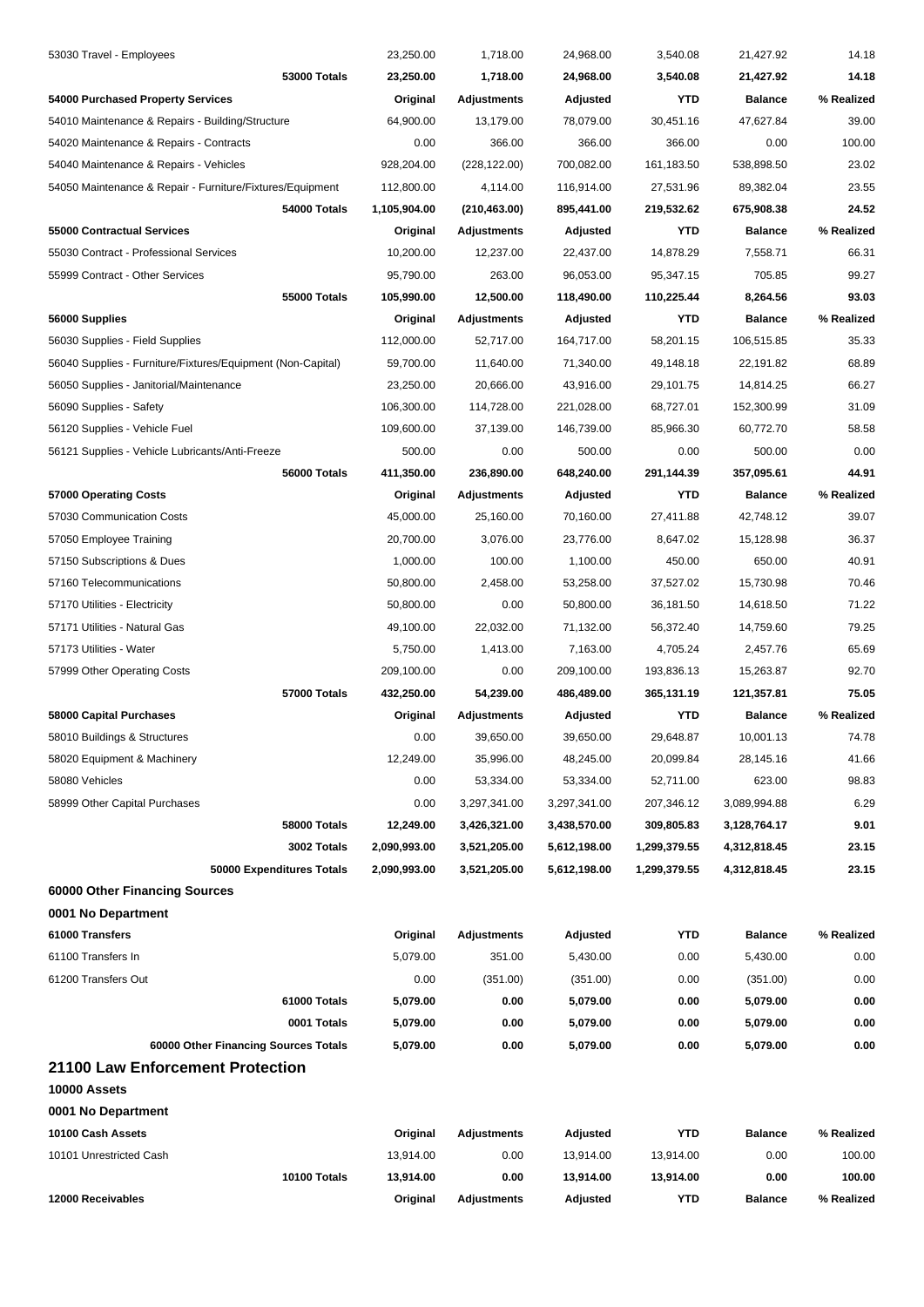| 12001 Receivables                              | 0.00         | 0.00               | 0.00          | 0.00       | 0.00           | nan        |
|------------------------------------------------|--------------|--------------------|---------------|------------|----------------|------------|
| 12000 Totals                                   | 0.00         | 0.00               | 0.00          | 0.00       | 0.00           | nan        |
| 0001 Totals                                    | 13,914.00    | 0.00               | 13,914.00     | 13,914.00  | 0.00           | 100.00     |
| 10000 Assets Totals                            | 13,914.00    | 0.00               | 13,914.00     | 13,914.00  | 0.00           | 100.00     |
| 40000 Revenues                                 |              |                    |               |            |                |            |
| 0001 No Department                             |              |                    |               |            |                |            |
| 47000 Intergovernmental Grants (Distributions) | Original     | <b>Adjustments</b> | Adjusted      | <b>YTD</b> | <b>Balance</b> | % Realized |
| 47110 State - Law Enforcement Protection (DFA) | 55,200.00    | 0.00               | 55,200.00     | 55,200.00  | 0.00           | 100.00     |
| 47000 Totals                                   | 55,200.00    | 0.00               | 55,200.00     | 55,200.00  | 0.00           | 100.00     |
| 0001 Totals                                    | 55,200.00    | 0.00               | 55,200.00     | 55,200.00  | 0.00           | 100.00     |
| 40000 Revenues Totals                          | 55,200.00    | 0.00               | 55,200.00     | 55,200.00  | 0.00           | 100.00     |
| 50000 Expenditures                             |              |                    |               |            |                |            |
| <b>3001 Law Enforcement</b>                    |              |                    |               |            |                |            |
| 57000 Operating Costs                          | Original     | Adjustments        | Adjusted      | <b>YTD</b> | <b>Balance</b> | % Realized |
| 57050 Employee Training                        | 975.00       | 0.00               | 975.00        | 0.00       | 975.00         | 0.00       |
| 57000 Totals                                   | 975.00       | 0.00               | 975.00        | 0.00       | 975.00         | 0.00       |
| 58000 Capital Purchases                        | Original     | <b>Adjustments</b> | Adjusted      | <b>YTD</b> | <b>Balance</b> | % Realized |
| 58020 Equipment & Machinery                    | 66,560.00    | 0.00               | 66,560.00     | 17,811.67  | 48,748.33      | 26.76      |
| 58080 Vehicles                                 | 1,579.00     | 0.00               | 1,579.00      | 0.00       | 1,579.00       | 0.00       |
| <b>58000 Totals</b>                            | 68,139.00    | 0.00               | 68,139.00     | 17,811.67  | 50,327.33      | 26.14      |
| 3001 Totals                                    | 69,114.00    | 0.00               | 69,114.00     | 17,811.67  | 51,302.33      | 25.77      |
| 50000 Expenditures Totals                      | 69,114.00    | 0.00               | 69,114.00     | 17,811.67  | 51,302.33      | 25.77      |
| 21800 Intergovernmental Grants                 |              |                    |               |            |                |            |
| 10000 Assets                                   |              |                    |               |            |                |            |
| 0001 No Department                             |              |                    |               |            |                |            |
| 10100 Cash Assets                              | Original     | <b>Adjustments</b> | Adjusted      | <b>YTD</b> | <b>Balance</b> | % Realized |
| 10101 Unrestricted Cash                        | 47,680.00    | 0.00               | 47,680.00     | 47,680.00  | 0.00           | 100.00     |
| 10100 Totals                                   | 47,680.00    | 0.00               | 47,680.00     | 47,680.00  | 0.00           | 100.00     |
| 12000 Receivables                              | Original     | <b>Adjustments</b> | Adjusted      | <b>YTD</b> | <b>Balance</b> | % Realized |
| 12001 Receivables                              | 0.00         | 0.00               | 0.00          | 92.40      | (92.40)        | inf        |
| 12000 Totals                                   | 0.00         | 0.00               | 0.00          | 92.40      | (92.40)        | inf        |
| 0001 Totals                                    | 47,680.00    | 0.00               | 47,680.00     | 47,772.40  | (92.40)        | 100.19     |
| 10000 Assets Totals                            | 47,680.00    | 0.00               | 47,680.00     | 47,772.40  | (92.40)        | 100.19     |
| 40000 Revenues                                 |              |                    |               |            |                |            |
| 0001 No Department                             |              |                    |               |            |                |            |
| 46000 Miscellaneous Revenues                   | Original     | <b>Adjustments</b> | Adjusted      | <b>YTD</b> | <b>Balance</b> | % Realized |
| 46900 Miscellaneous - Other                    | 2,388,445.00 | 6,675,981.00       | 9,064,426.00  | 844,000.08 | 8,220,425.92   | 9.31       |
| 46000 Totals                                   | 2,388,445.00 | 6,675,981.00       | 9,064,426.00  | 844,000.08 | 8,220,425.92   | 9.31       |
| 47000 Intergovernmental Grants (Distributions) | Original     | <b>Adjustments</b> | Adjusted      | <b>YTD</b> | <b>Balance</b> | % Realized |
| 47550 Federal - Emergency/Disaster Relief      | 6,554,571.00 | 0.00               | 6,554,571.00  | 0.00       | 6,554,571.00   | 0.00       |
| 47699 Federal - Other                          | 43,283.00    | 16,655.00          | 59,938.00     | 16,461.18  | 43,476.82      | 27.46      |
| 47000 Totals                                   | 6,597,854.00 | 16,655.00          | 6,614,509.00  | 16,461.18  | 6,598,047.82   | 0.25       |
| 0001 Totals                                    | 8,986,299.00 | 6,692,636.00       | 15,678,935.00 | 860,461.26 | 14,818,473.74  | 5.49       |
| 40000 Revenues Totals                          |              |                    |               |            |                | 5.49       |
|                                                | 8,986,299.00 | 6,692,636.00       | 15,678,935.00 | 860,461.26 | 14,818,473.74  |            |
| 50000 Expenditures                             |              |                    |               |            |                |            |
| 2002 General Administration                    |              |                    |               |            |                |            |
| 51000 Salary & Wages (FTE required)            | Original     | <b>Adjustments</b> | Adjusted      | <b>YTD</b> | <b>Balance</b> | % Realized |
| 51020 Salaries - Full-Time Positions           | 48,331.00    | 17,809.00          | 66,140.00     | 39,531.91  | 26,608.09      | 59.77      |
| 51060 Salaries - Overtime                      | 1,000.00     | (1,000.00)         | 0.00          | 0.00       | 0.00           | nan        |
| 51900 Salaries - Other Wages                   | 27,533.00    | 16,655.00          | 44,188.00     | 7,873.19   | 36,314.81      | 17.82      |
| 51000 Totals                                   | 76,864.00    | 33,464.00          | 110,328.00    | 47,405.10  | 62,922.90      | 42.97      |
| 52000 Employee Benefits                        | Original     | <b>Adjustments</b> | Adjusted      | <b>YTD</b> | <b>Balance</b> | % Realized |
| 52010 FICA - Regular                           | 3,791.00     | (191.00)           | 3,600.00      | 2,777.02   | 822.98         | 77.14      |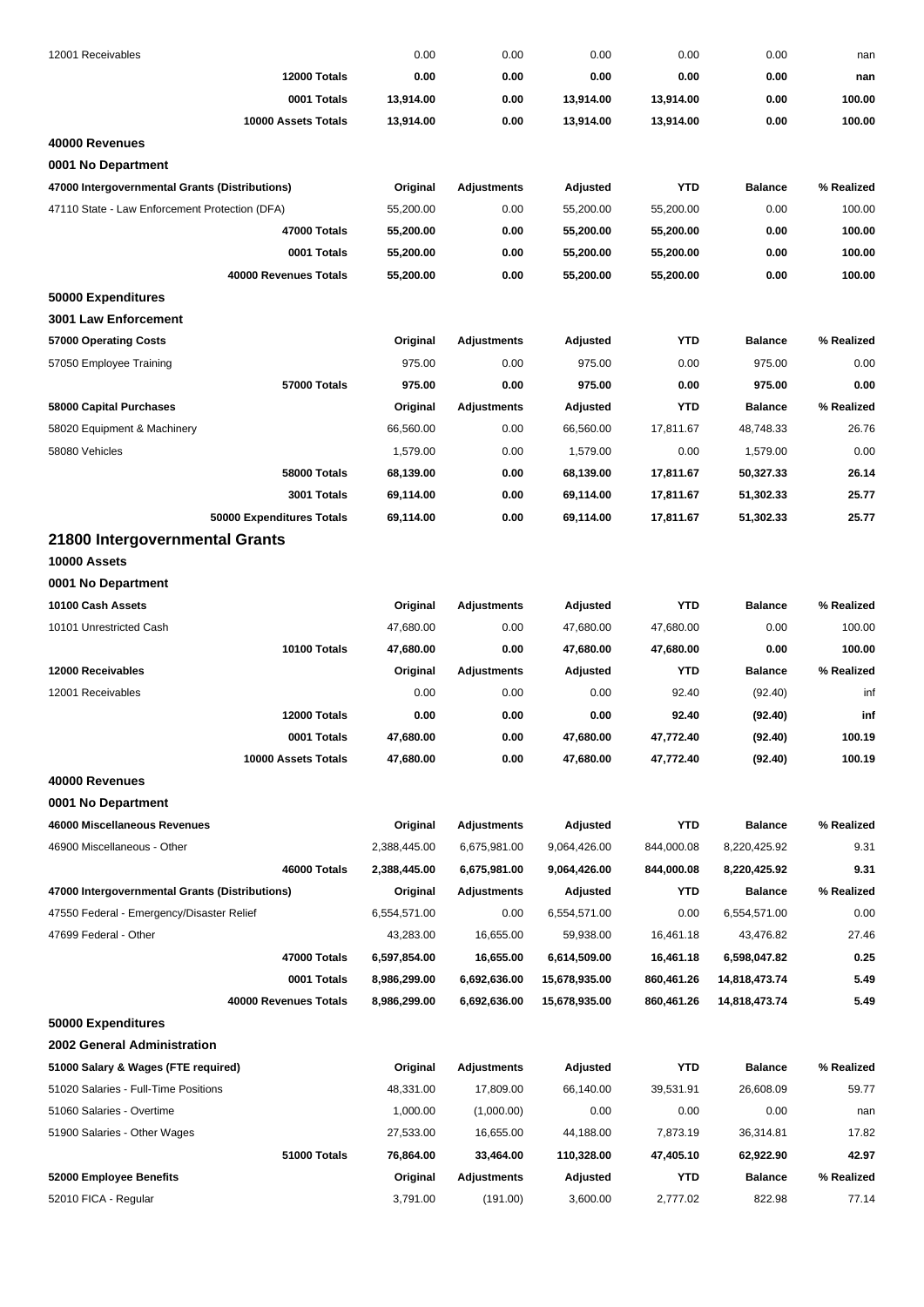| 52020 Retirement                              | 15,555.00    | 555.00             | 16,110.00     | 12,413.04    | 3,696.96       | 77.05      |
|-----------------------------------------------|--------------|--------------------|---------------|--------------|----------------|------------|
| 52030 Health and Medical Premiums             | 17,772.00    | 0.00               | 17,772.00     | 13,327.92    | 4,444.08       | 74.99      |
| 52050 Dental Insurance Premiums               | 349.00       | 0.00               | 349.00        | 261.72       | 87.28          | 74.99      |
| 52060 Vision Insurance Medical Premiums       | 131.00       | 0.00               | 131.00        | 97.56        | 33.44          | 74.47      |
| 52090 Unemployment Compensation               | 164.00       | 0.00               | 164.00        | 14.59        | 149.41         | 8.90       |
| 52100 Workers' Compensation Premium           | 225.00       | 1,377.00           | 1,602.00      | 1,601.64     | 0.36           | 99.98      |
| 52110 Workers' Compensation Employer's Fee    | 10.00        | 0.00               | 10.00         | 6.90         | 3.10           | 69.00      |
| 52999 Other Employee Benefits                 | 16.00        | 0.00               | 16.00         | 11.40        | 4.60           | 71.25      |
| 52000 Totals                                  | 38,013.00    | 1,741.00           | 39,754.00     | 30,511.79    | 9,242.21       | 76.75      |
| 56000 Supplies                                | Original     | <b>Adjustments</b> | Adjusted      | YTD          | <b>Balance</b> | % Realized |
| 56110 Supplies - Uniforms/Linen               | 720.00       | 0.00               | 720.00        | 540.00       | 180.00         | 75.00      |
| 56000 Totals                                  | 720.00       | 0.00               | 720.00        | 540.00       | 180.00         | 75.00      |
| 57000 Operating Costs                         | Original     | <b>Adjustments</b> | Adjusted      | YTD          | <b>Balance</b> | % Realized |
| 57130 Rent of Equipment/Machinery             | 5,622.00     | 660.00             | 6,282.00      | 6,280.60     | 1.40           | 99.98      |
| 57000 Totals                                  | 5,622.00     | 660.00             | 6,282.00      | 6,280.60     | 1.40           | 99.98      |
| 58000 Capital Purchases                       | Original     | <b>Adjustments</b> | Adjusted      | YTD          | <b>Balance</b> | % Realized |
| 58999 Other Capital Purchases                 | 8,004,774.00 | 7,409,453.00       | 15,414,227.00 | 878,651.56   | 14,535,575.44  | 5.70       |
| 58000 Totals                                  | 8,004,774.00 | 7,409,453.00       | 15,414,227.00 | 878,651.56   | 14,535,575.44  | 5.70       |
| 2002 Totals                                   | 8,125,993.00 | 7,445,318.00       | 15,571,311.00 | 963,389.05   | 14,607,921.95  | 6.19       |
| 50000 Expenditures Totals                     | 8,125,993.00 | 7,445,318.00       | 15,571,311.00 | 963,389.05   | 14,607,921.95  | 6.19       |
| 60000 Other Financing Sources                 |              |                    |               |              |                |            |
| 0001 No Department                            |              |                    |               |              |                |            |
| 61000 Transfers                               | Original     | Adjustments        | Adjusted      | <b>YTD</b>   | <b>Balance</b> | % Realized |
| 61100 Transfers In                            | 78,000.00    | 20,000.00          | 98,000.00     | 68,325.00    | 29,675.00      | 69.72      |
| 61000 Totals                                  | 78,000.00    | 20,000.00          | 98,000.00     | 68,325.00    | 29,675.00      | 69.72      |
| 0001 Totals                                   | 78,000.00    | 20,000.00          | 98,000.00     | 68,325.00    | 29,675.00      | 69.72      |
| 60000 Other Financing Sources Totals          | 78,000.00    | 20,000.00          | 98,000.00     | 68,325.00    | 29,675.00      | 69.72      |
| 22000 Indigent Fund                           |              |                    |               |              |                |            |
| 10000 Assets                                  |              |                    |               |              |                |            |
| 0001 No Department                            |              |                    |               |              |                |            |
| 10100 Cash Assets                             | Original     | Adjustments        | Adjusted      | <b>YTD</b>   | <b>Balance</b> | % Realized |
| 10101 Unrestricted Cash                       | 1,362,748.00 | 0.00               | 1,362,748.00  | 1,362,748.00 | 0.00           | 100.00     |
| 10103 Investments                             | 2,179,924.00 | 0.00               | 2,179,924.00  | 2,179,923.66 | 0.34           | 100.00     |
| 10100 Totals                                  | 3,542,672.00 | 0.00               | 3,542,672.00  | 3,542,671.66 | 0.34           | 100.00     |
| 12000 Receivables                             | Original     | <b>Adjustments</b> | Adjusted      | YTD          | <b>Balance</b> | % Realized |
| 12001 Receivables                             | 0.00         | 0.00               | 0.00          | 924.53       | (924.53)       | inf        |
| 12000 Totals                                  | 0.00         | 0.00               | 0.00          | 924.53       | (924.53)       | inf        |
| 0001 Totals                                   | 3,542,672.00 | 0.00               | 3,542,672.00  | 3,543,596.19 | (924.19)       | 100.03     |
| 10000 Assets Totals                           | 3,542,672.00 | 0.00               | 3,542,672.00  | 3,543,596.19 | (924.19)       | 100.03     |
| 40000 Revenues                                |              |                    |               |              |                |            |
| 0001 No Department                            |              |                    |               |              |                |            |
| 41000 Taxes Local Effort                      | Original     | <b>Adjustments</b> | Adjusted      | <b>YTD</b>   | <b>Balance</b> | % Realized |
| 41201 Gross Receipts Tax - County Indigent    | 1,500,000.00 | 0.00               | 1,500,000.00  | 2,247,929.13 | (747, 929.13)  | 149.86     |
| 41205 Gross Receipts Tax - County Health Care | 700,000.00   | 0.00               | 700,000.00    | 789,679.38   | (89, 679.38)   | 112.81     |
| 41000 Totals                                  | 2,200,000.00 | 0.00               | 2,200,000.00  | 3,037,608.51 | (837, 608.51)  | 138.07     |
| 46000 Miscellaneous Revenues                  | Original     | <b>Adjustments</b> | Adjusted      | YTD          | <b>Balance</b> | % Realized |
| 46040 Investment Income                       | 15,000.00    | 0.00               | 15,000.00     | 18,010.41    | (3,010.41)     | 120.07     |
| 46060 Reimbursements/Refunds                  | 6,000.00     | 0.00               | 6,000.00      | 4,000.00     | 2,000.00       | 66.67      |
| 46000 Totals                                  | 21,000.00    | 0.00               | 21,000.00     | 22,010.41    | (1,010.41)     | 104.81     |
| 0001 Totals                                   | 2,221,000.00 | 0.00               | 2,221,000.00  | 3,059,618.92 | (838, 618.92)  | 137.76     |
| 40000 Revenues Totals                         | 2,221,000.00 | 0.00               | 2,221,000.00  | 3,059,618.92 | (838, 618.92)  | 137.76     |
| 50000 Expenditures                            |              |                    |               |              |                |            |

**4001 Indigent Care**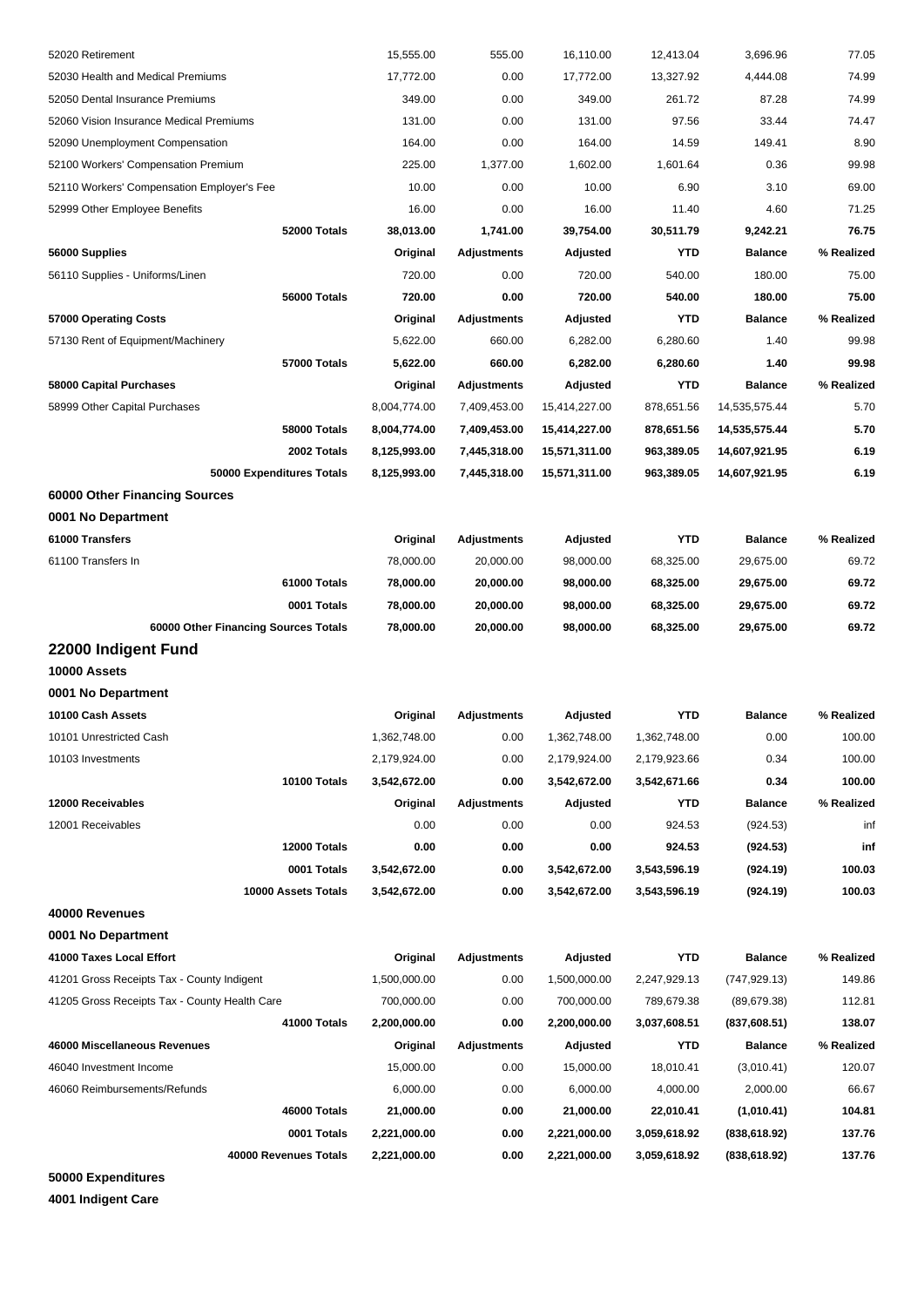| 51000 Salary & Wages (FTE required)        | Original     | <b>Adjustments</b> | Adjusted     | YTD          | <b>Balance</b> | % Realized |
|--------------------------------------------|--------------|--------------------|--------------|--------------|----------------|------------|
| 51020 Salaries - Full-Time Positions       | 52,000.00    | 0.00               | 52,000.00    | 38,942.16    | 13,057.84      | 74.89      |
| 51040 Salaries - Part-Time Positions       | 15,600.00    | 0.00               | 15,600.00    | 11,538.00    | 4,062.00       | 73.96      |
| 51000 Totals                               | 67,600.00    | 0.00               | 67,600.00    | 50,480.16    | 17,119.84      | 74.67      |
| 52000 Employee Benefits                    | Original     | <b>Adjustments</b> | Adjusted     | <b>YTD</b>   | <b>Balance</b> | % Realized |
| 52010 FICA - Regular                       | 5,174.00     | 0.00               | 5,174.00     | 3,770.68     | 1,403.32       | 72.88      |
| 52020 Retirement                           | 5,097.00     | 0.00               | 5,097.00     | 3,816.34     | 1,280.66       | 74.87      |
| 52030 Health and Medical Premiums          | 5,213.00     | 0.00               | 5,213.00     | 3,908.34     | 1,304.66       | 74.97      |
| 52050 Dental Insurance Premiums            | 117.00       | 0.00               | 117.00       | 87.30        | 29.70          | 74.62      |
| 52060 Vision Insurance Medical Premiums    | 47.00        | 0.00               | 47.00        | 35.10        | 11.90          | 74.68      |
| 52090 Unemployment Compensation            | 224.00       | 0.00               | 224.00       | 56.81        | 167.19         | 25.36      |
| 52100 Workers' Compensation Premium        | 160.00       | 0.00               | 160.00       | 157.43       | 2.57           | 98.39      |
| 52110 Workers' Compensation Employer's Fee | 20.00        | 0.00               | 20.00        | 13.80        | 6.20           | 69.00      |
| 52999 Other Employee Benefits              | 16.00        | 0.00               | 16.00        | 12.00        | 4.00           | 75.00      |
| 52000 Totals                               | 16,068.00    | 0.00               | 16,068.00    | 11,857.80    | 4,210.20       | 73.80      |
| 53000 Travel Costs                         | Original     | <b>Adjustments</b> | Adjusted     | <b>YTD</b>   | <b>Balance</b> | % Realized |
| 53030 Travel - Employees                   | 1,050.00     | 0.00               | 1,050.00     | 0.00         | 1,050.00       | 0.00       |
| <b>53000 Totals</b>                        | 1,050.00     | 0.00               | 1,050.00     | 0.00         | 1,050.00       | 0.00       |
| 54000 Purchased Property Services          | Original     | <b>Adjustments</b> | Adjusted     | <b>YTD</b>   | <b>Balance</b> | % Realized |
| 54020 Maintenance & Repairs - Contracts    | 492.00       | 0.00               | 492.00       | 0.00         | 492.00         | 0.00       |
| 54000 Totals                               | 492.00       | 0.00               | 492.00       | 0.00         | 492.00         | 0.00       |
| 55000 Contractual Services                 | Original     | <b>Adjustments</b> | Adjusted     | <b>YTD</b>   | <b>Balance</b> | % Realized |
| 55030 Contract - Professional Services     | 30,559.00    | 84,889.00          | 115,448.00   | 0.00         | 115,448.00     | 0.00       |
| 55999 Contract - Other Services            | 1,018,000.00 | (47, 351.00)       | 970,649.00   | 14,400.00    | 956,249.00     | 1.48       |
| <b>55000 Totals</b>                        | 1,048,559.00 | 37,538.00          | 1,086,097.00 | 14,400.00    | 1,071,697.00   | 1.33       |
| 56000 Supplies                             | Original     | <b>Adjustments</b> | Adjusted     | <b>YTD</b>   | <b>Balance</b> | % Realized |
| 56020 Supplies - General Office            | 100.00       | 7,732.00           | 7,832.00     | 112.53       | 7,719.47       | 1.44       |
| 56000 Totals                               | 100.00       | 7,732.00           | 7,832.00     | 112.53       | 7,719.47       | 1.44       |
| 57000 Operating Costs                      | Original     | <b>Adjustments</b> | Adjusted     | <b>YTD</b>   | <b>Balance</b> | % Realized |
| 57050 Employee Training                    | 900.00       | 5,428.00           | 6,328.00     | 3,180.00     | 3,148.00       | 50.25      |
| 57090 Printing/Publishing/Advertising      | 100.00       | 0.00               | 100.00       | 144.40       | (44.40)        | 144.40     |
| 57130 Rent of Equipment/Machinery          | 2,200.00     | 0.00               | 2,200.00     | 1.967.93     | 232.07         | 89.45      |
| 57160 Telecommunications                   | 1,300.00     | 0.00               | 1,300.00     | 1,010.04     | 289.96         | 77.70      |
| 57170 Utilities - Electricity              | 1,500.00     | 0.00               | 1,500.00     | 1,002.16     | 497.84         | 66.81      |
| 57171 Utilities - Natural Gas              | 110.00       | 0.00               | 110.00       | 144.25       | (34.25)        | 131.14     |
| 57173 Utilities - Water                    | 100.00       | 0.00               | 100.00       | 73.87        | 26.13          | 73.87      |
| 57190 State Supported Medicaid             | 737,921.00   | 0.00               | 737,921.00   | 769,673.80   | (31,752.80)    | 104.30     |
| 57200 Sole Community Providers             | 900,000.00   | 225,812.00         | 1,125,812.00 | 897,223.85   | 228,588.15     | 79.70      |
| 57210 Indigent Claims                      | 25,000.00    | 0.00               | 25,000.00    | 17,000.00    | 8,000.00       | 68.00      |
| 57999 Other Operating Costs                | 43,000.00    | 33,000.00          | 76,000.00    | 65,806.12    | 10,193.88      | 86.59      |
| 57000 Totals                               | 1,712,131.00 | 264,240.00         | 1,976,371.00 | 1,757,226.42 | 219,144.58     | 88.91      |
| 4001 Totals                                | 2,846,000.00 | 309,510.00         | 3,155,510.00 | 1,834,076.91 | 1,321,433.09   | 58.12      |
| 50000 Expenditures Totals                  | 2,846,000.00 | 309,510.00         | 3,155,510.00 | 1,834,076.91 | 1,321,433.09   | 58.12      |
| 22200 County Fire Gross Receipts Tax       |              |                    |              |              |                |            |
| 10000 Assets                               |              |                    |              |              |                |            |
| 0001 No Department                         |              |                    |              |              |                |            |
| 10100 Cash Assets                          | Original     | <b>Adjustments</b> | Adjusted     | <b>YTD</b>   | <b>Balance</b> | % Realized |
| 10101 Unrestricted Cash                    | 1,081,256.00 | 0.00               | 1,081,256.00 | 1,081,256.00 | 0.00           | 100.00     |
| 10103 Investments                          | 1,729,634.00 | 0.00               | 1,729,634.00 | 1,729,633.27 | 0.73           | 100.00     |
| 10100 Totals                               | 2,810,890.00 | 0.00               | 2,810,890.00 | 2,810,889.27 | 0.73           | 100.00     |
| 12000 Receivables                          | Original     | Adjustments        | Adjusted     | YTD          | <b>Balance</b> | % Realized |
| 12001 Receivables                          | 0.00         | 0.00               | 0.00         | 17,837.51    | (17, 837.51)   | inf        |
| 12000 Totals                               | 0.00         | 0.00               | 0.00         | 17,837.51    | (17, 837.51)   | inf        |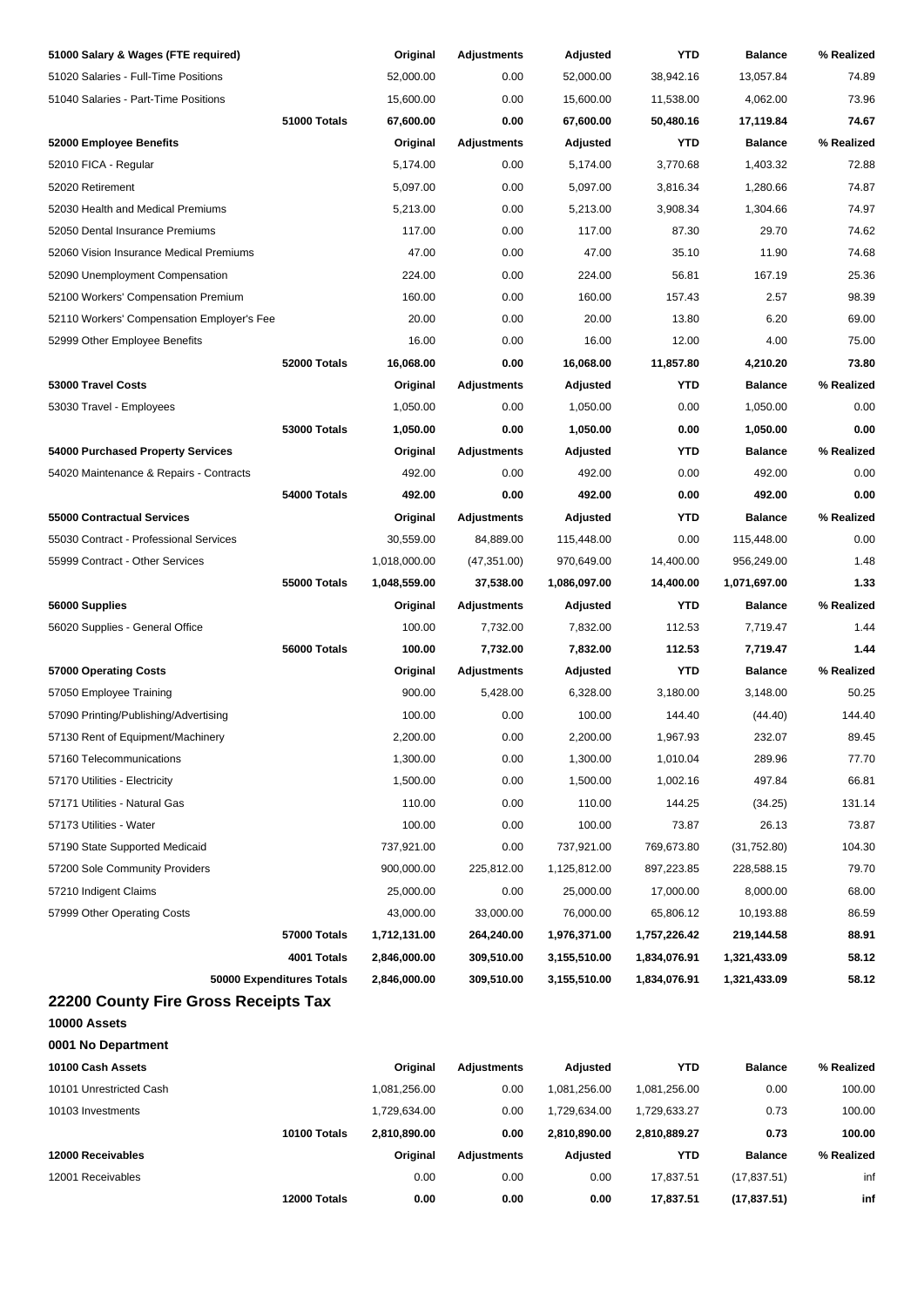| 0001 Totals                                               | 2,810,890.00 | 0.00               | 2,810,890.00 | 2,828,726.78 | (17, 836.78)   | 100.63     |
|-----------------------------------------------------------|--------------|--------------------|--------------|--------------|----------------|------------|
| 10000 Assets Totals                                       | 2,810,890.00 | 0.00               | 2,810,890.00 | 2,828,726.78 | (17, 836.78)   | 100.63     |
| 40000 Revenues                                            |              |                    |              |              |                |            |
| 0001 No Department                                        |              |                    |              |              |                |            |
| 41000 Taxes Local Effort                                  | Original     | <b>Adjustments</b> | Adjusted     | <b>YTD</b>   | <b>Balance</b> | % Realized |
| 41202 Gross Receipts Tax - County Fire Excise             | 800,000.00   | 0.00               | 800,000.00   | 1,266,770.09 | (466, 770.09)  | 158.35     |
| 41000 Totals                                              | 800,000.00   | 0.00               | 800,000.00   | 1,266,770.09 | (466, 770.09)  | 158.35     |
| 46000 Miscellaneous Revenues                              | Original     | <b>Adjustments</b> | Adjusted     | <b>YTD</b>   | <b>Balance</b> | % Realized |
| 46020 Insurance Recoveries                                | 0.00         | 42,967.00          | 42,967.00    | 42,967.00    | 0.00           | 100.00     |
| 46040 Investment Income                                   | 16,000.00    | 0.00               | 16,000.00    | 16,617.17    | (617.17)       | 103.86     |
| 46060 Reimbursements/Refunds                              | 10,000.00    | 77,718.00          | 87,718.00    | 78,191.94    | 9,526.06       | 89.14      |
| 46000 Totals                                              | 26,000.00    | 120,685.00         | 146,685.00   | 137,776.11   | 8,908.89       | 93.93      |
| 47000 Intergovernmental Grants (Distributions)            | Original     | <b>Adjustments</b> | Adjusted     | <b>YTD</b>   | <b>Balance</b> | % Realized |
| 47499 Other State Grants                                  | 246,265.00   | 39,800.00          | 286,065.00   | 21,635.80    | 264,429.20     | 7.56       |
| 47000 Totals                                              | 246,265.00   | 39,800.00          | 286,065.00   | 21,635.80    | 264,429.20     | 7.56       |
| 0001 Totals                                               | 1,072,265.00 | 160,485.00         | 1,232,750.00 | 1,426,182.00 | (193, 432.00)  | 115.69     |
| 40000 Revenues Totals                                     | 1,072,265.00 | 160,485.00         | 1,232,750.00 | 1,426,182.00 | (193, 432.00)  | 115.69     |
| 50000 Expenditures                                        |              |                    |              |              |                |            |
| <b>3002 Fire Protection</b>                               |              |                    |              |              |                |            |
| 54000 Purchased Property Services                         | Original     | Adjustments        | Adjusted     | <b>YTD</b>   | <b>Balance</b> | % Realized |
| 54010 Maintenance & Repairs - Building/Structure          | 0.00         | 13,737.00          | 13,737.00    | 7,927.16     | 5,809.84       | 57.71      |
| 54040 Maintenance & Repairs - Vehicles                    | 565,634.00   | (107, 849.00)      | 457,785.00   | 28,665.26    | 429,119.74     | 6.26       |
| 54050 Maintenance & Repair - Furniture/Fixtures/Equipment | 0.00         | 15,414.00          | 15,414.00    | 4,115.66     | 11,298.34      | 26.70      |
| 54999 Other Maintenance                                   | 0.00         | 918.00             | 918.00       | 917.72       | 0.28           | 99.97      |
| 54000 Totals                                              | 565,634.00   | (77,780.00)        | 487,854.00   | 41,625.80    | 446,228.20     | 8.53       |
| 55000 Contractual Services                                | Original     | Adjustments        | Adjusted     | <b>YTD</b>   | <b>Balance</b> | % Realized |
| 55030 Contract - Professional Services                    | 0.00         | 2,784.00           | 2,784.00     | 2,333.52     | 450.48         | 83.82      |
| 55000 Totals                                              | 0.00         | 2,784.00           | 2,784.00     | 2,333.52     | 450.48         | 83.82      |
| 56000 Supplies                                            | Original     | <b>Adjustments</b> | Adjusted     | <b>YTD</b>   | <b>Balance</b> | % Realized |
| 56030 Supplies - Field Supplies                           | 0.00         | 14,278.00          | 14,278.00    | 7,988.45     | 6,289.55       | 55.95      |
| 56050 Supplies - Janitorial/Maintenance                   | 0.00         | 1,065.00           | 1,065.00     | 64.98        | 1,000.02       | 6.10       |
| 56090 Supplies - Safety                                   | 0.00         | 137,651.00         | 137,651.00   | 89,558.62    | 48,092.38      | 65.06      |
| 56000 Totals                                              | 0.00         | 152,994.00         | 152,994.00   | 97,612.05    | 55,381.95      | 63.80      |
| 57000 Operating Costs                                     | Original     | <b>Adjustments</b> | Adjusted     | <b>YTD</b>   | <b>Balance</b> | % Realized |
| 57030 Communication Costs                                 | 0.00         | 26,754.00          | 26,754.00    | 16,353.71    | 10,400.29      | 61.13      |
| 57050 Employee Training                                   | 0.00         | 10,960.00          | 10,960.00    | 7,344.72     | 3,615.28       | 67.01      |
| 57170 Utilities - Electricity                             | 0.00         | 500.00             | 500.00       | 147.24       | 352.76         | 29.45      |
| 57999 Other Operating Costs                               | 638,048.00   | 3,161.00           | 641,209.00   | 64,767.02    | 576,441.98     | 10.10      |
| 57000 Totals                                              | 638,048.00   | 41,375.00          | 679,423.00   | 88,612.69    | 590,810.31     | 13.04      |
| 58000 Capital Purchases                                   | Original     | <b>Adjustments</b> | Adjusted     | <b>YTD</b>   | <b>Balance</b> | % Realized |
| 58010 Buildings & Structures                              | 33,000.00    | 114,882.00         | 147,882.00   | 76,804.60    | 71,077.40      | 51.94      |
| 58020 Equipment & Machinery                               | 0.00         | 19,584.00          | 19,584.00    | 16,052.06    | 3,531.94       | 81.97      |
| 58080 Vehicles                                            | 0.00         | 1,469.00           | 1,469.00     | 0.00         | 1,469.00       | 0.00       |
| 58999 Other Capital Purchases                             | 28,366.00    | 2,147,529.00       | 2,175,895.00 | 166,311.17   | 2,009,583.83   | 7.64       |
| 58000 Totals                                              | 61,366.00    | 2,283,464.00       | 2,344,830.00 | 259,167.83   | 2,085,662.17   | 11.05      |
| 59000 Debt Service                                        | Original     | <b>Adjustments</b> | Adjusted     | <b>YTD</b>   | <b>Balance</b> | % Realized |
| 59050 Commitments and Other Fees                          | 0.00         | 0.00               | 0.00         | 2,363.68     | (2,363.68)     | inf        |
| 59000 Totals                                              | 0.00         | 0.00               | 0.00         | 2,363.68     | (2,363.68)     | inf        |
| 3002 Totals                                               | 1,265,048.00 | 2,402,837.00       | 3,667,885.00 | 491,715.57   | 3,176,169.43   | 13.41      |
| 50000 Expenditures Totals                                 | 1,265,048.00 | 2,402,837.00       | 3,667,885.00 | 491,715.57   | 3,176,169.43   | 13.41      |
| 60000 Other Financing Sources                             |              |                    |              |              |                |            |
| 0001 No Department                                        |              |                    |              |              |                |            |
| 61000 Transfers                                           | Original     | <b>Adjustments</b> | Adjusted     | <b>YTD</b>   | <b>Balance</b> | % Realized |
|                                                           |              |                    |              |              |                |            |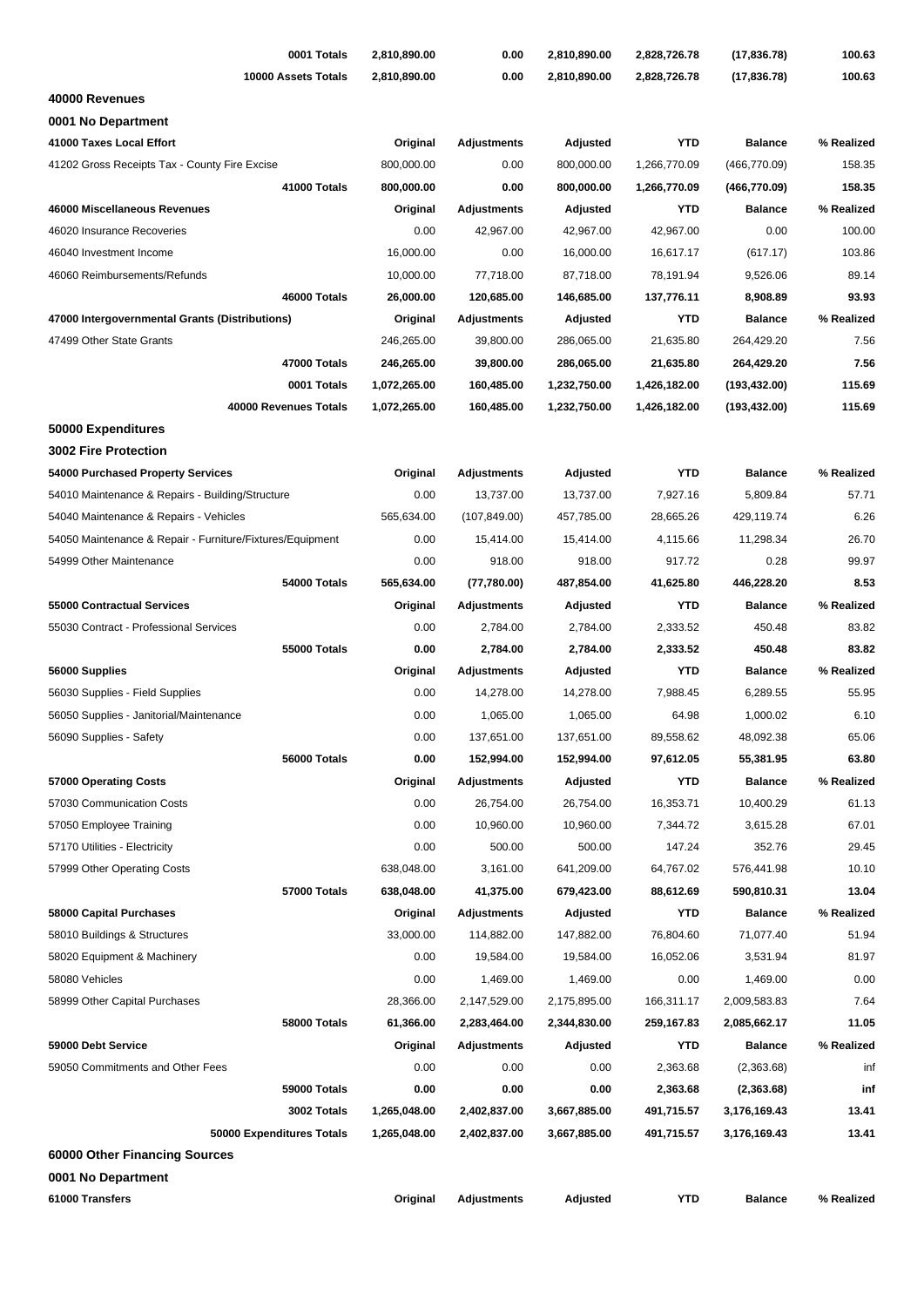| 61200 Transfers Out                                         | (71,079.00) | 0.00               | (71,079.00) | (66,000.00) | (5,079.00)     | 92.85      |
|-------------------------------------------------------------|-------------|--------------------|-------------|-------------|----------------|------------|
| 61000 Totals                                                | (71,079.00) | 0.00               | (71,079.00) | (66,000.00) | (5,079.00)     | 92.85      |
| 0001 Totals                                                 | (71,079.00) | 0.00               | (71,079.00) | (66,000.00) | (5,079.00)     | 92.85      |
| 60000 Other Financing Sources Totals                        | (71,079.00) | 0.00               | (71,079.00) | (66,000.00) | (5,079.00)     | 92.85      |
| <b>22300 DWI Fund</b>                                       |             |                    |             |             |                |            |
| 10000 Assets                                                |             |                    |             |             |                |            |
| 0001 No Department                                          |             |                    |             |             |                |            |
| 10100 Cash Assets                                           | Original    | <b>Adjustments</b> | Adjusted    | <b>YTD</b>  | <b>Balance</b> | % Realized |
| 10101 Unrestricted Cash                                     | 202,514.00  | 0.00               | 202,514.00  | 202,514.00  | 0.00           | 100.00     |
| 10100 Totals                                                | 202,514.00  | 0.00               | 202,514.00  | 202,514.00  | 0.00           | 100.00     |
| 12000 Receivables                                           | Original    | Adjustments        | Adjusted    | <b>YTD</b>  | <b>Balance</b> | % Realized |
| 12001 Receivables                                           | 0.00        | 0.00               | 0.00        | 80.95       | (80.95)        | inf        |
| 12000 Totals                                                | 0.00        | 0.00               | 0.00        | 80.95       | (80.95)        | inf        |
| 0001 Totals                                                 | 202,514.00  | 0.00               | 202,514.00  | 202,594.95  | (80.95)        | 100.04     |
| 10000 Assets Totals                                         | 202,514.00  | 0.00               | 202,514.00  | 202,594.95  | (80.95)        | 100.04     |
| 40000 Revenues                                              |             |                    |             |             |                |            |
| 0001 No Department                                          |             |                    |             |             |                |            |
| 47000 Intergovernmental Grants (Distributions)              | Original    | <b>Adjustments</b> | Adjusted    | <b>YTD</b>  | <b>Balance</b> | % Realized |
| 47070 State - DWI Formula Distribution (DFA)                | 348,185.00  | 0.00               | 348,185.00  | 292,791.00  | 55,394.00      | 84.09      |
| 47071 State - DWI Local Grant (DFA)                         | 0.00        | 0.00               | 0.00        | 9,490.75    | (9,490.75)     | inf        |
| 47899 Local - Other                                         | 48,800.00   | 0.00               | 48,800.00   | 39,461.21   | 9,338.79       | 80.86      |
| 47000 Totals                                                | 396,985.00  | 0.00               | 396,985.00  | 341,742.96  | 55,242.04      | 86.08      |
| 0001 Totals                                                 | 396,985.00  | 0.00               | 396,985.00  | 341,742.96  | 55,242.04      | 86.08      |
| 40000 Revenues Totals                                       | 396,985.00  | 0.00               | 396,985.00  | 341,742.96  | 55,242.04      | 86.08      |
| 50000 Expenditures                                          |             |                    |             |             |                |            |
| 3006 DWI Prevention                                         |             |                    |             |             |                |            |
| 51000 Salary & Wages (FTE required)                         | Original    | Adjustments        | Adjusted    | <b>YTD</b>  | <b>Balance</b> | % Realized |
| 51020 Salaries - Full-Time Positions                        | 229,990.00  | 0.00               | 229,990.00  | 158,690.88  | 71,299.12      | 69.00      |
| 51040 Salaries - Part-Time Positions                        | 15,080.00   | (13, 724.00)       | 1,356.00    | 1,356.00    | 0.00           | 100.00     |
| 51060 Salaries - Overtime                                   | 0.00        | 0.00               | 0.00        | 775.00      | (775.00)       | inf        |
| 51000 Totals                                                | 245,070.00  | (13, 724.00)       | 231,346.00  | 160,821.88  | 70,524.12      | 69.52      |
| 52000 Employee Benefits                                     | Original    | Adjustments        | Adjusted    | <b>YTD</b>  | <b>Balance</b> | % Realized |
| 52010 FICA - Regular                                        | 18,753.00   | (1,050.00)         | 17,703.00   | 12,131.75   | 5,571.25       | 68.53      |
| 52020 Retirement                                            | 22,544.00   | 0.00               | 22,544.00   | 15,472.64   | 7,071.36       | 68.63      |
| 52030 Health and Medical Premiums                           | 23,127.00   | 0.00               | 23,127.00   | 4,294.56    | 18,832.44      | 18.57      |
| 52050 Dental Insurance Premiums                             | 816.00      | 0.00               | 816.00      | 354.48      | 461.52         | 43.44      |
| 52060 Vision Insurance Medical Premiums                     | 267.00      | 0.00               | 267.00      | 81.45       | 185.55         | 30.51      |
| 52090 Unemployment Compensation                             | 757.00      | (46.00)            | 711.00      | 153.36      | 557.64         | 21.57      |
| 52100 Workers' Compensation Premium                         | 620.00      | 5.00               | 625.00      | 624.70      | 0.30           | 99.95      |
| 52110 Workers' Compensation Employer's Fee                  | 60.00       | (10.00)            | 50.00       | 32.20       | 17.80          | 64.40      |
| 52999 Other Employee Benefits                               | 40.00       | 0.00               | 40.00       | 28.24       | 11.76          | 70.60      |
| 52000 Totals                                                | 66,984.00   | (1,101.00)         | 65,883.00   | 33,173.38   | 32,709.62      | 50.35      |
| 53000 Travel Costs                                          | Original    | Adjustments        | Adjusted    | YTD         | <b>Balance</b> | % Realized |
| 53030 Travel - Employees                                    | 15,992.00   | (5,430.00)         | 10,562.00   | 0.00        | 10,562.00      | 0.00       |
| 53000 Totals                                                | 15,992.00   | (5,430.00)         | 10,562.00   | 0.00        | 10,562.00      | 0.00       |
| 55000 Contractual Services                                  | Original    | Adjustments        | Adjusted    | <b>YTD</b>  | <b>Balance</b> | % Realized |
| 55999 Contract - Other Services                             | 35,614.00   | (6,000.00)         | 29,614.00   | 21,037.06   | 8,576.94       | 71.04      |
| 55000 Totals                                                | 35,614.00   | (6,000.00)         | 29,614.00   | 21,037.06   | 8,576.94       | 71.04      |
| 56000 Supplies                                              | Original    | Adjustments        | Adjusted    | YTD         | <b>Balance</b> | % Realized |
| 56040 Supplies - Furniture/Fixtures/Equipment (Non-Capital) | 29,887.00   | 14,557.00          | 44,444.00   | 9,746.44    | 34,697.56      | 21.93      |
| 56000 Totals                                                | 29,887.00   | 14,557.00          | 44,444.00   | 9,746.44    | 34,697.56      | 21.93      |
| 57000 Operating Costs                                       | Original    | <b>Adjustments</b> | Adjusted    | YTD         | <b>Balance</b> | % Realized |
| 57050 Employee Training                                     | 3,600.00    | 0.00               | 3,600.00    | 0.00        | 3,600.00       | 0.00       |
|                                                             |             |                    |             |             |                |            |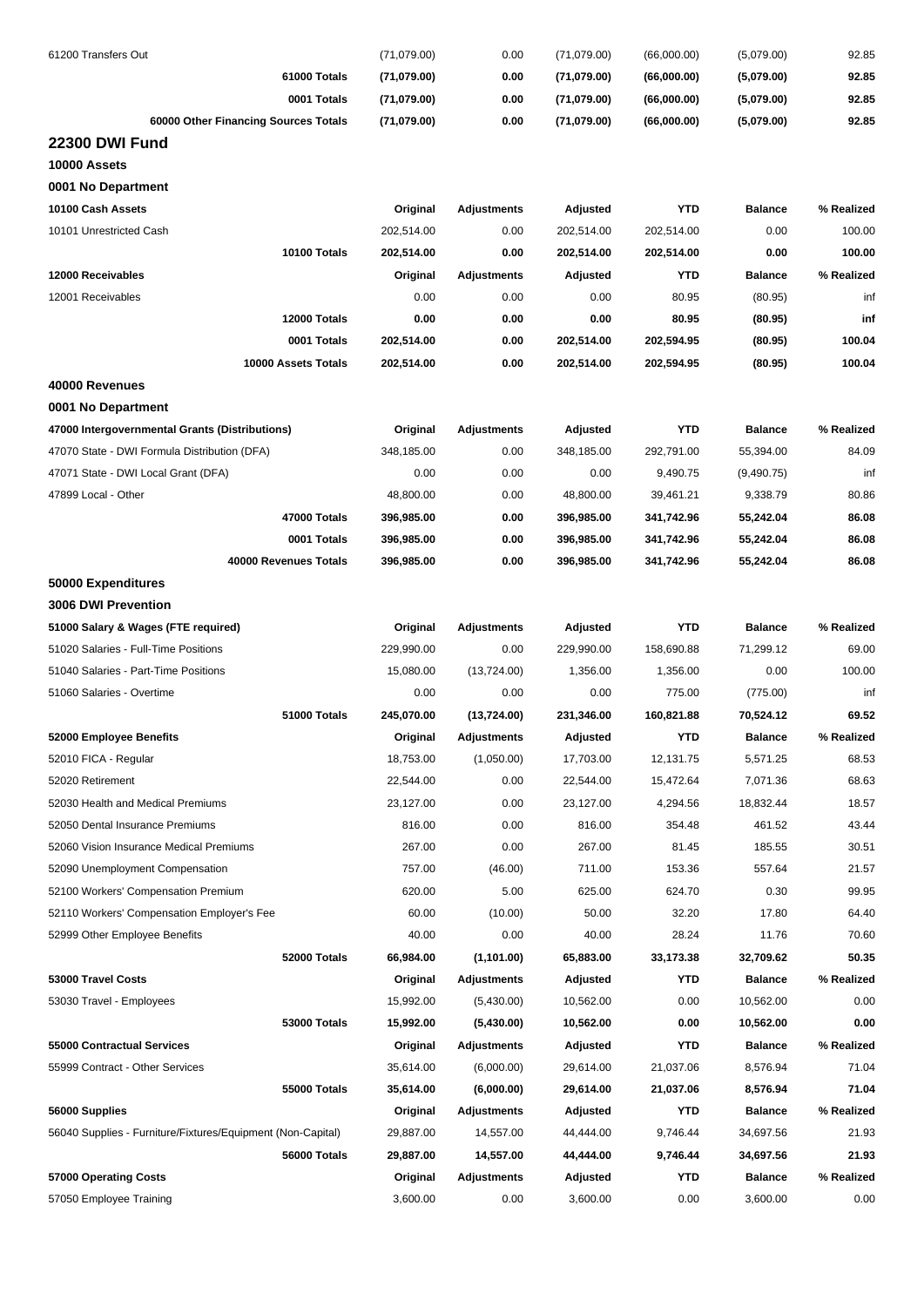| 57999 Other Operating Costs                | 21,952.00  | 68,599.00          | 90,551.00  | 83,604.51  | 6,946.49       | 92.33      |
|--------------------------------------------|------------|--------------------|------------|------------|----------------|------------|
| 57000 Totals                               | 25,552.00  | 68,599.00          | 94,151.00  | 83,604.51  | 10,546.49      | 88.80      |
| 58000 Capital Purchases                    | Original   | Adjustments        | Adjusted   | <b>YTD</b> | <b>Balance</b> | % Realized |
| 58999 Other Capital Purchases              | 0.00       | 11,430.00          | 11,430.00  | 11,430.00  | 0.00           | 100.00     |
| 58000 Totals                               | 0.00       | 11,430.00          | 11,430.00  | 11,430.00  | 0.00           | 100.00     |
| 3006 Totals                                | 419,099.00 | 68,331.00          | 487,430.00 | 319,813.27 | 167,616.73     | 65.61      |
| 50000 Expenditures Totals                  | 419,099.00 | 68,331.00          | 487,430.00 | 319,813.27 | 167,616.73     | 65.61      |
| 22500 Clerks Recording & Filing Fund       |            |                    |            |            |                |            |
| 10000 Assets                               |            |                    |            |            |                |            |
| 0001 No Department                         |            |                    |            |            |                |            |
| 10100 Cash Assets                          | Original   | <b>Adjustments</b> | Adjusted   | <b>YTD</b> | <b>Balance</b> | % Realized |
| 10101 Unrestricted Cash                    | 247,516.00 | 0.00               | 247,516.00 | 247,516.00 | 0.00           | 100.00     |
| 10100 Totals                               | 247,516.00 | 0.00               | 247,516.00 | 247,516.00 | 0.00           | 100.00     |
| 12000 Receivables                          | Original   | Adjustments        | Adjusted   | YTD        | <b>Balance</b> | % Realized |
| 12001 Receivables                          | 0.00       | 0.00               | 0.00       | 0.00       | 0.00           | nan        |
| 12000 Totals                               | 0.00       | 0.00               | 0.00       | 0.00       | 0.00           | nan        |
| 0001 Totals                                | 247,516.00 | 0.00               | 247,516.00 | 247,516.00 | 0.00           | 100.00     |
| 10000 Assets Totals                        | 247,516.00 | 0.00               | 247,516.00 | 247,516.00 | 0.00           | 100.00     |
| 40000 Revenues                             |            |                    |            |            |                |            |
| 0001 No Department                         |            |                    |            |            |                |            |
| 44000 Charges for Services                 | Original   | <b>Adjustments</b> | Adjusted   | <b>YTD</b> | <b>Balance</b> | % Realized |
| 44070 County Clerk Filing & Recording Fees | 80,000.00  | 0.00               | 80,000.00  | 69,713.00  | 10,287.00      | 87.14      |
| <b>44000 Totals</b>                        | 80,000.00  | 0.00               | 80,000.00  | 69,713.00  | 10,287.00      | 87.14      |
| 46000 Miscellaneous Revenues               | Original   | Adjustments        | Adjusted   | YTD        | <b>Balance</b> | % Realized |
| 46900 Miscellaneous - Other                | 75,000.00  | 0.00               | 75,000.00  | 0.00       | 75,000.00      | 0.00       |
| 46000 Totals                               | 75,000.00  | 0.00               | 75,000.00  | 0.00       | 75,000.00      | 0.00       |
| 0001 Totals                                | 155,000.00 | 0.00               | 155,000.00 | 69,713.00  | 85,287.00      | 44.98      |
| 40000 Revenues Totals                      | 155,000.00 | 0.00               | 155,000.00 | 69,713.00  | 85,287.00      | 44.98      |
| 50000 Expenditures                         |            |                    |            |            |                |            |
| 1004 County Clerk                          |            |                    |            |            |                |            |
| 53000 Travel Costs                         | Original   | <b>Adjustments</b> | Adjusted   | YTD        | <b>Balance</b> | % Realized |
| 53030 Travel - Employees                   | 6,260.00   | 0.00               | 6,260.00   | 1,730.40   | 4,529.60       | 27.64      |
| 53000 Totals                               | 6,260.00   | 0.00               | 6,260.00   | 1,730.40   | 4,529.60       | 27.64      |
| 54000 Purchased Property Services          | Original   | <b>Adjustments</b> | Adjusted   | <b>YTD</b> | <b>Balance</b> | % Realized |
| 54020 Maintenance & Repairs - Contracts    | 13,500.00  | 15,000.00          | 28,500.00  | 25,768.18  | 2,731.82       | 90.41      |
| 54000 Totals                               | 13,500.00  | 15,000.00          | 28,500.00  | 25,768.18  | 2,731.82       | 90.41      |
| 55000 Contractual Services                 | Original   | <b>Adjustments</b> | Adjusted   | YTD        | <b>Balance</b> | % Realized |
| 55030 Contract - Professional Services     | 55,000.00  | 50,438.00          | 105,438.00 | 41,641.76  | 63,796.24      | 39.49      |
| 55000 Totals                               | 55,000.00  | 50,438.00          | 105,438.00 | 41,641.76  | 63,796.24      | 39.49      |
| 56000 Supplies                             | Original   | <b>Adjustments</b> | Adjusted   | YTD        | <b>Balance</b> | % Realized |
| 56020 Supplies - General Office            | 1,057.00   | 0.00               | 1,057.00   | 182.74     | 874.26         | 17.29      |
| 56000 Totals                               | 1,057.00   | 0.00               | 1,057.00   | 182.74     | 874.26         | 17.29      |
| 57000 Operating Costs                      | Original   | <b>Adjustments</b> | Adjusted   | <b>YTD</b> | <b>Balance</b> | % Realized |
| 57050 Employee Training                    | 2,800.00   | 0.00               | 2,800.00   | 0.00       | 2,800.00       | 0.00       |
|                                            |            |                    |            |            |                |            |
| 57130 Rent of Equipment/Machinery          | 7,000.00   | 0.00               | 7,000.00   | 1,635.44   | 5,364.56       | 23.36      |
| 57000 Totals                               | 9,800.00   | 0.00               | 9,800.00   | 1,635.44   | 8,164.56       | 16.69      |
| 58000 Capital Purchases                    | Original   | <b>Adjustments</b> | Adjusted   | <b>YTD</b> | <b>Balance</b> | % Realized |
| 58020 Equipment & Machinery                | 0.00       | 24,545.00          | 24,545.00  | 24,544.09  | 0.91           | 100.00     |
| 58080 Vehicles                             | 35,000.00  | 20,000.00          | 55,000.00  | 0.00       | 55,000.00      | 0.00       |
| 58000 Totals                               | 35,000.00  | 44,545.00          | 79,545.00  | 24,544.09  | 55,000.91      | 30.86      |
| 1004 Totals                                | 120,617.00 | 109,983.00         | 230,600.00 | 95,502.61  | 135,097.39     | 41.41      |
| 50000 Expenditures Totals                  | 120,617.00 | 109,983.00         | 230,600.00 | 95,502.61  | 135,097.39     | 41.41      |

**22600 Jail - Detention**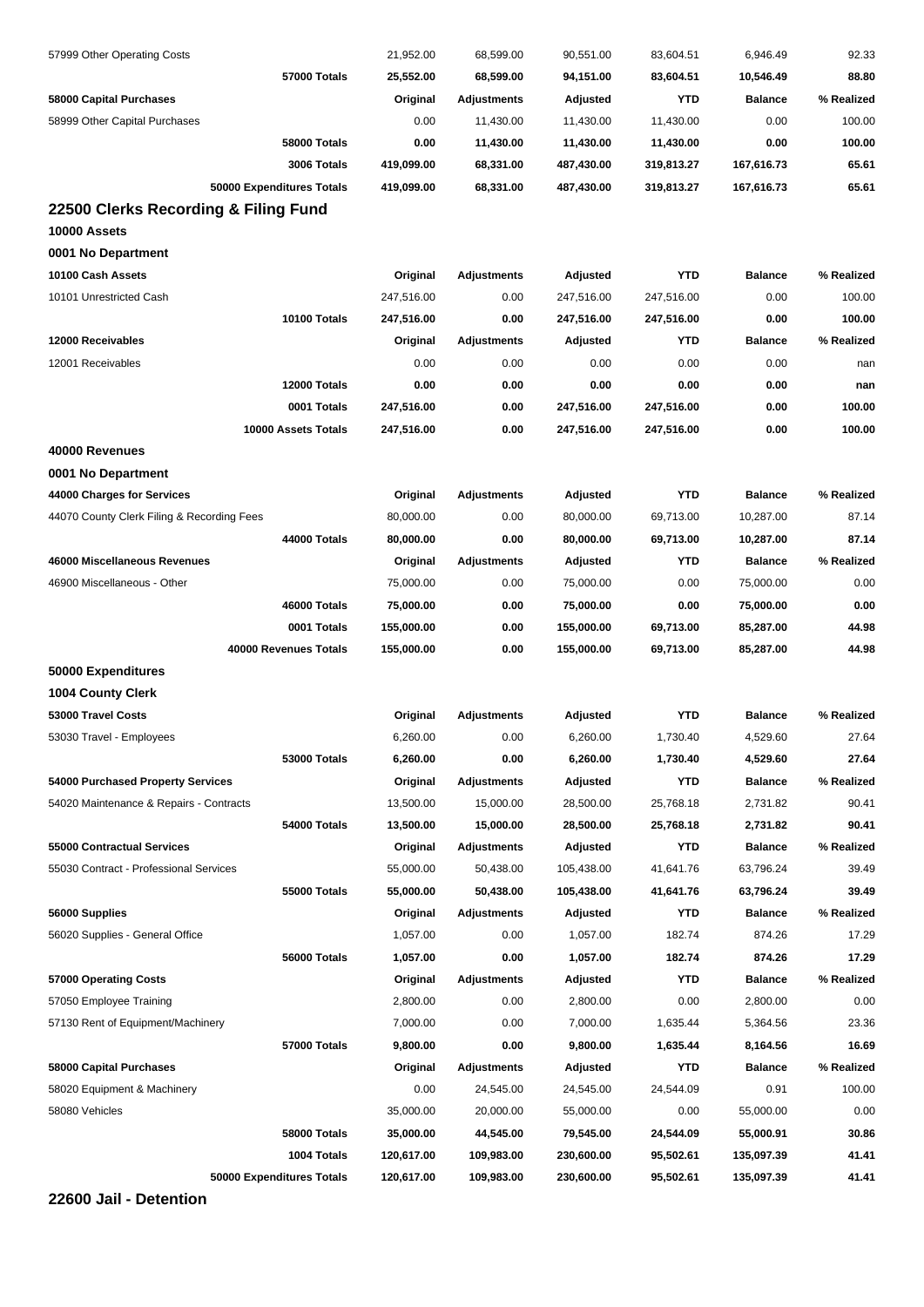#### **10000 Assets**

| 12000 Receivables                                         | Original     | <b>Adjustments</b> | Adjusted     | YTD          | <b>Balance</b>   | % Realized |
|-----------------------------------------------------------|--------------|--------------------|--------------|--------------|------------------|------------|
| 12001 Receivables                                         | 0.00         | 0.00               | 0.00         | 13,645.19    | (13,645.19)      | inf        |
| 12000 Totals                                              | 0.00         | 0.00               | 0.00         | 13,645.19    | (13,645.19)      | inf        |
| 0001 Totals                                               | 0.00         | 0.00               | 0.00         |              |                  | inf        |
|                                                           | 0.00         |                    |              | 13,645.19    | (13,645.19)      |            |
| 10000 Assets Totals                                       |              | 0.00               | 0.00         | 13,645.19    | (13,645.19)      | inf        |
| 40000 Revenues                                            |              |                    |              |              |                  |            |
| 0001 No Department                                        |              |                    |              |              |                  |            |
| 41000 Taxes Local Effort                                  | Original     | <b>Adjustments</b> | Adjusted     | <b>YTD</b>   | <b>Balance</b>   | % Realized |
| 41200 Gross Receipts Tax - County Local Option General    | 1,350,000.00 | 0.00               | 1,350,000.00 | 0.00         | 1,350,000.00     | 0.00       |
| 41210 Gross Receipts Tax - County Correctional            | 0.00         | 0.00               | 0.00         | 1,174,888.10 | (1, 174, 888.10) | inf        |
| 41000 Totals                                              | 1,350,000.00 | 0.00               | 1,350,000.00 | 1,174,888.10 | 175,111.90       | 87.03      |
| 44000 Charges for Services                                | Original     | <b>Adjustments</b> | Adjusted     | YTD          | <b>Balance</b>   | % Realized |
| 44040 Care of Prisoners                                   | 100,000.00   | 0.00               | 100,000.00   | 34,079.05    | 65,920.95        | 34.08      |
| 44050 Care of Prisoners - Work Release                    | 2,700.00     | 0.00               | 2,700.00     | 75.00        | 2,625.00         | 2.78       |
| 44150 Printing & Copying                                  | 100.00       | 0.00               | 100.00       | 75.59        | 24.41            | 75.59      |
| 44990 Other Charges for Services                          | 183,000.00   | 0.00               | 183,000.00   | 67,364.86    | 115,635.14       | 36.81      |
| 44000 Totals                                              | 285,800.00   | 0.00               | 285,800.00   | 101,594.50   | 184,205.50       | 35.55      |
| 46000 Miscellaneous Revenues                              | Original     | Adjustments        | Adjusted     | YTD          | <b>Balance</b>   | % Realized |
| 46060 Reimbursements/Refunds                              | 193,000.00   | 0.00               | 193,000.00   | 155,332.79   | 37,667.21        | 80.48      |
| 46900 Miscellaneous - Other                               | 18,600.00    | 0.00               | 18,600.00    | 9,994.72     | 8,605.28         | 53.74      |
| 46000 Totals                                              | 211,600.00   | 0.00               | 211,600.00   | 165,327.51   | 46,272.49        | 78.13      |
| 0001 Totals                                               | 1,847,400.00 | 0.00               | 1,847,400.00 | 1,441,810.11 | 405,589.89       | 78.05      |
| 40000 Revenues Totals                                     | 1,847,400.00 | 0.00               | 1,847,400.00 | 1,441,810.11 | 405,589.89       | 78.05      |
| 50000 Expenditures                                        |              |                    |              |              |                  |            |
| 8002 Detention Center                                     |              |                    |              |              |                  |            |
| 51000 Salary & Wages (FTE required)                       | Original     | Adjustments        | Adjusted     | <b>YTD</b>   | <b>Balance</b>   | % Realized |
| 51020 Salaries - Full-Time Positions                      | 2,093,424.00 | (54,000.00)        | 2,039,424.00 | 1,123,398.57 | 916,025.43       | 55.08      |
| 51040 Salaries - Part-Time Positions                      | 68,558.00    | 0.00               | 68,558.00    | 18,603.00    | 49,955.00        | 27.13      |
| 51060 Salaries - Overtime                                 | 110,000.00   | 54,000.00          | 164,000.00   | 128,703.47   | 35,296.53        | 78.48      |
| 51900 Salaries - Other Wages                              | 50,000.00    | 0.00               | 50,000.00    | 35,523.58    | 14,476.42        | 71.05      |
| 51000 Totals                                              | 2,321,982.00 | 0.00               | 2,321,982.00 | 1,306,228.62 | 1,015,753.38     | 56.25      |
| 52000 Employee Benefits                                   | Original     | Adjustments        | Adjusted     | YTD          | Balance          | % Realized |
| 52010 FICA - Regular                                      | 173,955.00   | 0.00               | 173,955.00   | 97,177.65    | 76,777.35        | 55.86      |
| 52020 Retirement                                          | 222,857.00   | 0.00               | 222,857.00   | 110,168.50   | 112,688.50       | 49.43      |
| 52030 Health and Medical Premiums                         | 514,350.00   | (72,000.00)        | 442,350.00   | 147,802.03   | 294,547.97       | 33.41      |
| 52050 Dental Insurance Premiums                           | 9,934.00     | 0.00               | 9,934.00     | 2,857.06     | 7,076.94         | 28.76      |
| 52060 Vision Insurance Medical Premiums                   | 3,758.00     | 0.00               | 3,758.00     | 1,120.05     | 2,637.95         | 29.80      |
| 52090 Unemployment Compensation                           | 7,504.00     | 0.00               | 7,504.00     | 1,354.50     | 6,149.50         | 18.05      |
| 52100 Workers' Compensation Premium                       | 52,000.00    | 0.00               | 52,000.00    | 49,601.07    | 2,398.93         | 95.39      |
| 52110 Workers' Compensation Employer's Fee                | 570.00       | 0.00               | 570.00       | 250.70       | 319.30           | 43.98      |
| 52999 Other Employee Benefits                             | 406.00       | 0.00               | 406.00       | 204.30       | 201.70           | 50.32      |
| 52000 Totals                                              | 985,334.00   | (72,000.00)        | 913,334.00   | 410,535.86   | 502,798.14       | 44.95      |
| 53000 Travel Costs                                        | Original     | Adjustments        | Adjusted     | YTD          | <b>Balance</b>   | % Realized |
| 53030 Travel - Employees                                  | 3,300.00     | 0.00               | 3,300.00     | 481.00       | 2,819.00         | 14.58      |
| 53000 Totals                                              | 3,300.00     | 0.00               | 3,300.00     | 481.00       | 2,819.00         | 14.58      |
| 54000 Purchased Property Services                         | Original     | <b>Adjustments</b> | Adjusted     | YTD          | <b>Balance</b>   | % Realized |
| 54010 Maintenance & Repairs - Building/Structure          | 70,000.00    | (9,200.00)         | 60,800.00    | 30,947.91    | 29,852.09        | 50.90      |
| 54020 Maintenance & Repairs - Contracts                   | 20,000.00    | 484.00             | 20,484.00    | 17,870.70    | 2,613.30         | 87.24      |
| 54040 Maintenance & Repairs - Vehicles                    | 15,000.00    | 0.00               | 15,000.00    | 5,549.05     | 9,450.95         | 36.99      |
| 54050 Maintenance & Repair - Furniture/Fixtures/Equipment | 5,000.00     | 0.00               | 5,000.00     | 2,511.49     | 2,488.51         | 50.23      |
| 54000 Totals                                              | 110,000.00   | (8,716.00)         | 101,284.00   | 56,879.15    | 44,404.85        | 56.16      |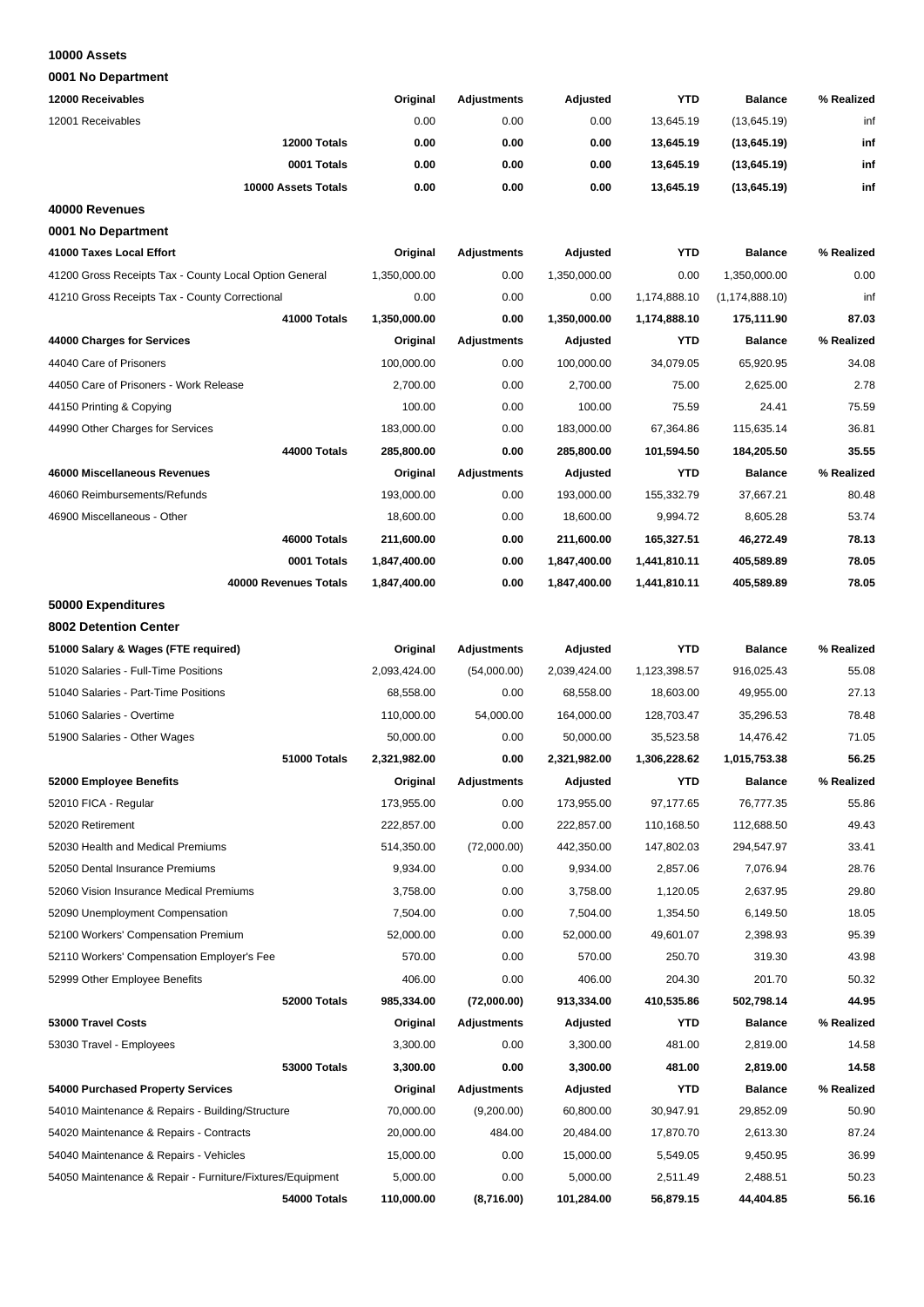| 55000 Contractual Services                     | Original     | Adjustments        | Adjusted     | YTD          | <b>Balance</b> | % Realized |
|------------------------------------------------|--------------|--------------------|--------------|--------------|----------------|------------|
| 55030 Contract - Professional Services         | 10,000.00    | 0.00               | 10,000.00    | 150.00       | 9,850.00       | 1.50       |
| 55000 Totals                                   | 10,000.00    | 0.00               | 10,000.00    | 150.00       | 9,850.00       | 1.50       |
| 56000 Supplies                                 | Original     | Adjustments        | Adjusted     | <b>YTD</b>   | <b>Balance</b> | % Realized |
| 56020 Supplies - General Office                | 8,500.00     | 2,050.00           | 10,550.00    | 11,309.77    | (759.77)       | 107.20     |
| 56030 Supplies - Field Supplies                | 6,000.00     | 0.00               | 6,000.00     | 1,167.49     | 4,832.51       | 19.46      |
| 56090 Supplies - Safety                        | 8,500.00     | 0.00               | 8,500.00     | 0.00         | 8,500.00       | 0.00       |
| 56110 Supplies - Uniforms/Linen                | 33,840.00    | 0.00               | 33,840.00    | 12,087.80    | 21,752.20      | 35.72      |
| 56120 Supplies - Vehicle Fuel                  | 40,000.00    | 0.00               | 40,000.00    | 17,070.56    | 22,929.44      | 42.68      |
| 56000 Totals                                   | 96,840.00    | 2,050.00           | 98,890.00    | 41,635.62    | 57,254.38      | 42.10      |
| 57000 Operating Costs                          | Original     | <b>Adjustments</b> | Adjusted     | YTD          | <b>Balance</b> | % Realized |
| 57010 Care of Prisoners                        | 3,043,500.00 | 10,164.00          | 3,053,664.00 | 2,166,366.39 | 887,297.61     | 70.94      |
| 57030 Communication Costs                      | 5,000.00     | 0.00               | 5,000.00     | 300.00       | 4,700.00       | 6.00       |
| 57050 Employee Training                        | 8,500.00     | 0.00               | 8,500.00     | 550.00       | 7,950.00       | 6.47       |
| 57070 Insurance - General Liability/Property   | 272,500.00   | (2,050.00)         | 270,450.00   | 200,055.47   | 70,394.53      | 73.97      |
| 57090 Printing/Publishing/Advertising          | 2,500.00     | 0.00               | 2,500.00     | 1,184.38     | 1,315.62       | 47.38      |
| 57130 Rent of Equipment/Machinery              | 10,000.00    | 0.00               | 10,000.00    | 3,153.04     | 6,846.96       | 31.53      |
| 57160 Telecommunications                       | 18,000.00    | 0.00               | 18,000.00    | 11,461.94    | 6,538.06       | 63.68      |
| 57170 Utilities - Electricity                  | 60,000.00    | 0.00               | 60,000.00    | 50,949.11    | 9,050.89       | 84.92      |
| 57171 Utilities - Natural Gas                  | 10,000.00    | 8,000.00           | 18,000.00    | 13,334.77    | 4,665.23       | 74.08      |
| 57173 Utilities - Water                        | 50,000.00    | (8,000.00)         | 42,000.00    | 32,127.83    | 9,872.17       | 76.49      |
| 57999 Other Operating Costs                    | 105,700.00   | 72,000.00          | 177,700.00   | 119,752.68   | 57,947.32      | 67.39      |
| 57000 Totals                                   | 3,585,700.00 | 80,114.00          | 3,665,814.00 | 2,599,235.61 | 1,066,578.39   | 70.90      |
| 58000 Capital Purchases                        | Original     | Adjustments        | Adjusted     | YTD          | <b>Balance</b> | % Realized |
| 58999 Other Capital Purchases                  | 6,240.00     | 0.00               | 6,240.00     | 0.00         | 6,240.00       | 0.00       |
| 58000 Totals                                   | 6,240.00     | 0.00               | 6,240.00     | 0.00         | 6,240.00       | 0.00       |
| 8002 Totals                                    | 7,119,396.00 | 1,448.00           | 7,120,844.00 | 4,415,145.86 | 2,705,698.14   | 62.00      |
| 50000 Expenditures Totals                      | 7,119,396.00 | 1,448.00           | 7,120,844.00 | 4,415,145.86 | 2,705,698.14   | 62.00      |
| 60000 Other Financing Sources                  |              |                    |              |              |                |            |
| 0001 No Department                             |              |                    |              |              |                |            |
| 61000 Transfers                                | Original     | <b>Adjustments</b> | Adjusted     | <b>YTD</b>   | <b>Balance</b> | % Realized |
| 61100 Transfers In                             | 5,275,000.00 | 0.00               | 5,275,000.00 | 2,960,300.00 | 2,314,700.00   | 56.12      |
| 61000 Totals                                   | 5,275,000.00 | 0.00               | 5,275,000.00 | 2,960,300.00 | 2,314,700.00   | 56.12      |
| 0001 Totals                                    | 5,275,000.00 | 0.00               | 5,275,000.00 | 2,960,300.00 | 2,314,700.00   | 56.12      |
| 60000 Other Financing Sources Totals           | 5,275,000.00 | 0.00               | 5,275,000.00 | 2,960,300.00 | 2,314,700.00   | 56.12      |
| 25000 Forest Reserve - Title III               |              |                    |              |              |                |            |
| 10000 Assets                                   |              |                    |              |              |                |            |
| 0001 No Department                             |              |                    |              |              |                |            |
| 10100 Cash Assets                              | Original     | <b>Adjustments</b> | Adjusted     | <b>YTD</b>   | <b>Balance</b> | % Realized |
| 10101 Unrestricted Cash                        | 78,841.00    | 0.00               | 78,841.00    | 78,841.00    | 0.00           | 100.00     |
| 10100 Totals                                   | 78,841.00    | 0.00               | 78,841.00    | 78,841.00    | 0.00           | 100.00     |
| 0001 Totals                                    | 78,841.00    | 0.00               | 78,841.00    | 78,841.00    | 0.00           | 100.00     |
| 10000 Assets Totals                            | 78,841.00    | 0.00               | 78,841.00    | 78,841.00    | 0.00           | 100.00     |
| 40000 Revenues                                 |              |                    |              |              |                |            |
| 0001 No Department                             |              |                    |              |              |                |            |
| 47000 Intergovernmental Grants (Distributions) | Original     | Adjustments        | Adjusted     | YTD          | <b>Balance</b> | % Realized |
| 47572 Federal - Forest Reserve Title III       | 40,000.00    | 0.00               | 40,000.00    | 0.00         | 40,000.00      | 0.00       |
| 47000 Totals                                   | 40,000.00    | 0.00               | 40,000.00    | 0.00         | 40,000.00      | 0.00       |
| 0001 Totals                                    | 40,000.00    | 0.00               | 40,000.00    | 0.00         | 40,000.00      | 0.00       |
| 40000 Revenues Totals                          | 40,000.00    | 0.00               | 40,000.00    | 0.00         | 40,000.00      | 0.00       |
| 50000 Expenditures                             |              |                    |              |              |                |            |
| 2002 General Administration                    |              |                    |              |              |                |            |
| 55000 Contractual Services                     | Original     | <b>Adjustments</b> | Adjusted     | YTD          | <b>Balance</b> | % Realized |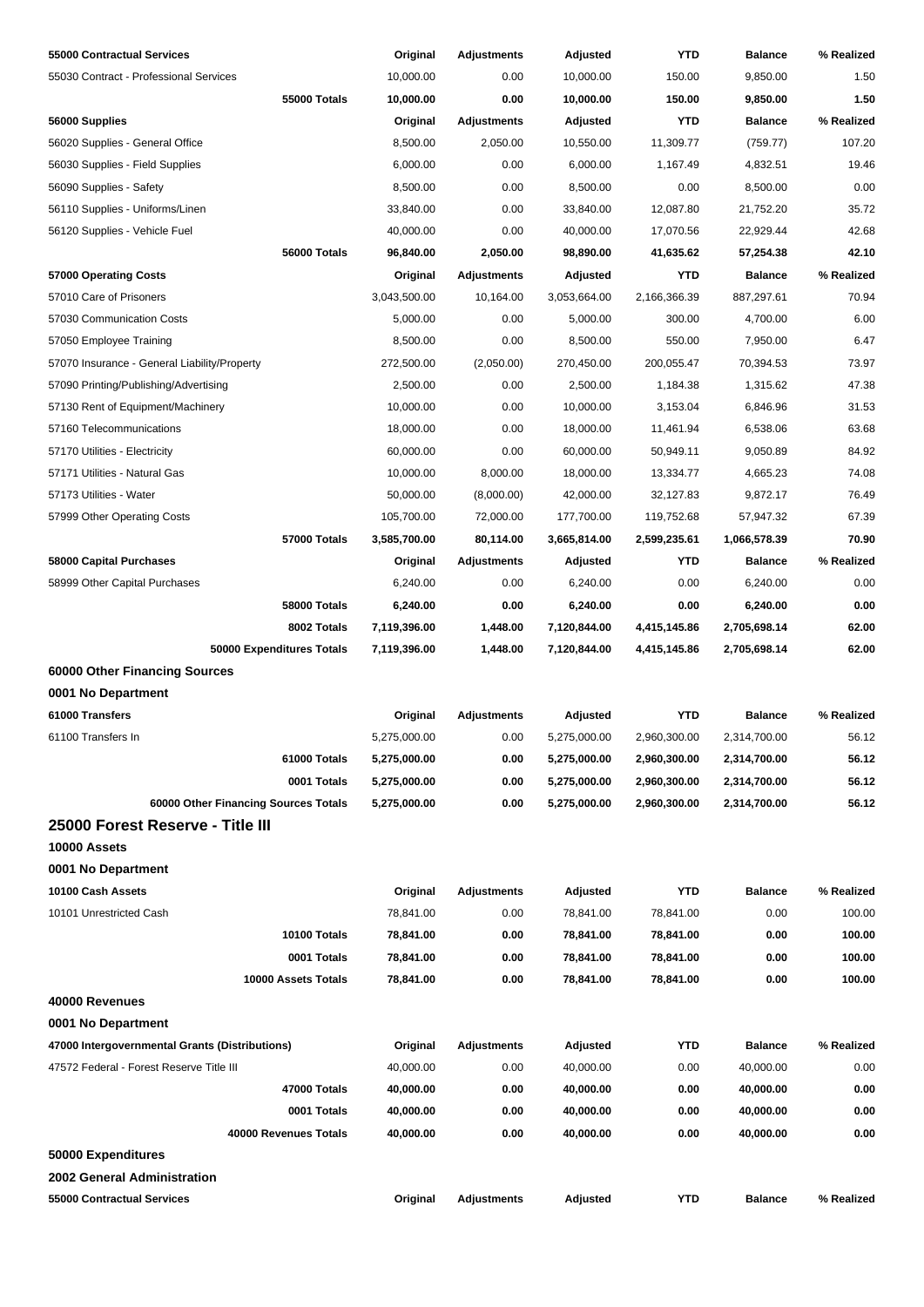| 55030 Contract - Professional Services                               | 40,000.00                  | 0.00                         | 40,000.00                  | 37,491.50                | 2,508.50                     | 93.73          |
|----------------------------------------------------------------------|----------------------------|------------------------------|----------------------------|--------------------------|------------------------------|----------------|
| <b>55000 Totals</b>                                                  | 40,000.00                  | 0.00                         | 40,000.00                  | 37,491.50                | 2,508.50                     | 93.73          |
| 2002 Totals                                                          | 40,000.00                  | 0.00                         | 40,000.00                  | 37,491.50                | 2,508.50                     | 93.73          |
| 50000 Expenditures Totals                                            | 40,000.00                  | 0.00                         | 40,000.00                  | 37,491.50                | 2,508.50                     | 93.73          |
| 26000 American Rescue Plan Act                                       |                            |                              |                            |                          |                              |                |
| 10000 Assets                                                         |                            |                              |                            |                          |                              |                |
| 0001 No Department                                                   |                            |                              |                            |                          |                              |                |
| 10100 Cash Assets                                                    | Original                   | <b>Adjustments</b>           | Adjusted                   | <b>YTD</b>               | <b>Balance</b>               | % Realized     |
| 10101 Unrestricted Cash                                              | 6,554,571.00               | 0.00                         | 6,554,571.00               | 6,554,571.00             | 0.00                         | 100.00         |
| 10100 Totals                                                         | 6,554,571.00               | 0.00                         | 6,554,571.00               | 6,554,571.00             | 0.00                         | 100.00         |
| 0001 Totals                                                          | 6,554,571.00               | 0.00                         | 6,554,571.00               | 6,554,571.00             | 0.00                         | 100.00         |
| 10000 Assets Totals                                                  | 6,554,571.00               | 0.00                         | 6,554,571.00               | 6,554,571.00             | 0.00                         | 100.00         |
| 50000 Expenditures                                                   |                            |                              |                            |                          |                              |                |
| 2002 General Administration                                          |                            |                              |                            |                          |                              |                |
| 51000 Salary & Wages (FTE required)                                  | Original                   | <b>Adjustments</b>           | Adjusted                   | <b>YTD</b>               | <b>Balance</b>               | % Realized     |
| 51900 Salaries - Other Wages                                         | 0.00                       | 3,554,571.00                 | 3,554,571.00               | 0.00                     | 3,554,571.00                 | 0.00           |
| 51000 Totals                                                         | 0.00                       | 3,554,571.00                 | 3,554,571.00               | 0.00                     | 3,554,571.00                 | 0.00           |
| 58000 Capital Purchases                                              | Original                   | <b>Adjustments</b>           | Adjusted                   | YTD                      | <b>Balance</b>               | % Realized     |
| 58999 Other Capital Purchases                                        | 0.00                       | (3,554,571.00)               | (3,554,571.00)             | 0.00                     | (3,554,571.00)               | 0.00           |
| 58000 Totals                                                         | 0.00                       | (3,554,571.00)               | (3,554,571.00)             | 0.00                     | (3,554,571.00)               | 0.00           |
| 2002 Totals                                                          | 0.00                       | 0.00                         | 0.00                       | 0.00                     | 0.00                         | nan            |
| 50000 Expenditures Totals                                            | 0.00                       | 0.00                         | 0.00                       | 0.00                     | 0.00                         | nan            |
| 29900 Other Special Revenue                                          |                            |                              |                            |                          |                              |                |
| 10000 Assets                                                         |                            |                              |                            |                          |                              |                |
| 0001 No Department                                                   |                            |                              |                            |                          |                              |                |
| 10100 Cash Assets                                                    | Original                   | <b>Adjustments</b>           | Adjusted                   | <b>YTD</b>               | <b>Balance</b>               | % Realized     |
| 10101 Unrestricted Cash                                              | 887,921.00                 | 0.00                         | 887,921.00                 | 887,921.00               | 0.00                         | 100.00         |
| 10103 Investments                                                    | 1,420,366.00               | 0.00                         | 1,420,366.00               | 1,420,365.10             | 0.90                         | 100.00         |
| 10100 Totals                                                         | 2,308,287.00               | 0.00                         | 2,308,287.00               | 2,308,286.10             | 0.90                         | 100.00         |
| 12000 Receivables                                                    | Original                   | <b>Adjustments</b>           | Adjusted                   | <b>YTD</b>               | <b>Balance</b>               | % Realized     |
| 12001 Receivables                                                    | 0.00                       | 0.00                         | 0.00                       | 75,325.45                | (75, 325.45)                 | inf            |
| 12000 Totals                                                         | 0.00                       | 0.00                         | 0.00                       | 75,325.45                | (75,325.45)                  | inf            |
| 0001 Totals                                                          | 2,308,287.00               | 0.00                         | 2,308,287.00               | 2,383,611.55             | (75, 324.55)                 | 103.26         |
| 10000 Assets Totals                                                  | 2,308,287.00               | 0.00                         | 2,308,287.00               | 2,383,611.55             | (75, 324.55)                 | 103.26         |
| 40000 Revenues                                                       |                            |                              |                            |                          |                              |                |
| 0001 No Department                                                   |                            |                              |                            |                          |                              |                |
| 46000 Miscellaneous Revenues                                         | Original                   | <b>Adjustments</b>           | Adjusted                   | <b>YTD</b>               | <b>Balance</b>               | % Realized     |
| 46040 Investment Income                                              | 13,650.00                  | 0.00                         | 13,650.00                  | 9,450.10                 | 4,199.90                     | 69.23          |
| 46060 Reimbursements/Refunds                                         | 10,000.00                  | 0.00                         | 10,000.00                  | 8,273.09                 | 1,726.91                     | 82.73          |
| 46000 Totals                                                         | 23,650.00                  | 0.00                         | 23,650.00                  | 17,723.19                | 5,926.81                     | 74.94          |
| 47000 Intergovernmental Grants (Distributions)                       | Original                   | Adjustments                  | Adjusted                   | <b>YTD</b>               | <b>Balance</b>               | % Realized     |
| 47899 Local - Other                                                  | 198,303.00                 | 0.00                         | 198,303.00                 | 88,151.34                | 110,151.66                   | 44.45          |
| 47000 Totals                                                         | 198,303.00                 | 0.00                         | 198,303.00                 | 88,151.34                | 110,151.66                   | 44.45          |
| 0001 Totals                                                          | 221,953.00                 | 0.00                         | 221,953.00                 | 105,874.53               | 116,078.47                   | 47.70          |
| 40000 Revenues Totals                                                | 221,953.00                 | 0.00                         | 221,953.00                 | 105,874.53               | 116,078.47                   | 47.70          |
|                                                                      |                            |                              |                            |                          |                              |                |
| 50000 Expenditures<br>2002 General Administration                    |                            |                              |                            |                          |                              |                |
|                                                                      |                            |                              |                            | <b>YTD</b>               |                              | % Realized     |
| 55000 Contractual Services<br>55030 Contract - Professional Services | Original<br>520,631.00     | <b>Adjustments</b><br>100.00 | Adjusted<br>520,731.00     |                          | <b>Balance</b><br>197,653.25 | 62.04          |
|                                                                      |                            |                              |                            | 323,077.75               |                              |                |
| 55999 Contract - Other Services<br>55000 Totals                      | 691,385.00<br>1,212,016.00 | 39,570.00<br>39,670.00       | 730,955.00<br>1,251,686.00 | 462,521.04<br>785,598.79 | 268,433.96<br>466,087.21     | 63.28<br>62.76 |
| 57000 Operating Costs                                                |                            |                              | Adjusted                   | <b>YTD</b>               |                              | % Realized     |
| 57030 Communication Costs                                            | Original<br>108,000.00     | <b>Adjustments</b>           | 107,900.00                 | 1,428.87                 | <b>Balance</b><br>106,471.13 | 1.32           |
|                                                                      |                            | (100.00)                     |                            |                          |                              |                |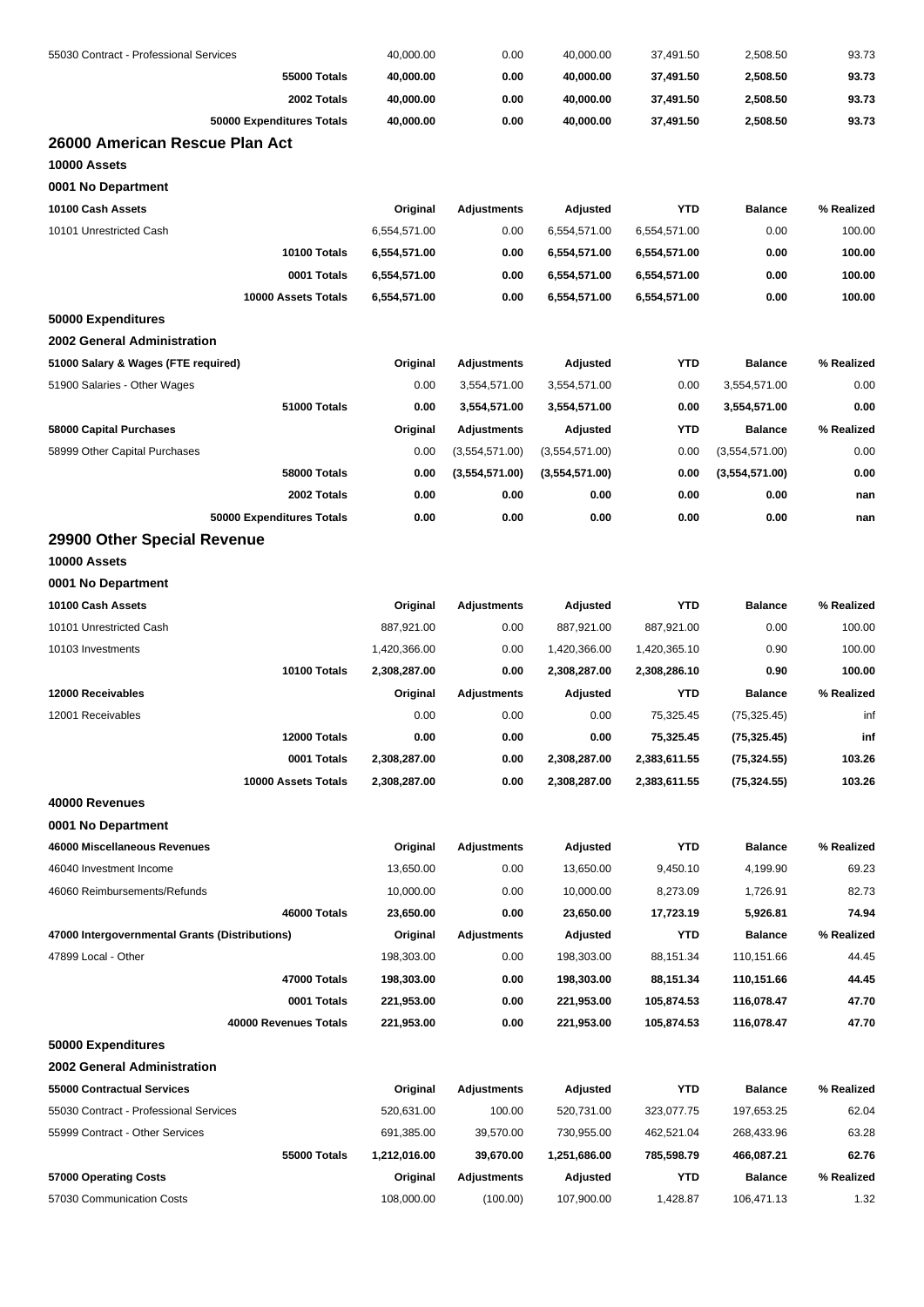| 57999 Other Operating Costs                    | 129,290.00   | 0.00               | 129,290.00      | 0.00       | 129,290.00     | 0.00          |
|------------------------------------------------|--------------|--------------------|-----------------|------------|----------------|---------------|
| 57000 Totals                                   | 237,290.00   | (100.00)           | 237,190.00      | 1,428.87   | 235,761.13     | 0.60          |
| 58000 Capital Purchases                        | Original     | <b>Adjustments</b> | Adjusted        | <b>YTD</b> | <b>Balance</b> | % Realized    |
| 58999 Other Capital Purchases                  | 100,000.00   | 2,678.00           | 102,678.00      | 0.00       | 102,678.00     | 0.00          |
| <b>58000 Totals</b>                            | 100,000.00   | 2,678.00           | 102,678.00      | 0.00       | 102,678.00     | 0.00          |
| 2002 Totals                                    | 1,549,306.00 | 42,248.00          | 1,591,554.00    | 787,027.66 | 804,526.34     | 49.45         |
| 50000 Expenditures Totals                      | 1,549,306.00 | 42,248.00          | 1,591,554.00    | 787,027.66 | 804,526.34     | 49.45         |
| 60000 Other Financing Sources                  |              |                    |                 |            |                |               |
| 0001 No Department                             |              |                    |                 |            |                |               |
| 61000 Transfers                                | Original     | <b>Adjustments</b> | <b>Adjusted</b> | <b>YTD</b> | <b>Balance</b> | % Realized    |
| 61100 Transfers In                             | 1,031,363.00 | 0.00               | 1,031,363.00    | 648,500.00 | 382,863.00     | 62.88         |
| 61000 Totals                                   | 1,031,363.00 | 0.00               | 1,031,363.00    | 648,500.00 | 382,863.00     | 62.88         |
| 0001 Totals                                    | 1,031,363.00 | 0.00               | 1,031,363.00    | 648,500.00 | 382,863.00     | 62.88         |
| 60000 Other Financing Sources Totals           | 1,031,363.00 | 0.00               | 1,031,363.00    | 648,500.00 | 382,863.00     | 62.88         |
| 30200 CDBG (HUD) Project                       |              |                    |                 |            |                |               |
| 10000 Assets                                   |              |                    |                 |            |                |               |
| 0001 No Department                             |              |                    |                 |            |                |               |
| 10100 Cash Assets                              | Original     | <b>Adjustments</b> | Adjusted        | <b>YTD</b> | <b>Balance</b> | % Realized    |
| 10101 Unrestricted Cash                        | 112,733.00   | 0.00               | 112,733.00      | 112,733.00 | 0.00           | 100.00        |
| 10100 Totals                                   | 112,733.00   | 0.00               | 112,733.00      | 112,733.00 | 0.00           | 100.00        |
| 12000 Receivables                              | Original     | <b>Adjustments</b> | Adjusted        | <b>YTD</b> | <b>Balance</b> | % Realized    |
| 12001 Receivables                              | 0.00         | 0.00               | 0.00            | 0.00       | 0.00           | nan           |
| 12000 Totals                                   | 0.00         | 0.00               | 0.00            | 0.00       | 0.00           |               |
| 0001 Totals                                    |              |                    |                 |            | 0.00           | nan<br>100.00 |
|                                                | 112,733.00   | 0.00               | 112,733.00      | 112,733.00 |                |               |
| 10000 Assets Totals                            | 112,733.00   | 0.00               | 112,733.00      | 112,733.00 | 0.00           | 100.00        |
| 40000 Revenues                                 |              |                    |                 |            |                |               |
| 0001 No Department                             |              |                    |                 |            |                |               |
| 47000 Intergovernmental Grants (Distributions) | Original     | <b>Adjustments</b> | <b>Adjusted</b> | <b>YTD</b> | <b>Balance</b> | % Realized    |
| 47520 Federal - CDBG (HUD)                     | 728,347.00   | 0.00               | 728,347.00      | 0.00       | 728,347.00     | 0.00          |
| 47000 Totals                                   | 728,347.00   | 0.00               | 728,347.00      | 0.00       | 728,347.00     | 0.00          |
| 0001 Totals                                    | 728,347.00   | 0.00               | 728,347.00      | 0.00       | 728,347.00     | 0.00          |
| 40000 Revenues Totals                          | 728,347.00   | 0.00               | 728,347.00      | 0.00       | 728,347.00     | 0.00          |
| 50000 Expenditures                             |              |                    |                 |            |                |               |
| 2014 Economic/Community Development            |              |                    |                 |            |                |               |
| 55000 Contractual Services                     | Original     | <b>Adjustments</b> | Adjusted        | <b>YTD</b> | <b>Balance</b> | % Realized    |
| 55030 Contract - Professional Services         | 46,952.00    | 0.00               | 46,952.00       | 24,176.35  | 22,775.65      | 51.49         |
| 55999 Contract - Other Services                | 659,596.00   | 0.00               | 659,596.00      | 0.00       | 659,596.00     | 0.00          |
| <b>55000 Totals</b>                            | 706,548.00   | 0.00               | 706,548.00      | 24,176.35  | 682,371.65     | 3.42          |
| 57000 Operating Costs                          | Original     | <b>Adjustments</b> | <b>Adjusted</b> | <b>YTD</b> | <b>Balance</b> | % Realized    |
| 57999 Other Operating Costs                    | 21,800.00    | 0.00               | 21,800.00       | 209.94     | 21,590.06      | 0.96          |
| 57000 Totals                                   | 21,800.00    | 0.00               | 21,800.00       | 209.94     | 21,590.06      | 0.96          |
| 2014 Totals                                    | 728,348.00   | 0.00               | 728,348.00      | 24,386.29  | 703,961.71     | 3.35          |
| 50000 Expenditures Totals                      | 728,348.00   | 0.00               | 728,348.00      | 24,386.29  | 703,961.71     | 3.35          |
| 40100 General Obligation Bond Debt Service     |              |                    |                 |            |                |               |
| 10000 Assets                                   |              |                    |                 |            |                |               |
| 0001 No Department                             |              |                    |                 |            |                |               |
| 10100 Cash Assets                              | Original     | <b>Adjustments</b> | Adjusted        | <b>YTD</b> | <b>Balance</b> | % Realized    |
| 10101 Unrestricted Cash                        | 1,557.00     | 0.00               | 1,557.00        | 1,557.00   | 0.00           | 100.00        |
| 10100 Totals                                   | 1,557.00     | 0.00               | 1,557.00        | 1,557.00   | 0.00           | 100.00        |
| 0001 Totals                                    | 1,557.00     | 0.00               | 1,557.00        | 1,557.00   | 0.00           | 100.00        |
| 10000 Assets Totals                            | 1,557.00     | 0.00               | 1,557.00        | 1,557.00   | 0.00           | 100.00        |
| 40000 Revenues                                 |              |                    |                 |            |                |               |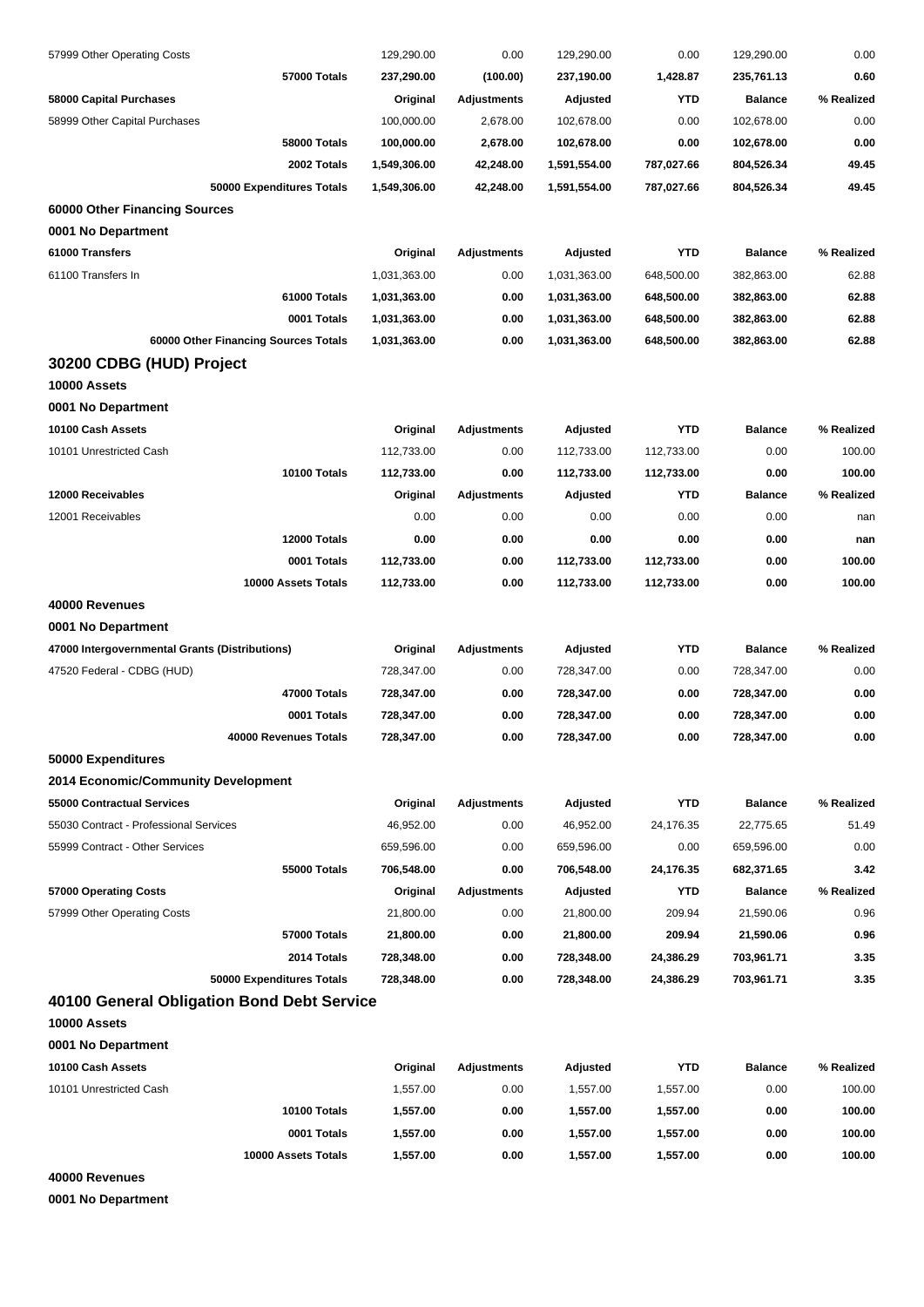| 46000 Miscellaneous Revenues                        | Original       | <b>Adjustments</b> | Adjusted       | <b>YTD</b>    | <b>Balance</b> | % Realized |
|-----------------------------------------------------|----------------|--------------------|----------------|---------------|----------------|------------|
| 46040 Investment Income                             | 0.00           | 0.00               | 0.00           | 6.87          | (6.87)         | inf        |
| 46000 Totals                                        | 0.00           | 0.00               | 0.00           | 6.87          | (6.87)         | inf        |
| 0001 Totals                                         | 0.00           | 0.00               | 0.00           | 6.87          | (6.87)         | inf        |
| 40000 Revenues Totals                               | 0.00           | 0.00               | 0.00           | 6.87          | (6.87)         | inf        |
| 40200 GRT Revenue Bond Debt Service<br>10000 Assets |                |                    |                |               |                |            |
| 0001 No Department                                  |                |                    |                |               |                |            |
| 10100 Cash Assets                                   | Original       | <b>Adjustments</b> | Adjusted       | <b>YTD</b>    | <b>Balance</b> | % Realized |
| 10101 Unrestricted Cash                             | 6,282,787.00   | 0.00               | 6,282,787.00   | 6,282,787.00  | 0.00           | 100.00     |
| 10103 Investments                                   | 10,050,278.00  | 0.00               | 10,050,278.00  | 10,050,277.71 | 0.29           | 100.00     |
| 10100 Totals                                        | 16,333,065.00  | 0.00               | 16,333,065.00  | 16,333,064.71 | 0.29           | 100.00     |
| 12000 Receivables                                   | Original       | <b>Adjustments</b> | Adjusted       | <b>YTD</b>    | <b>Balance</b> | % Realized |
| 12001 Receivables                                   | 0.00           | 0.00               | 0.00           | 6,532.21      | (6, 532.21)    | inf        |
| 12000 Totals                                        | 0.00           | 0.00               | 0.00           | 6,532.21      | (6, 532.21)    | inf        |
| 0001 Totals                                         | 16,333,065.00  | 0.00               | 16.333.065.00  | 16.339.596.92 | (6,531.92)     | 100.04     |
| 10000 Assets Totals                                 | 16,333,065.00  | 0.00               | 16,333,065.00  | 16,339,596.92 | (6,531.92)     | 100.04     |
| 40000 Revenues                                      |                |                    |                |               |                |            |
| 0001 No Department                                  |                |                    |                |               |                |            |
| 41000 Taxes Local Effort                            | Original       | <b>Adjustments</b> | Adjusted       | <b>YTD</b>    | <b>Balance</b> | % Realized |
| 41214 Gross Receipts Tax - County Hold Harmless     | 3,750,000.00   | 0.00               | 3,750,000.00   | 3,293,056.29  | 456,943.71     | 87.81      |
| 41000 Totals                                        | 3,750,000.00   | 0.00               | 3,750,000.00   | 3,293,056.29  | 456,943.71     | 87.81      |
| 46000 Miscellaneous Revenues                        | Original       | <b>Adjustments</b> | Adjusted       | <b>YTD</b>    | <b>Balance</b> | % Realized |
| 46040 Investment Income                             | 66,000.00      | 0.00               | 66,000.00      | 34,714.30     | 31,285.70      | 52.60      |
| 46000 Totals                                        | 66,000.00      | 0.00               | 66,000.00      | 34,714.30     | 31,285.70      | 52.60      |
| 0001 Totals                                         | 3,816,000.00   | 0.00               | 3,816,000.00   | 3,327,770.59  | 488,229.41     | 87.21      |
| 40000 Revenues Totals                               | 3,816,000.00   | 0.00               | 3,816,000.00   | 3,327,770.59  | 488,229.41     | 87.21      |
| 50000 Expenditures                                  |                |                    |                |               |                |            |
| 2004 Finance/Budget/Accounting                      |                |                    |                |               |                |            |
| 59000 Debt Service                                  | Original       | Adjustments        | Adjusted       | <b>YTD</b>    | <b>Balance</b> | % Realized |
| 59010 Debt Service - Principal Payments             | 1,050,000.00   | 0.00               | 1,050,000.00   | 1,050,000.00  | 0.00           | 100.00     |
| 59020 Debt Service - Interest Payments              | 563,019.00     | 0.00               | 563,019.00     | 291,103.62    | 271,915.38     | 51.70      |
| 59050 Commitments and Other Fees                    | 759,243.00     | 7,379,590.00       | 8,138,833.00   | 6,133,993.80  | 2,004,839.20   | 75.37      |
| 59000 Totals                                        | 2,372,262.00   | 7,379,590.00       | 9,751,852.00   | 7,475,097.42  | 2,276,754.58   | 76.65      |
| 2004 Totals                                         | 2,372,262.00   | 7,379,590.00       | 9,751,852.00   | 7,475,097.42  | 2,276,754.58   | 76.65      |
| 50000 Expenditures Totals                           | 2,372,262.00   | 7,379,590.00       | 9,751,852.00   | 7,475,097.42  | 2,276,754.58   | 76.65      |
| 60000 Other Financing Sources                       |                |                    |                |               |                |            |
| 0001 No Department                                  |                |                    |                |               |                |            |
| 61000 Transfers                                     | Original       | <b>Adjustments</b> | Adjusted       | <b>YTD</b>    | <b>Balance</b> | % Realized |
| 61100 Transfers In                                  | 0.00           | 520.00             | 520.00         | 0.00          | 520.00         | 0.00       |
| 61200 Transfers Out                                 | (4,000,000.00) | (520.00)           | (4,000,520.00) | 0.00          | (4,000,520.00) | 0.00       |
| 61000 Totals                                        | (4,000,000.00) | 0.00               | (4,000,000.00) | 0.00          | (4,000,000.00) | 0.00       |
| 0001 Totals                                         | (4,000,000.00) | 0.00               | (4,000,000.00) | 0.00          | (4,000,000.00) | 0.00       |
| 60000 Other Financing Sources Totals                | (4,000,000.00) | 0.00               | (4,000,000.00) | 0.00          | (4,000,000.00) | 0.00       |
| 40400 NMFA Loan Debt Service                        |                |                    |                |               |                |            |
| 10000 Assets                                        |                |                    |                |               |                |            |
| 0001 No Department                                  |                |                    |                |               |                |            |
| 10100 Cash Assets                                   | Original       | <b>Adjustments</b> | Adjusted       | <b>YTD</b>    | <b>Balance</b> | % Realized |
| 10103 Investments                                   | 845,354.00     | 0.00               | 845,354.00     | 845,353.56    | 0.44           | 100.00     |
| <b>10100 Totals</b>                                 | 845,354.00     | 0.00               | 845,354.00     | 845,353.56    | 0.44           | 100.00     |
| 0001 Totals                                         | 845,354.00     | 0.00               | 845,354.00     | 845,353.56    | 0.44           | 100.00     |
| 10000 Assets Totals                                 | 845,354.00     | 0.00               | 845,354.00     | 845,353.56    | 0.44           | 100.00     |

**20000 Liabilities**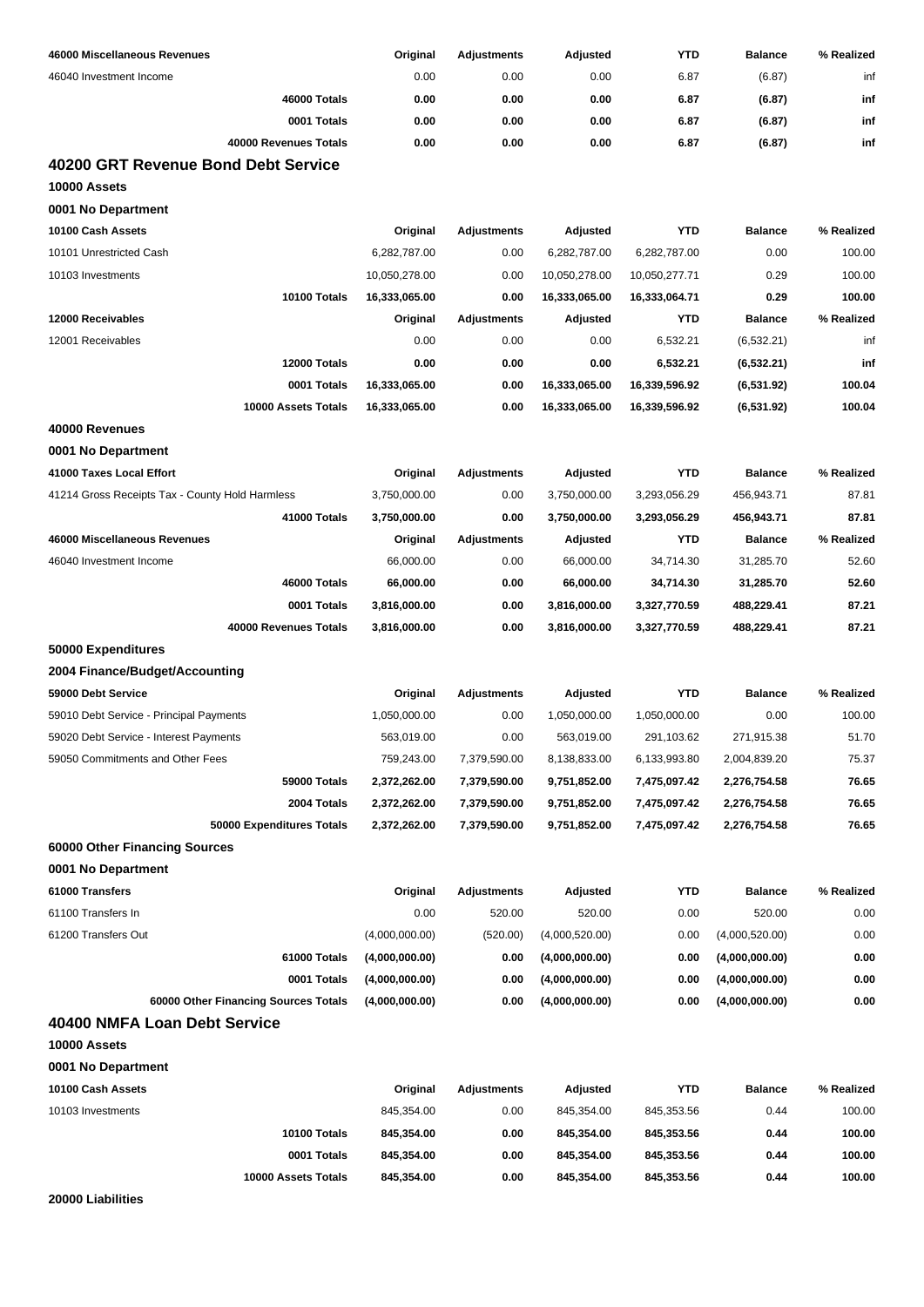| 21000 Payables                           | Original      | <b>Adjustments</b> | Adjusted      | <b>YTD</b>    | <b>Balance</b> | % Realized |
|------------------------------------------|---------------|--------------------|---------------|---------------|----------------|------------|
| 21001 Payables                           | 0.00          | 0.00               | 0.00          | 468,329.93    | (468, 329.93)  | inf        |
| 21000 Totals                             | 0.00          | 0.00               | 0.00          | 468,329.93    | (468, 329.93)  | inf        |
| 0001 Totals                              | 0.00          | 0.00               | 0.00          | 468,329.93    | (468, 329.93)  | inf        |
| 20000 Liabilities Totals                 | 0.00          | 0.00               | 0.00          | 468,329.93    | (468, 329.93)  | inf        |
| 40000 Revenues                           |               |                    |               |               |                |            |
| 0001 No Department                       |               |                    |               |               |                |            |
| 46000 Miscellaneous Revenues             | Original      | <b>Adjustments</b> | Adjusted      | <b>YTD</b>    | <b>Balance</b> | % Realized |
| 46030 Interest Income                    | 11,500.00     | 0.00               | 11,500.00     | 848.26        | 10,651.74      | 7.38       |
| 46900 Miscellaneous - Other              | 1,250,000.00  | 0.00               | 1,250,000.00  | 483,973.12    | 766,026.88     | 38.72      |
| 46000 Totals                             | 1,261,500.00  | 0.00               | 1,261,500.00  | 484,821.38    | 776,678.62     | 38.43      |
| 0001 Totals                              | 1,261,500.00  | 0.00               | 1,261,500.00  | 484,821.38    | 776,678.62     | 38.43      |
| 40000 Revenues Totals                    | 1,261,500.00  | 0.00               | 1,261,500.00  | 484,821.38    | 776,678.62     | 38.43      |
| 50000 Expenditures                       |               |                    |               |               |                |            |
| 2004 Finance/Budget/Accounting           |               |                    |               |               |                |            |
| 59000 Debt Service                       | Original      | <b>Adjustments</b> | Adjusted      | <b>YTD</b>    | <b>Balance</b> | % Realized |
| 59010 Debt Service - Principal Payments  | 411,230.00    | 0.00               | 411,230.00    | 0.00          | 411,230.00     | 0.00       |
| 59020 Debt Service - Interest Payments   | 76,551.00     | 0.00               | 76,551.00     | 38,560.55     | 37,990.45      | 50.37      |
| 59050 Commitments and Other Fees         | 765,000.00    | 0.00               | 765,000.00    | 1,788.62      | 763,211.38     | 0.23       |
| 59000 Totals                             | 1,252,781.00  | 0.00               | 1,252,781.00  | 40,349.17     | 1,212,431.83   | 3.22       |
| 2004 Totals                              | 1,252,781.00  | 0.00               | 1,252,781.00  | 40,349.17     | 1,212,431.83   | 3.22       |
| 50000 Expenditures Totals                | 1,252,781.00  | 0.00               | 1,252,781.00  | 40,349.17     | 1,212,431.83   | 3.22       |
| 52000 Jail/Detention Facility Enterprise |               |                    |               |               |                |            |
| 10000 Assets                             |               |                    |               |               |                |            |
| 0001 No Department                       |               |                    |               |               |                |            |
| 10100 Cash Assets                        | Original      | <b>Adjustments</b> | Adjusted      | <b>YTD</b>    | <b>Balance</b> | % Realized |
| 10103 Investments                        | 26,305,409.00 | 0.00               | 26,305,409.00 | 26,305,408.96 | 0.04           | 100.00     |
| 10100 Totals                             | 26,305,409.00 | 0.00               | 26,305,409.00 | 26,305,408.96 | 0.04           | 100.00     |
| 0001 Totals                              | 26,305,409.00 | 0.00               | 26,305,409.00 | 26,305,408.96 | 0.04           | 100.00     |
| 10000 Assets Totals                      | 26,305,409.00 | 0.00               | 26,305,409.00 | 26,305,408.96 | 0.04           | 100.00     |
| 20000 Liabilities                        |               |                    |               |               |                |            |
| 0001 No Department                       |               |                    |               |               |                |            |
| 21000 Payables                           | Original      | <b>Adjustments</b> | Adjusted      | <b>YTD</b>    | <b>Balance</b> | % Realized |
| 21001 Payables                           | 0.00          | 0.00               | 0.00          | 837,917.92    | (837, 917.92)  | inf        |
| 21000 Totals                             | 0.00          | 0.00               | 0.00          | 837,917.92    | (837,917.92)   | inf        |
| 0001 Totals                              | 0.00          | 0.00               | 0.00          | 837,917.92    | (837, 917.92)  | inf        |
| 20000 Liabilities Totals                 | 0.00          | 0.00               | 0.00          | 837,917.92    | (837, 917.92)  | inf        |
| 40000 Revenues                           |               |                    |               |               |                |            |
| 0001 No Department                       |               |                    |               |               |                |            |
| 44000 Charges for Services               | Original      | <b>Adjustments</b> | Adjusted      | <b>YTD</b>    | <b>Balance</b> | % Realized |
| 44990 Other Charges for Services         | 55,000,000.00 | 0.00               | 55,000,000.00 | 47,126,253.00 | 7,873,747.00   | 85.68      |
| <b>44000 Totals</b>                      | 55,000,000.00 | 0.00               | 55,000,000.00 | 47,126,253.00 | 7,873,747.00   | 85.68      |
| 46000 Miscellaneous Revenues             | Original      | <b>Adjustments</b> | Adjusted      | <b>YTD</b>    | <b>Balance</b> | % Realized |
| 46040 Investment Income                  | 87,000.00     | 0.00               | 87,000.00     | 1,457.68      | 85,542.32      | 1.68       |
| 46000 Totals                             | 87,000.00     | 0.00               | 87,000.00     | 1,457.68      | 85,542.32      | 1.68       |
| 0001 Totals                              | 55,087,000.00 | 0.00               | 55,087,000.00 | 47,127,710.68 | 7,959,289.32   | 85.55      |
| 40000 Revenues Totals                    | 55,087,000.00 | 0.00               | 55,087,000.00 | 47,127,710.68 | 7,959,289.32   | 85.55      |
| 50000 Expenditures                       |               |                    |               |               |                |            |
| 8001 Jail Enterprise                     |               |                    |               |               |                |            |
| 57000 Operating Costs                    | Original      | <b>Adjustments</b> | Adjusted      | <b>YTD</b>    | <b>Balance</b> | % Realized |
| 57999 Other Operating Costs              | 48,032,000.00 | 15,000,000.00      | 63,032,000.00 | 37,180,424.80 | 25,851,575.20  | 58.99      |
| 57000 Totals                             | 48,032,000.00 | 15,000,000.00      | 63,032,000.00 | 37,180,424.80 | 25,851,575.20  | 58.99      |